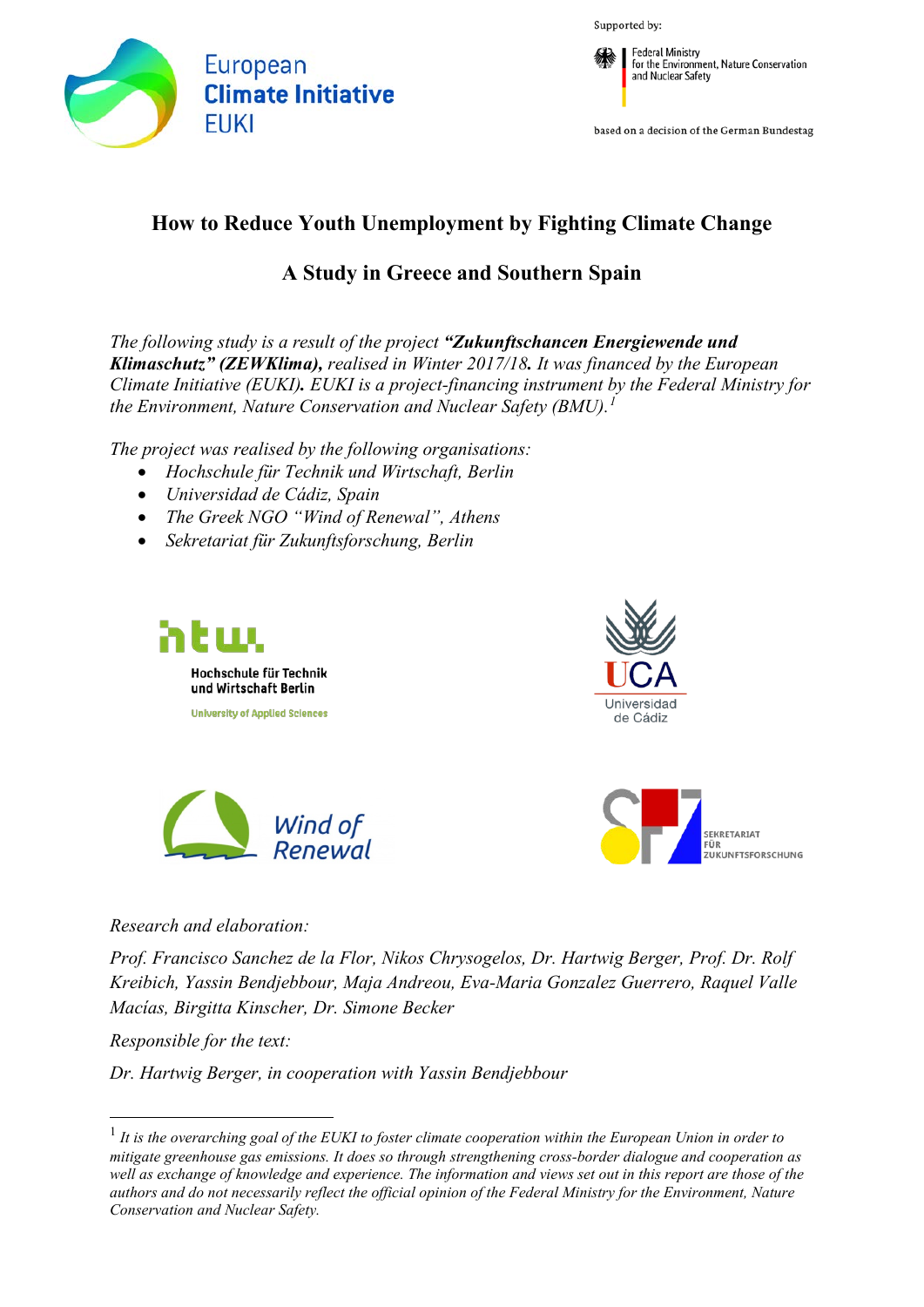# **Structure**

| 2.2.2 Potentials and Strategies in the Field of Renewable Energies 16       |  |
|-----------------------------------------------------------------------------|--|
|                                                                             |  |
|                                                                             |  |
|                                                                             |  |
|                                                                             |  |
|                                                                             |  |
|                                                                             |  |
|                                                                             |  |
|                                                                             |  |
|                                                                             |  |
|                                                                             |  |
|                                                                             |  |
|                                                                             |  |
|                                                                             |  |
|                                                                             |  |
|                                                                             |  |
|                                                                             |  |
|                                                                             |  |
|                                                                             |  |
|                                                                             |  |
|                                                                             |  |
|                                                                             |  |
|                                                                             |  |
|                                                                             |  |
| 6. Education and Employment for Climate Protection - Recommendations 41     |  |
|                                                                             |  |
|                                                                             |  |
|                                                                             |  |
|                                                                             |  |
|                                                                             |  |
| 8. How to improve the European Youth Guarantee - An additional proposal  48 |  |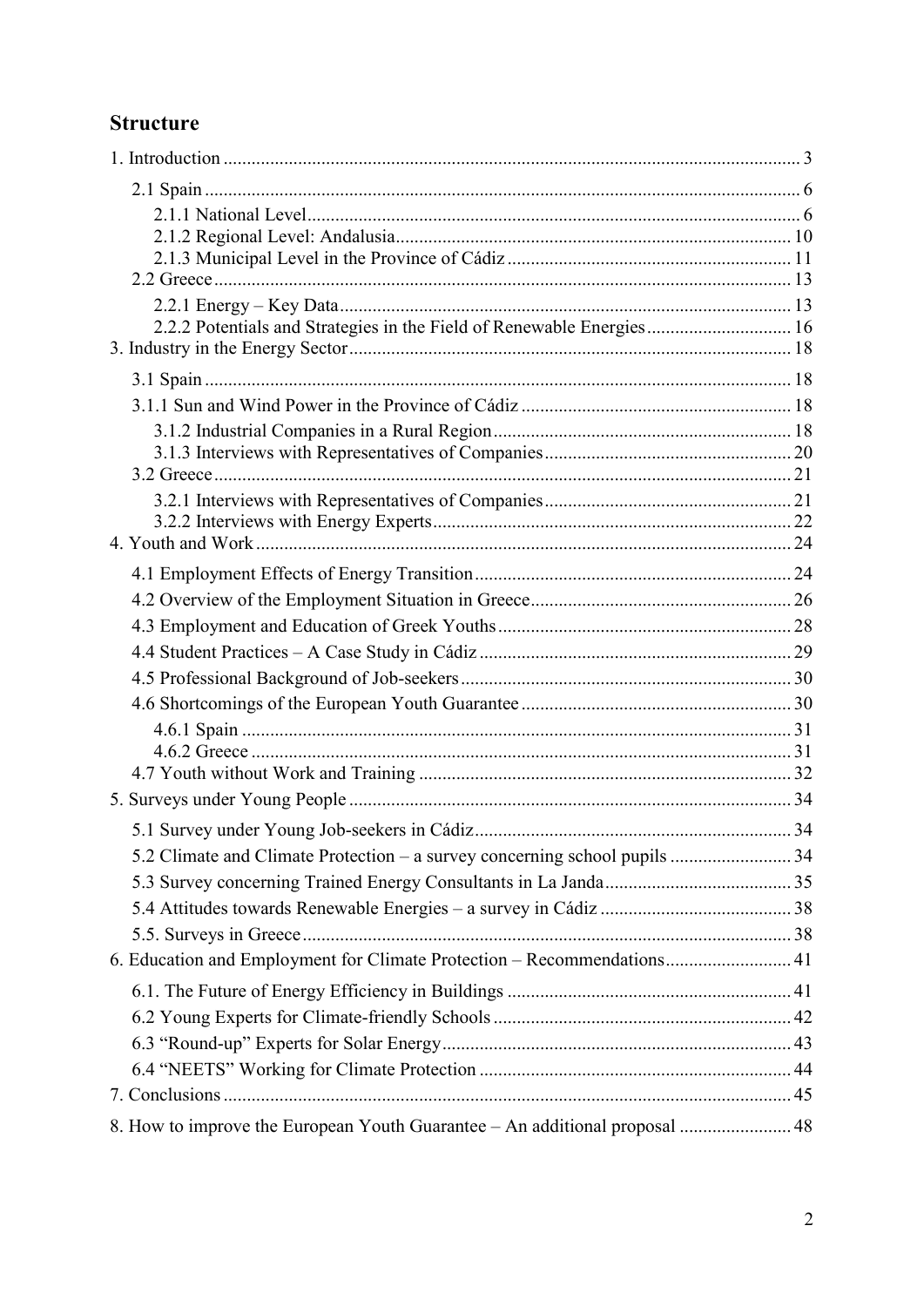#### <span id="page-2-0"></span>**1. Introduction**

Youth unemployment in southern and eastern European countries is catastrophic and the resulting uncertainty and lack of prospects forms a heavy burden for young people. Its potential consequences might call into question the entire future of the European Union (EU).

To undertake serious steps to, at least, alleviate this scandalous situation, young people consider revising and training in vocational fields that are important for the sustainable development of the EU and thus offer a viable future for these young people and for the EU itself. One of these vocational fields is the development of a climate-friendly, modern and decentralized energy supply based on efficiency, economy, renewable resources and storage technology. This was once again underlined by the commitments entered by the EU at the Paris climate conference (COP21).

The feasibility study summarized in this paper investigated conditions for the energy transition and climate protection in selected regions of Spain (Cádiz) and Greece (Attica region) and analysed possibilities and obstacles for youngsters to be employed in tasks relevant to energy transition in these regions. It also tried to identify vocational qualifications required for harnessing this employment potential. The special "appeal" of our study is that by identifying much-needed qualifications for currently unemployed young people, new career prospects could open to them. This will not only enable them to earn a living on their own but will also provide valuable additional impetus for the expansion of renewable energy, energy-saving and energy-efficiency measures, ultimately combating energy poverty and facilitating the energy transition and climate protection in the target regions.

These findings can and should be used to initiate training projects to provide young people with necessary qualifications and utilise funding from both national and European programmes such as the European Youth Guarantee and the European structural funds. The European investment funds set up by the European Commission since 2015 would also appear to be a suitable source of funding. The necessary involvement and support of political actors has been assessed and prepared in the target regions as part of the feasibility study.

The study aimed to identify specific projects that can already be carried out, are suitable for implementation in the investigated target regions and could be transferred to other European regions facing similar issues<sup>[2](#page-2-1)</sup>.

For the feasibility study, we selected Greece and Spain as the two countries with the highest rates of youth unemployment in 2016. According to Eurostat<sup>[3](#page-2-2)</sup>, in the group of unemployed persons aged between 15 and 24

- 47.3% are unemployed in Greece, of which 72% over a long period
- 44.4% are unemployed in Spain, of which 48.4% over a long period.

However, the Eurostat unemployment rate is only indicative when viewed as a comparison because it also classifies young people as being "unemployed" who are currently in training but are not working. The percentages of young people who are neither in employment nor in

<span id="page-2-1"></span> <sup>2</sup> Cf. chapter 6 "Recommendations".

<span id="page-2-2"></span><sup>3</sup> Eurostat, news release, 72/2017 - 27 April 2017.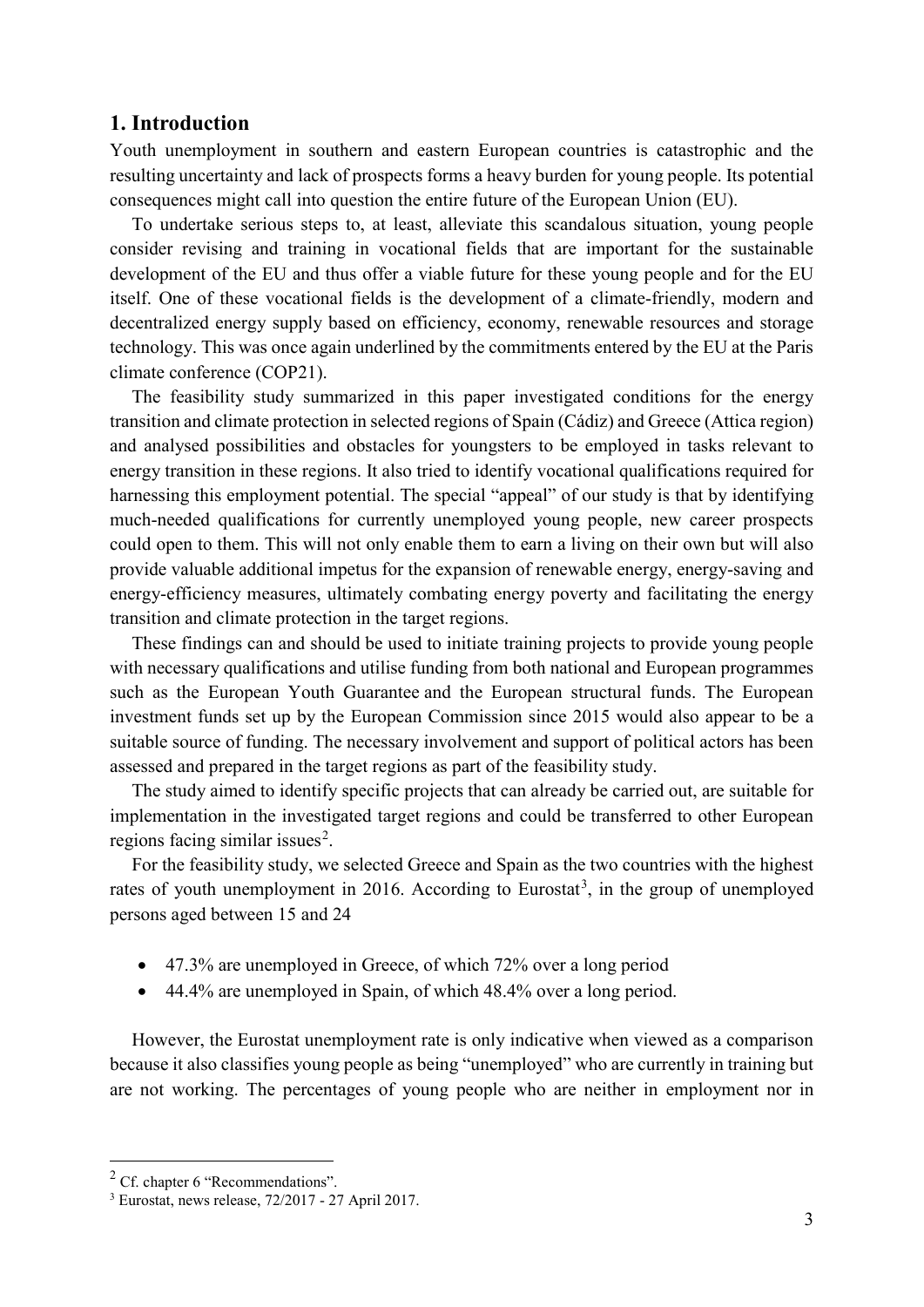education and training are therefore helpful to gain a deeper understanding. For the year 2016, Eurostat lists the share of such young people in Greece at an alarming 37%, in Spain 26%.[4](#page-3-0)

These two countries were selected furthermore because their climate offers particularly favourable conditions for solar and wind energy and, as well, in their present conditions they are offering a great scope to increase efficiency and reducing energy consumption.

For the study we selected

- the urban agglomeration of Athens in Greece and
- the southern Andalusian province of Cádiz in Spain.

The unemployment situation for young people in Athens is representative of the national average at 45.4%. In Andalusia, the youth unemployment rate reached the peak value of 57.9% compared across all European regions in 2016. The Europe-wide mean average for the same year was 18.7%.

We decided to use regions with different demographics and settlement structures to compare vocational training relevant for climate protection both in an urban and in a more rural smalltown milieu, enabling us to assess whether different approaches in targeted training programmes are necessary.

In Greece, one third of the population lives in the agglomeration of Athens. Particularly, the young generation is attracted from other Greek regions to the city in order to find a new place to base their lives.

In the province of Cádiz, we concentrated on comparatively small municipalities: The "La Janda<sup>"[5](#page-3-1)</sup> association of municipalities covers an area of 1,500 km<sup>2</sup> with 8 municipalities and 82,000 inhabitants. In the region, which was predominantly agricultural, the property rights of land are extremely unequal and dominated by large estates, thus a large majority of the rural population does not own land. The diminishing importance of the agricultural sector for the economy and employment has not been compensated by developments in other sectors. As a result, since at the latest in 2007 and the beginning of the Spanish recession, the five small inland towns of La Janda have been among the municipalities with the country's highest unemployment rates. Despite the limited economic upswing over the last years, according to official statistics, in these towns the general level of unemployment in January 2018 (the time of our field study) still ranged between 34% and 37%.

For La Janda, official data on the unemployment rate of inhabitants under the age of 25 in the last couple of years were not available. However, it can be assumed that in thus formerly rural region the rate is significantly higher than the average for the province, for which the rate was 4[6](#page-3-2).3% for the age group 16-30 in 2016<sup>6</sup>. It should also be considered that a large number

<span id="page-3-0"></span> <sup>4</sup> Eurostat, Share of young people (aged 20-34) neither in employment nor in education and training, 2016, URL: http://ec.europa.eu/eurostat/statistics-explained/index.php?title=File:Share\_of\_young\_people

<sup>(</sup>aged\_20percentageE2percentage80percentage9334) neither in employment nor in education and training,  $\frac{1}{2}$ by\_sex,  $\frac{2016}{20}$  (percentage25).png.

<span id="page-3-1"></span> $\overline{5}$  Named after a lake, which was drained during the Franco dictatorship.

<span id="page-3-2"></span><sup>6</sup> According to an analysis of the national statistics commissioned by the union Comisiones Obreras. La Voz de Cádiz, 21.10.2016.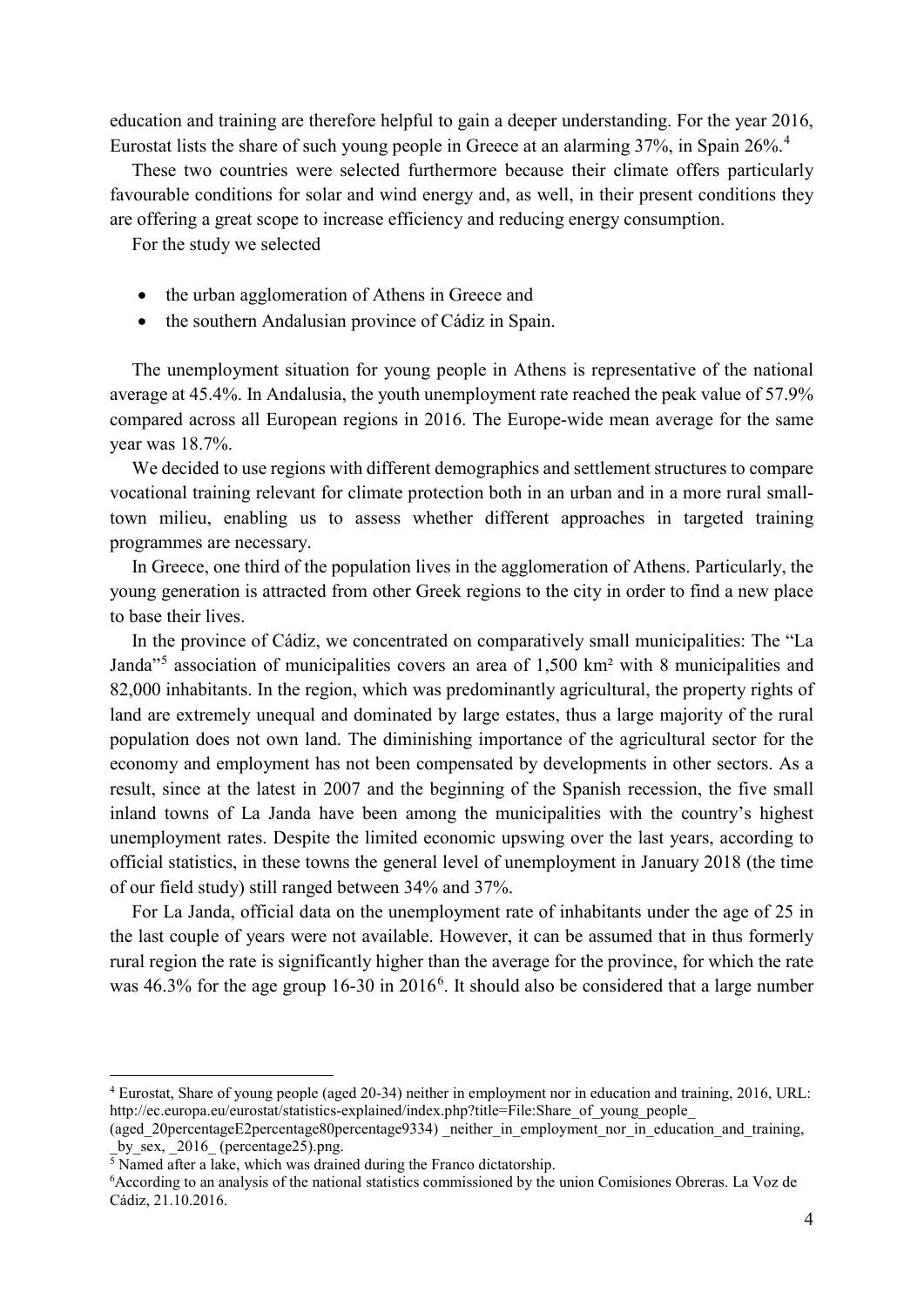of young people are only employed on a temporary basis<sup>[7](#page-4-0)</sup> and often have to work under nonregular conditions or without contributing to the social security system.

The following questions guided the empirical part of our research:

- What are the current employment prospects and chances of young women and men who have completed relevant vocational training, particularly, in energy-relevant areas?
- What opportunities exist in the near future for young women and men from the region who receive targeted and professional training in activities and professions that are useful for combating climate protection in general and the energy transition in particular?
- What are current deficits in training and education and other factors relevant for later employment that make it difficult for trained young people to be taken on? How can such deficits be eliminated?
- Is it possible to improve their chances, if their professional education will be more narrowly linked to practical work in companies?
- How do young people perceive the impending climate catastrophe, energy transition and their own professional future?
- What is the level of interest and willingness among municipal politicians, local administration and companies in the investigated area to get involved in training and education projects in climate protection and the energy transition and to support such projects and, if so, in what ways?
- In view of all this, what proposals can be developed for targeted activities that are useful for combating climate change and at the same time reduce youth unemployment?

The empirical research for the study was mainly conducted at the beginning of 2018, with research groups in the province of Cádiz and the region of Athens; they were finished by two conferences with actors and stakeholders in Athens and Cádiz some weeks later. Because of different accesses and contacts in the field, not all activities and results of the research can be held strictly in parallel.

<span id="page-4-0"></span>ا<br>7 According to the aforementioned study, this accounts to more than 50%. Bad working conditions for young people are analysed in Hartwig Berger, Abgehängt in Europa, URL: www.hartwig-berger.de.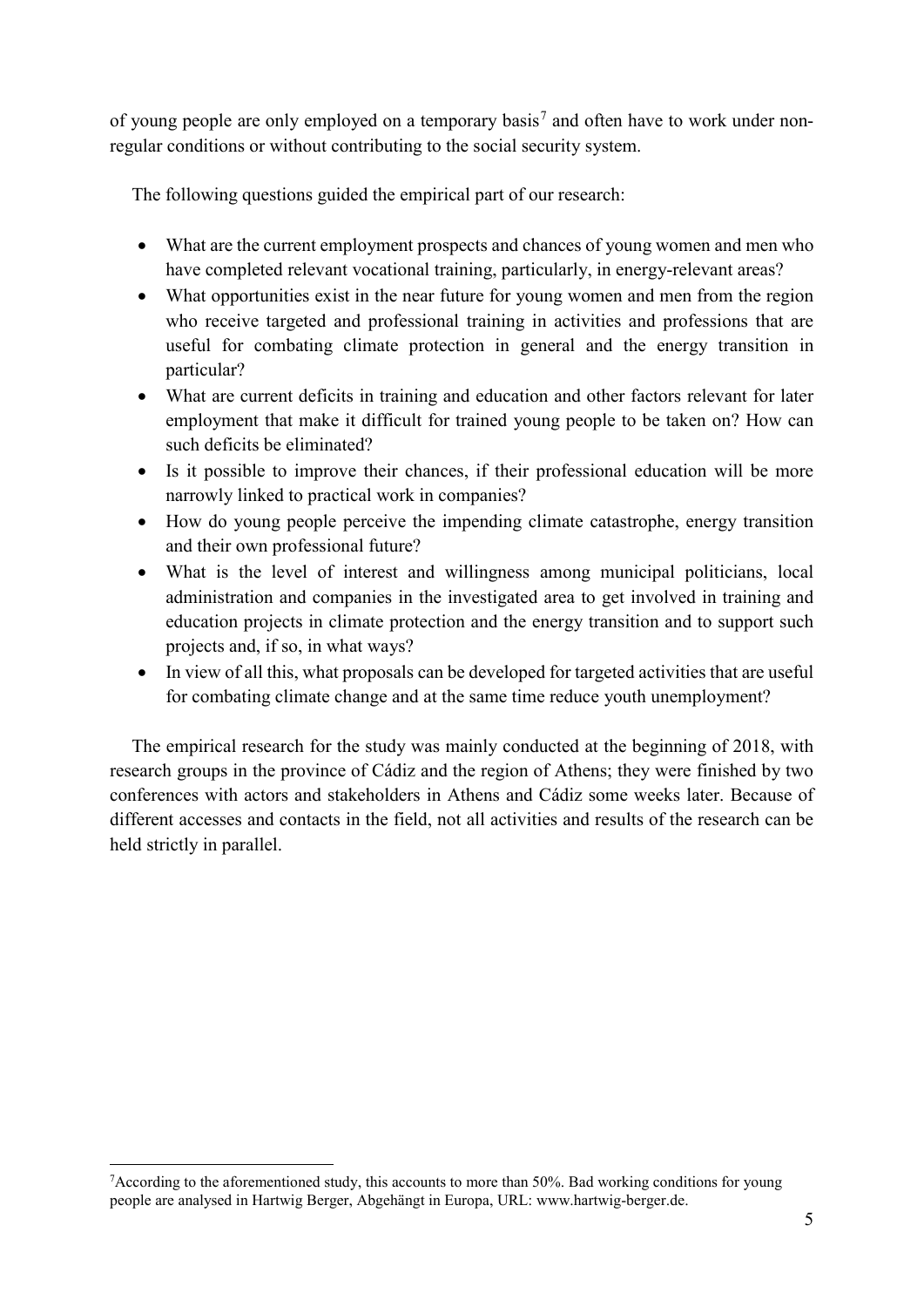# <span id="page-5-0"></span>**2.1 Spain**

## <span id="page-5-1"></span>**2.1.1 National Level**



*Development of Primary Energy Consumption, 1990 - 2016 (ktep***)[8](#page-5-2)**

1990 1991 1992 1993 1994 1995 1996 1997 1998 1999 2000 2001 2002 2003 2004 2005 2006 2007 2008 2009 2010 2011 2012 2013 2014 2015 2016

Analysing the diagram, we can state a steady increase of energy consumption up to 2007, followed by a strong decline up to 2014 because of the economic crisis. Therefore, the reduction of energy consumption was not a result of energy efficiency measures but of a general decline of economic activities. From a "climate protection" point of view, in the following years Spain needs an ambitious policy of energy efficiency, energy saving and putting in use renewable energies to fulfil the targets in the reduction of greenhouse gases.

*Secondary energy consumption 2016 (ktep)*[9](#page-5-3)

| Coal        | 1.340  |
|-------------|--------|
| Fuel        | 41.266 |
| Gas         | 13.446 |
| Electricity | 20.115 |
| Renewables  | 5.384  |
| Total       | 81.550 |

In analysing the distribution of energy consumption, primary as well as secondary, we state an extraordinarily high proportion of energy imports, because neither fuel nor gas is produced in the territory of Spain. During 2015, the importation of energy, mainly fuel, amounted to 73% of the total consumption, with financial costs of 26.000 million  $\epsilon^{10}$  $\epsilon^{10}$  $\epsilon^{10}$ . Therefore, beside environmental reasons, there are also strong economic reasons to develop the high potential of renewal energies in the country and in energy saving activities.

 <sup>8</sup> C.f. Footnote 8: La Energía en España 2016, Ministerio de Energía 2017, p. 338.

<span id="page-5-3"></span><span id="page-5-2"></span><sup>9</sup> La Energía en España 2016, Ministerio de Energía 2017.

<span id="page-5-4"></span><sup>10</sup> *https://www.appa.es/la-energia-en-espana*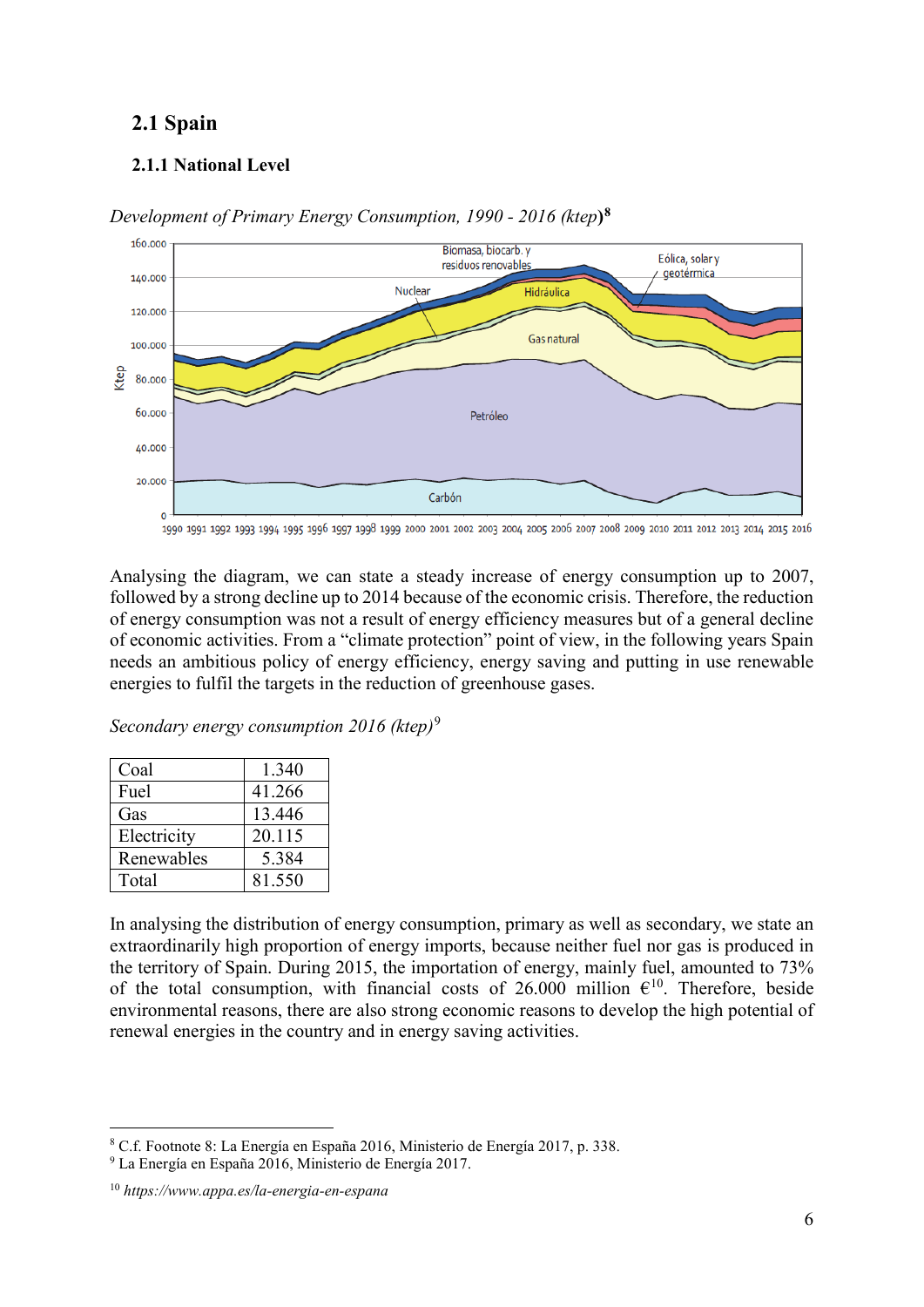*Energy consumption/sectors*<sup>[11](#page-6-0)</sup>

| Transport   | 40,4%   |
|-------------|---------|
| Industry    | 25,1%   |
| Residence   | 18,7%   |
| Service     | 11,2%   |
| Agriculture | 3,5%    |
| Rest        | $1.0\%$ |

The proportion of the transport sector in the energy consumption is relatively high. Therefore, it is urgently necessary to include the sector of transport and mobility in activities of energy transition aiming to reduce climate gases significantly.

*Greenhouse gas emissions (million tons)* [12](#page-6-1)

| 2005 | 439          |
|------|--------------|
| 2008 | $407,7^{13}$ |
| 2013 | 322,9        |
| 2014 | 324,2        |
| 2015 | 335,7        |
| 2016 | 338,8        |

The figures presented do corroborate the conclusion given above, that the reduction of greenhouse gases since 2001 were mainly, if not exclusively, a consequence of the economic crisis; and secondly, that there must be expected an increase of greenhouse gases in the following years, being disastrous for a policy of climate protection, if significant and successful activities of climate protection will not be carried out in Spain in the near future.

<span id="page-6-0"></span> <sup>11</sup> La Energía en Espanya 2015, Ministerio de Energía 2016.

<span id="page-6-1"></span><sup>12</sup> Ministerio para la Transición Ecológica 2018. www.mapama.gob.es.

<span id="page-6-2"></span><sup>&</sup>lt;sup>13</sup> The diminishing of greenhouse gases between 2007 and 20014 is caused mainly by the economic crisis.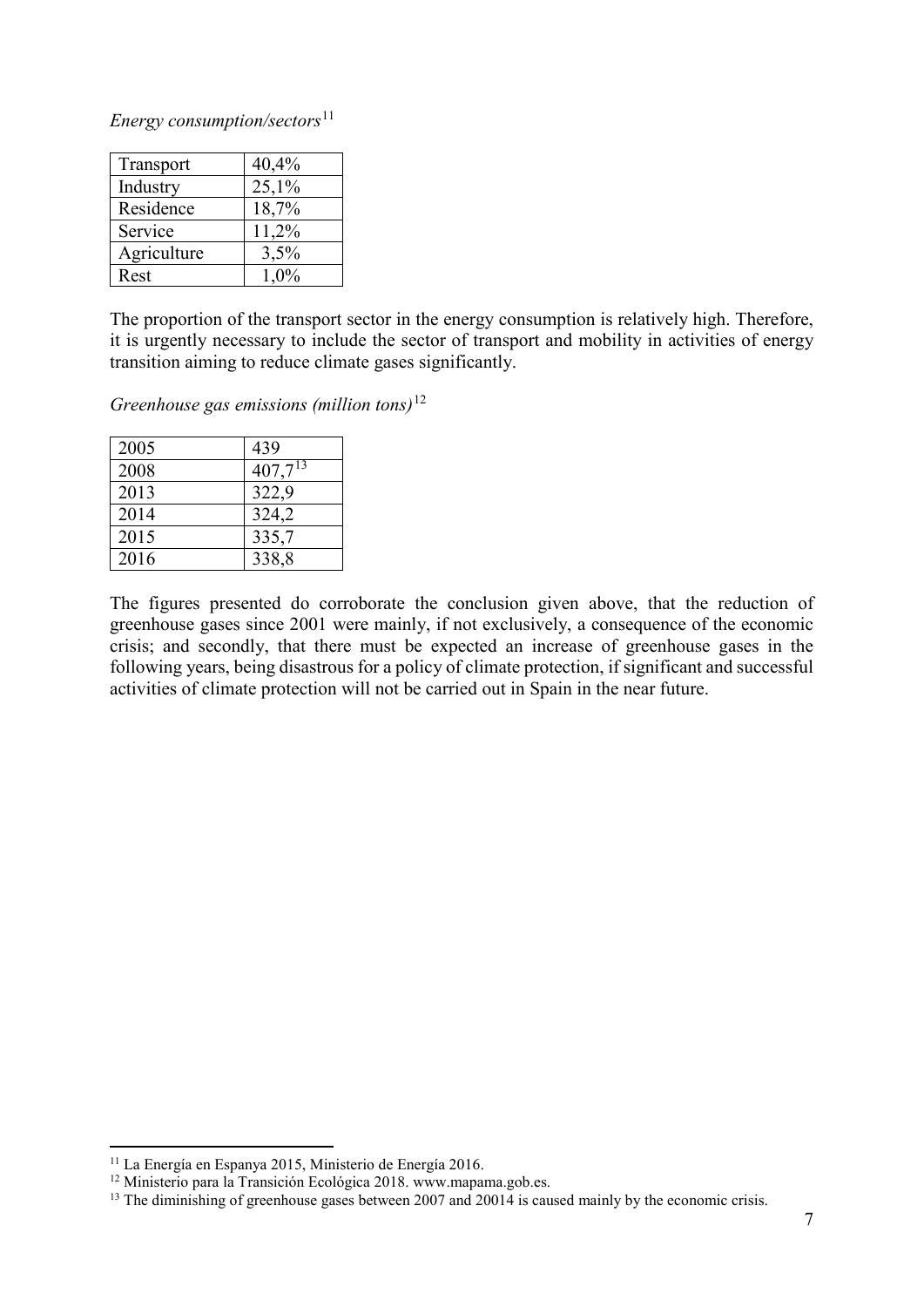#### *Sectors of Gross Electricity Production 2016:*



At the end of the year 2016, the total capacity of wind energy was 23.047 MW, PV solar energy 4.675 MW and solar thermal energy 2.250 MW. The total share of renewables in final energy consumption (in 2016) was 6.6%.

However, this snapshot should not obscure the fact that the development of renewable energies in Spain has been stagnant since 2011 in particular, because of new legal and financial rules braking its further development. Recently, in 2017, the national government opened a public auction offering 8.000 MW new capacities for companies to construct large-scale wind and solar plants.

Spain, particularly in the southern regions, offers very favourable climatic conditions for solar power generation and consumption. Due to high levels of sunlight and frequent cloud-free days, the yield of a solar energy system in the province of Cádiz is 60-70% higher than for comparable systems in Berlin. Furthermore, in the coastal and mountainous parts of Spain and southern Spain there are excellent conditions for using wind power.

The clearly emerging effects of climate change in Spain will inevitably force the country to take far more action towards an effective energy transition than it has done to date. The periods of drought in the last few years are a clear signal. The capacity of the water reservoirs, which are used to supply drinking water and to generate power dropped by 51% from January to July 2017. The electricity generated by hydropower was replaced by energy from coal and natural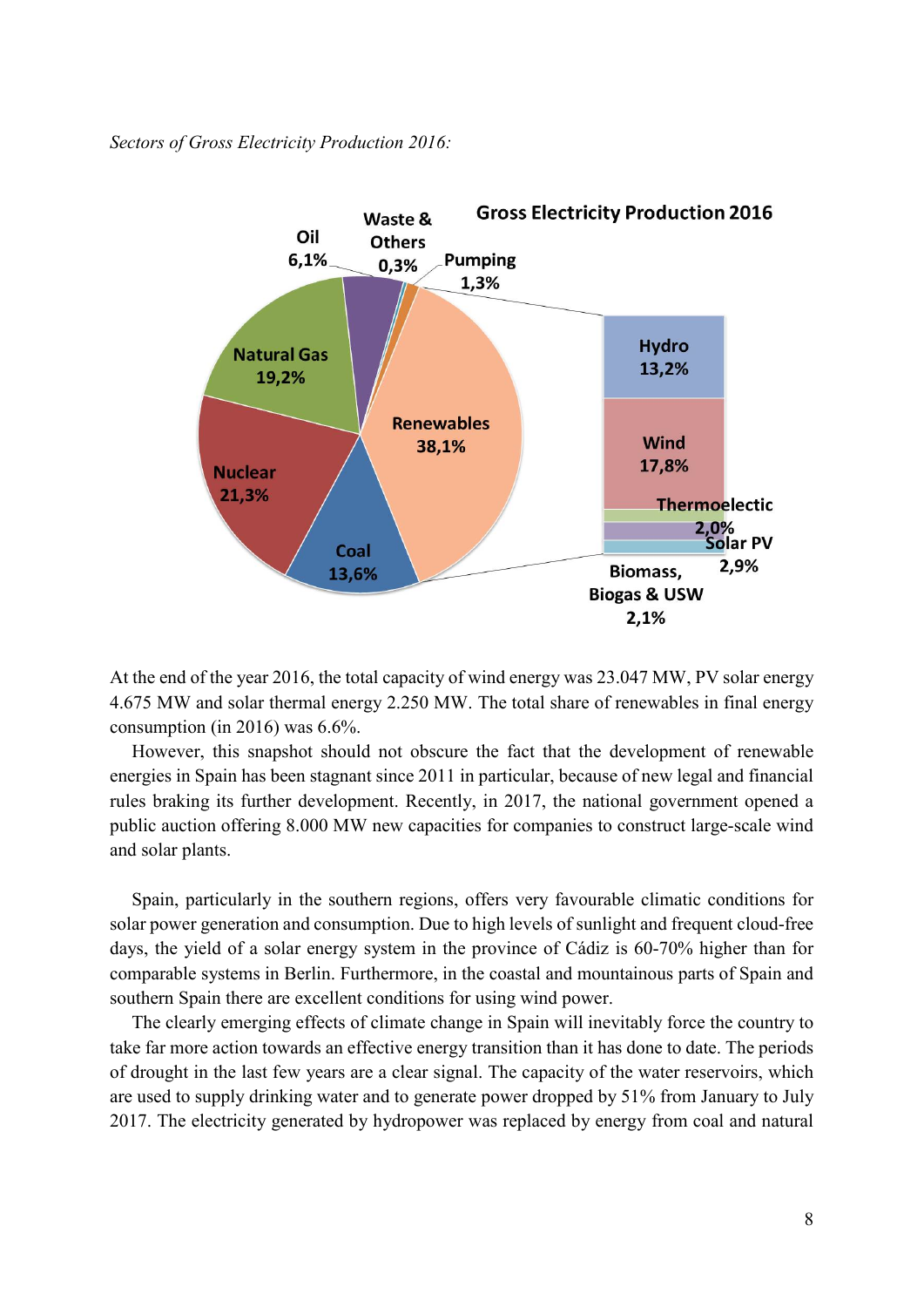gas. As a result, the  $CO<sub>2</sub>$  emissions produced by coal-fired power generation rose by 72% and from natural gas by  $30\%^{14}$  $30\%^{14}$  $30\%^{14}$ .

In summer 2017, the national government presented its draft bill for climate change and energy transition (Ley de Cambio Climático y Transición Energética) and called for social participation, which was not described in further detail. It is expected that the law will be passed by the national parliament in 2018. By implementing this act, the government aims at taking a leading position in the use of renewable energy and give greater weight to the promotion of energy efficiency. The targets proposed for 2030 are:

- By 2030 greenhouse gas, emissions in the sector outside of the Emission Trade System (such as buildings, transport, and agriculture and small industry) are to be reduced by 26% compared to the reference year 2005. It should be noted that the financial and economic crisis in Spain from 2007 to 2014 resulted in an approximately 20% reduction of  $CO<sub>2</sub>$  emissions. The total emission of greenhouse gasses was 336 million tonnes in 20[15](#page-8-1), with a significantly rising tendency since.<sup>15</sup>
- With regard to increase energy efficiency, the EU target of a 30% increase in efficiency compared to 2010 is only to be used as orientation and is not binding. "*Spain (still) has to define its contribution to the EU target."[16](#page-8-2)*
- The 27% target for renewables in the total energy mix is likewise stated as a goal but is not binding.

The new government in Spain, entering 1 June 2018, declared to strengthen these targets significantly. The ministry for Ecology and Energy Transition, Teresa Ribera, counts it necessary to reduce  $CO_2$  emissions until 2030, compared with 1990, by 45% and to close all carbon centrals already before  $2030$ <sup>[17](#page-8-3)</sup>. In the decision of the European climate goal in the European Council, Spain was engaged to decide the more ambitious goal of 32% renewable energies until 2030.

The purpose of the National Action Plan for Energy Efficiency 2017-2020 in Spain responds to the requirement of article 24.2 of Directive 2012/27/EU of the European Parliament and of the Council. The National Action Plan contains several activities related to energy efficiency in the building sector, combined with financial funds for realising it, e.g. the yearly renewed "Aid Program for Energy Rehabilitation of Existing Buildings (PAREER-CRECE)", the "Investment Fund for Diversification and Energy Saving (F.I.D.A.E.)" and the "Joint European Support for Sustainable Investment in City Areas (JESSICA portfolio fund)".

The expected implementation of the efficiency standards for buildings certainly has a strong impact on the economic demand and employment. Undisputed is a far higher demand for qualified workers and therefore for related training. However, such a development has not yet be observed in Spain. The main reasons are

• the efficiency standards have not yet been stipulated by law and

<span id="page-8-0"></span> <sup>14</sup> El Pais, 17.8.2017.

<span id="page-8-1"></span><sup>&</sup>lt;sup>15</sup> Generalitat de Catalunya 2017, Emission Inventory for Spain; URL,

<span id="page-8-2"></span>http://canviclimatic.gencat.cat/en/politiques/inventaris d emissions de geh/emissions de geh a espanya/. <sup>16</sup> See European Commission 2018, EU target info, URL: https://ec.europa.eu/energy/en/topics/energy-<br>efficiency.

<span id="page-8-3"></span> $^{17}$  E.g. El Pais 2.7.2018, interview with the ministry.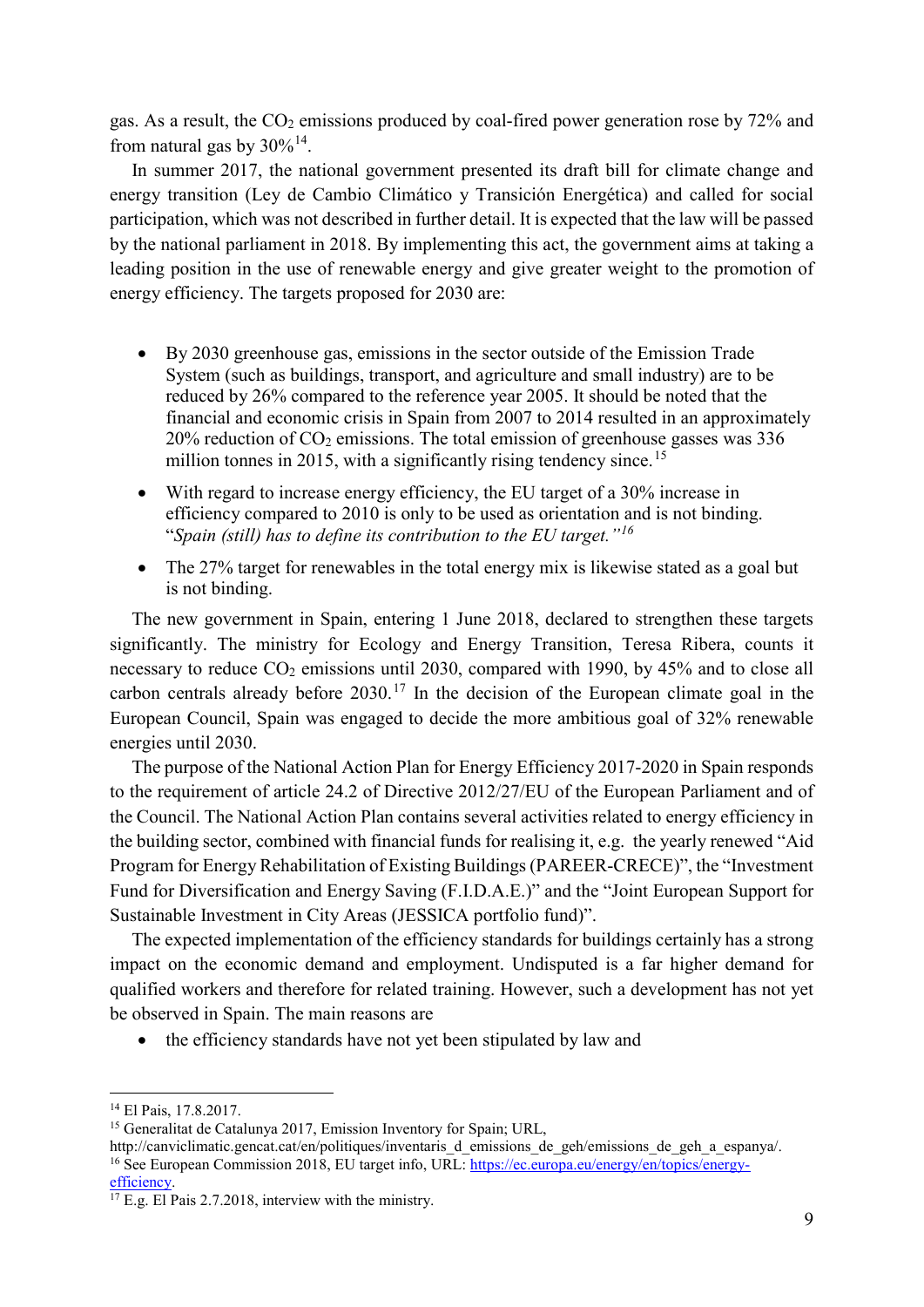• There is an inadequate or complete lack of control for upcoming new building and renovation projects.

In addition, it would be necessary to monitor and evaluate the effects of efficiency increases over the course of time and correct them as necessary.

It is essential that not only building projects are supervised by specially trained "gestores de energía" (energy consultants and energy managers) but also any work carried out by companies of all types and public institutions.

#### <span id="page-9-0"></span>**2.1.2 Regional Level: Andalusia**

The regional government of Andalusia presented its own strategy for a climate-friendly energy transition for the period  $2014-2020^{18}$ .

- reduction of primary energy use by 25% over the period 2007-2020
- renewable energy should account for 25% of final energy consumption in 2020
- 5% self-consumption of generated solar energy
- decarbonisation of 30% related to 2007
- improvement of energy supply in geographically marginalised small towns and settlements by 15%

Besides environmental aims, it is envisaged that the energy transition should play a key role in the economic and labour market development in this region of high unemployment rates.

However, the draft climate change bill presented for debate by the government in autumn 2017<sup>[19](#page-9-2)</sup> only sets out limited reductions of emissions, which from an international perspective will barely contribute towards reducing the impact on the climate. The target set for Andalusia until now is merely an  $18\%$  reduction in "diffuse"  $CO<sub>2</sub>$  emissions (emissions not covered by European emissions trading<sup>[20](#page-9-3)</sup>) calculated on a per capita basis by 2030. This would mean that the region would even fall below the national government's target of minus 26% for 2007-2030 actually. This is justified based on Andalusia's low GNP compared to the rest of the country. As CO<sub>2</sub> emissions decreased by around 20% due to the economic recession from 2007 to 2012, this would result in an effectively unchanged level of  $4.1t \text{ CO}_2$  per person and year.

Despite the fact that agriculture is an important source of greenhouse gas emissions in Andalusia and is particularly vulnerable to the effects of climate change in the region (extreme weather events, increased erosion and the first signs of desertification), until now, the climate change bill makes no provision of agricultural measures beyond the scope of usual practice.

The following graph charting the development of greenhouse gas emissions in Andalusia<sup>[21](#page-9-4)</sup> from 1990-2014 clearly shows how climate protection ambitions have declined when 2005 is taken as the reference year instead of 1990.

<span id="page-9-1"></span><sup>&</sup>lt;sup>18</sup> Estrategía Energética de Andalucía 2014-2020, published by the Junta de Andalucía, Sevilla 2013.

<span id="page-9-2"></span><sup>19</sup> Bulletín Oficial del Parlamento de Andalucía, 10.10.2017

<span id="page-9-3"></span> $20$  As well, the definition in the annex of the climate plan.

<span id="page-9-4"></span><sup>21</sup> https://calentamientoglobalclima.org/2017/05/10/cambio-climatico-en-andalucia-aqui-y-ahora/.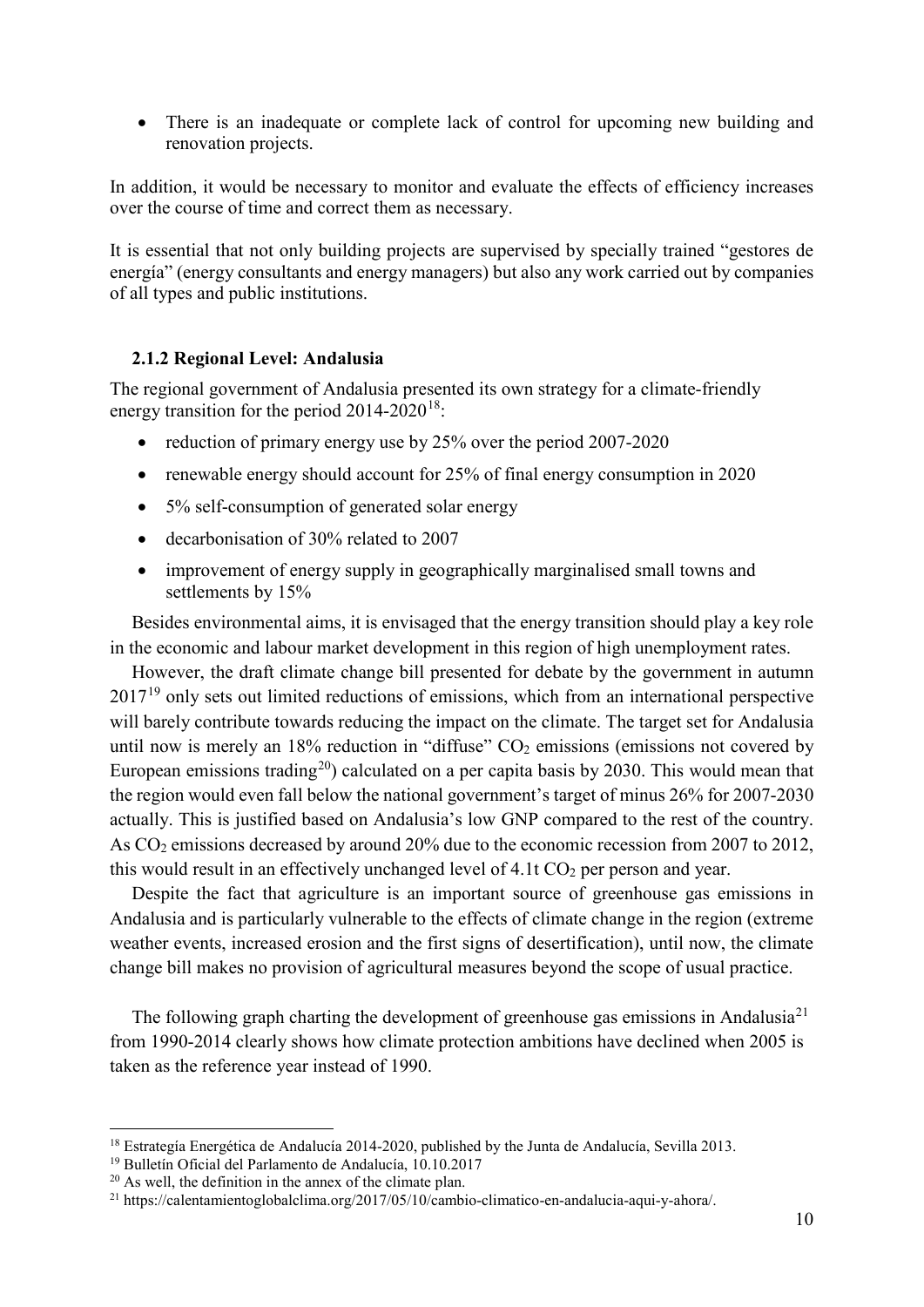

# **Figure 1: Total GHG emissions in Andalusia, 1990-2014** Emisiones totales de GEI (en miles de Tm de C0<sub>2</sub> equivalentes)

#### Fuente: OS 2016 a partir de datos del MAGRAMA

Of particular interest for initiatives on the local level is the chapter (of the climate change bill) about instruments for municipalities: All communities with more than 50,000 inhabitants are required to draw up "municipal plans to combat climate change". Municipalities with less than 50,000 inhabitants and municipal associations have the option to develop climate plans on their own initiative. Mandatory activities in both cases include:

- Balancing and evaluating greenhouse gas emissions from and by the municipality
- Estimations of the vulnerability of the entire municipality area due to climate change
- Targets and strategies for reducing emissions and climate adaptation
- Emission-reducing measures in transport to improve air quality

The municipal plans must be presented to the public for discussion within the community residents.

#### <span id="page-10-0"></span>**2.1.3 Municipal Level in the Province of Cádiz**

For the empirical part of the study, interviews were held with four mayors and six councillors in six towns of "La Janda", as well as with the president of the intercommunal association "La Janda". Furthermore, there were held interviews with the councillor for environment and energy in the city of Puerto Real, with experts of the town hall in the cities of Cádiz and Rota and, already last summer, with the mayor of Cádiz. Topics of the interviews were activities and experiences of the municipality concerning renewable energy and energy efficiency measures, as well their assessment of projects to qualify unemployed youngsters in this field.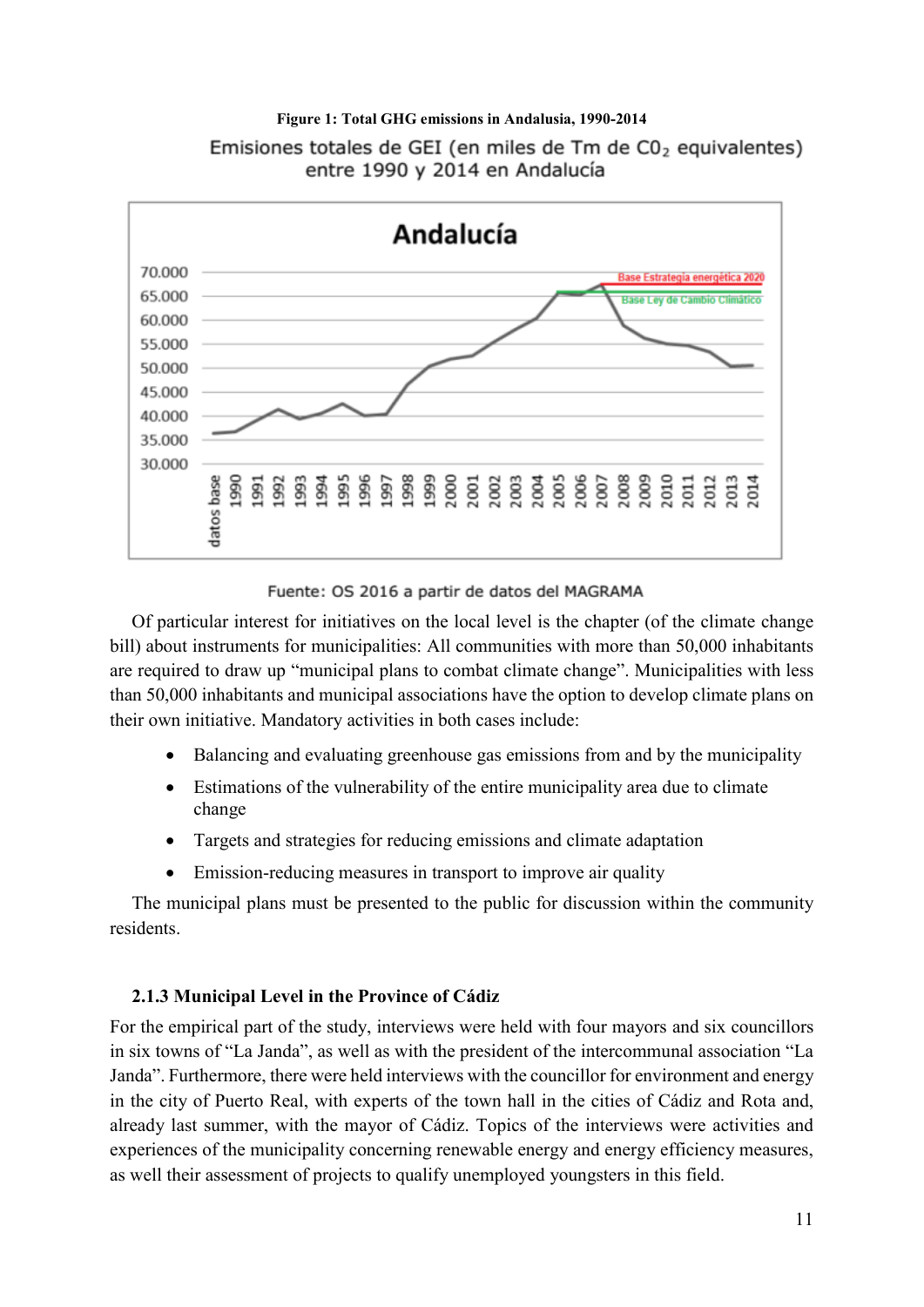In the communities of larger size – Cádiz (119.000 inhabitants), Puerto Real (41.000) and Rota (29.000) – the town halls are focused on realizing a sustainable energy transition. E.g., they ordered energy audits for the public buildings to learn where saving energy are urgent and effective. They started a narrow cooperation with the local public/private electric companies for common activities, e.g. in Cádiz for energy advisories and for fighting against energy poverty. They aim to reach a 100% proportion for renewables in public use of electricity. In schools, which are administrated by the municipality, they initiated so-called "fifty-fifty" projects: schools that are engaged in energy reduction receive 50% of the monetary result for their own and sustainable use. The town hall of Cádiz is organising each year a week for energy efficiency and renewable energies, offering an extensive program of public activities. Furthermore, the community cooperates with the University of Cádiz (UCA) in exemplary energy renovating projects. In the communities, they offer free energy advice courses for inhabitants and they give a free basic-energy provision to the households in a highly precarious condition (about 2.000).

In autumn 2017, together with a local NGO engaged against energy poverty, the town hall started a campaign for poor families to get advice how to save money by improving their energy management. Eight persons who were unemployed before and had taken part in a special training conducted the campaign. Until July 2018 264 households took part in the program and advisory courses for 1,274 participants had taken place. The amount of financial saving was estimated between 50,000 and 100,000  $\epsilon^{22}$  $\epsilon^{22}$  $\epsilon^{22}$ 

The smaller town halls of La Janda interviewed  $(4.400 - 12.000)$  inhabitants) are in a more difficult situation, because of lacking funding and, more important, qualified personnel in energy tasks. Nevertheless, the public Energy Agency Cádiz supports them, which is responsible for the more than 30 towns with less than 20.000 inhabitants in the province. Nevertheless, they were and are engaged in putting solar panels on public roofs and presently in installing energy-saving LED-systems in the public illumination of the whole community. The schools, mainly in the smaller towns, are in a bad state from an energetic point of view, suffering of too much heat in summer and too much cold in winter, so it is urgent for them to start climate-friendly renovation.

In general, the need and possibilities for energy saving measures as well as for the use of solar energy are great and urgent in these communities, due to bad insulation in public as well as in private buildings. The climate conditions are favourable too: 3,000 hours sunshine each year and a solar intensity 67% higher than e.g. in Berlin. In addition, this region is, besides the region of Gibraltar, the provincial centre for wind power plants, 1,500 MW in the whole province. Therefore, the regional government will set up a "Wind Innovation Centre" in one of the towns (Alcalá de los Gazules), co-financed by European funds. In the surrounding of the town San José del Valle a large thermo-electric power plant was installed. They intended to amplify these installations in the last years, but decided to relocate these plants to Morocco, for not receiving the necessary permissions from the Spanish government.

Provided with good traffic connection (harbours in the bay of Cádiz, airport and highway in the neighbourhood) the communities of La Janda could be a promising site for energy

<span id="page-11-0"></span> <sup>22</sup> Diario de Cadiz, 19.07. 2018.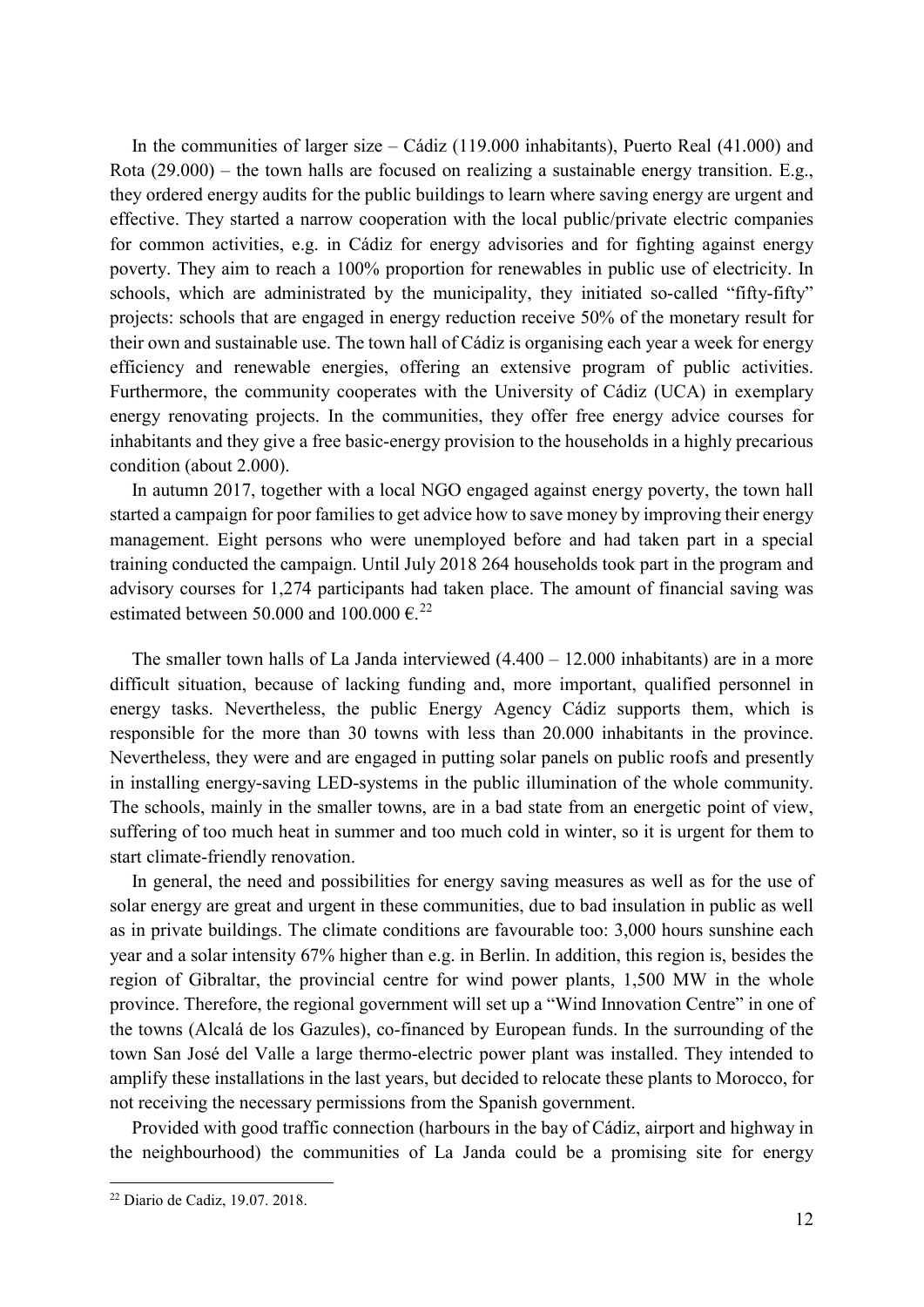companies, thus offering qualified work for the youth in this region, which suffer from high unemployment.

All mayors and councillors assessed such project plans positively. They are ready to act as intermediaries to local companies, to provide premises and other necessary infrastructures, in addition to collaborate in the selection of students for a possible project to train unemployed youngsters as energy experts. Regarding the financial contributions of the municipality, they are more cautious. However, they guarantee, if requested participation in project applications at EU level and offer cooperation with competent institutions such as universities.

#### <span id="page-12-0"></span>**2.2 Greece**

#### <span id="page-12-1"></span>**2.2.1 Energy – Key Data**

The country's energy, electricity and renewable energy (RES) markets are changing rapidly. The Greek energy market is currently reformed according to the 3<sup>rd</sup> Energy Package of the European Commission. The Greek Ministry of Environment and Energy (MEEN) has prepared, and the Parliament has passed, laws that provide an umbrella framework for the necessary reforms. These reforms include increasing competition in the electricity and gas wholesale and retail sectors.<sup>[23](#page-12-2)</sup> It is estimated that between 2016 and 2023 about 20-30 billion  $\epsilon$  will be invested in energy projects in Greece, of which 9 billion  $\epsilon$  will be invested in the expansion of renewable energy sources.<sup>[24](#page-12-3)</sup> In the following, a brief description of the energy mix in Greece will be delivered with the aim to allow for a glance into the energy future of the country:

The energy mix of Greece is still dominated by fossil fuels although there is an improvement from 94.4% (1990) to 85.1% (2015) in fossil fuel consumption. Lignite, until now, is practically the only domestic fossil fuel available. Greece imports 100 % of the natural gas and 98 % of the oil consumed in the country, with an energy dependency rate as high as 73.6 % (2015) as opposed to an average 53.6 % for the EU-28 according to Eurostat. Greece spends more than 30 billion  $\epsilon$  annually for the import of fossil fuel. The leading import product in Greece is crude oil making up about 21.9% of the total imports at \$ 13.8 billion, followed by refined oil, which accounts for \$ 4.24 billion and petroleum gas at \$ 1.19 billion. Among Greece's export products are refined petroleum at \$ 10.5 billion, which contributes to 31.5% of the total exports. International oil prices have experienced a sharp fall for some years, which is considered supportive for oil-dependent economies such as Greece. However, this dependence on fossil fuel cannot support the Greek economy in the long term, as it is very vulnerable to rising oil prices.

<span id="page-12-3"></span><span id="page-12-2"></span><sup>&</sup>lt;sup>23</sup> CNN Greece, Chancen und Herausforderungen im Energiesektor in Griechenland, URL: [http://www.cnn.gr/oikonomia/insights/story/51441/oi-eykairies-kai-oi-prokliseis-gia-tin-energeia-stin-ellada.](http://www.cnn.gr/oikonomia/insights/story/51441/oi-eykairies-kai-oi-prokliseis-gia-tin-energeia-stin-ellada) <sup>24</sup> IENE study 2017, South East Europe Energy Outlook 2016/2017, Athens.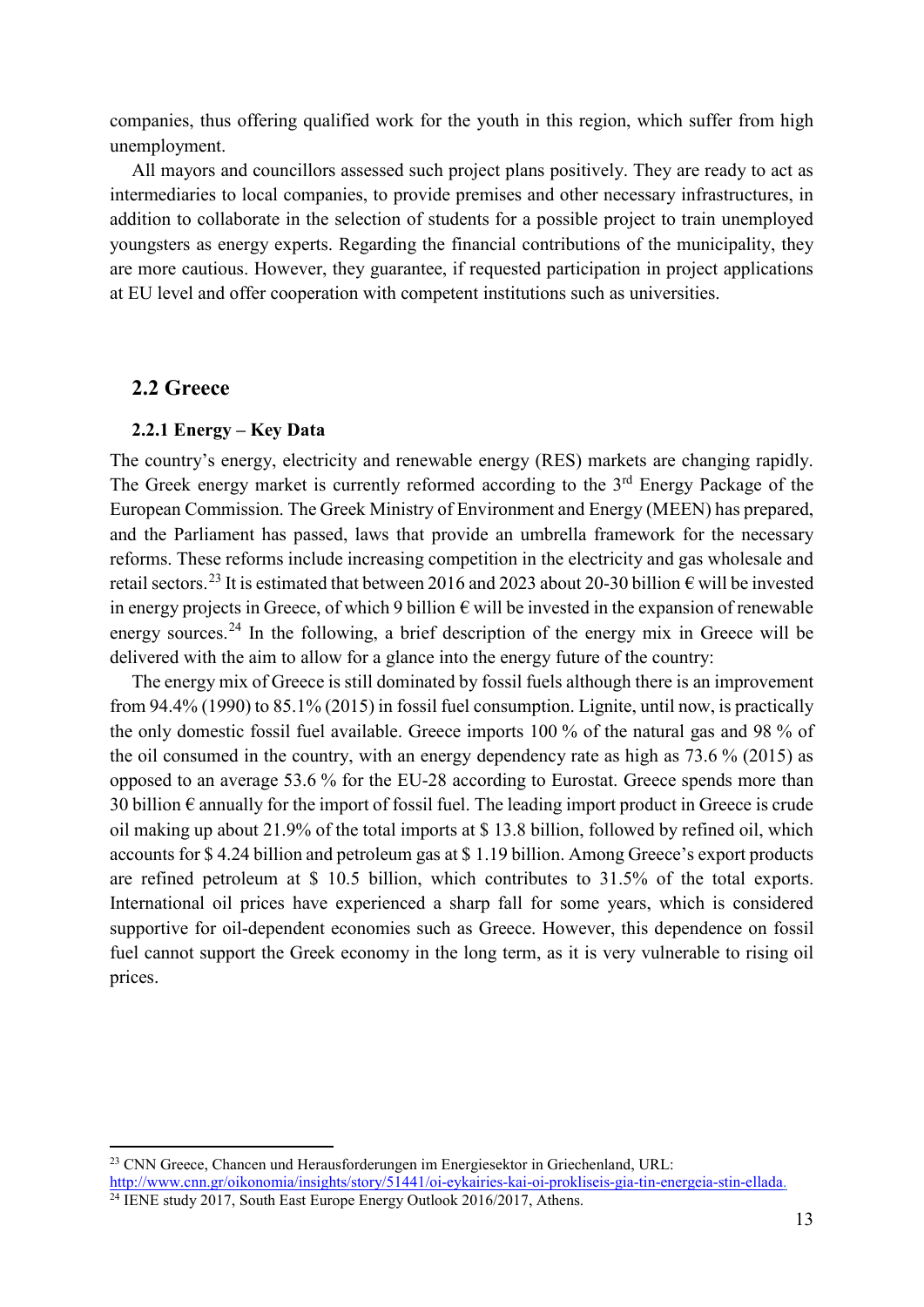#### Key data





The transport sector is the largest energy consumer, accounting for 35% of total final consumption, followed by the residential (27%), industry (23%), and commercial (15%) sectors.

 <sup>25</sup> IEA World Energy Balances 2017, URL:

<span id="page-13-0"></span>[https://www.iea.org/publications/freepublications/publication/EnergyPoliciesofIEACountriesGreeceReview2017](https://www.iea.org/publications/freepublications/publication/EnergyPoliciesofIEACountriesGreeceReview2017.pdf) [.pdf.](https://www.iea.org/publications/freepublications/publication/EnergyPoliciesofIEACountriesGreeceReview2017.pdf)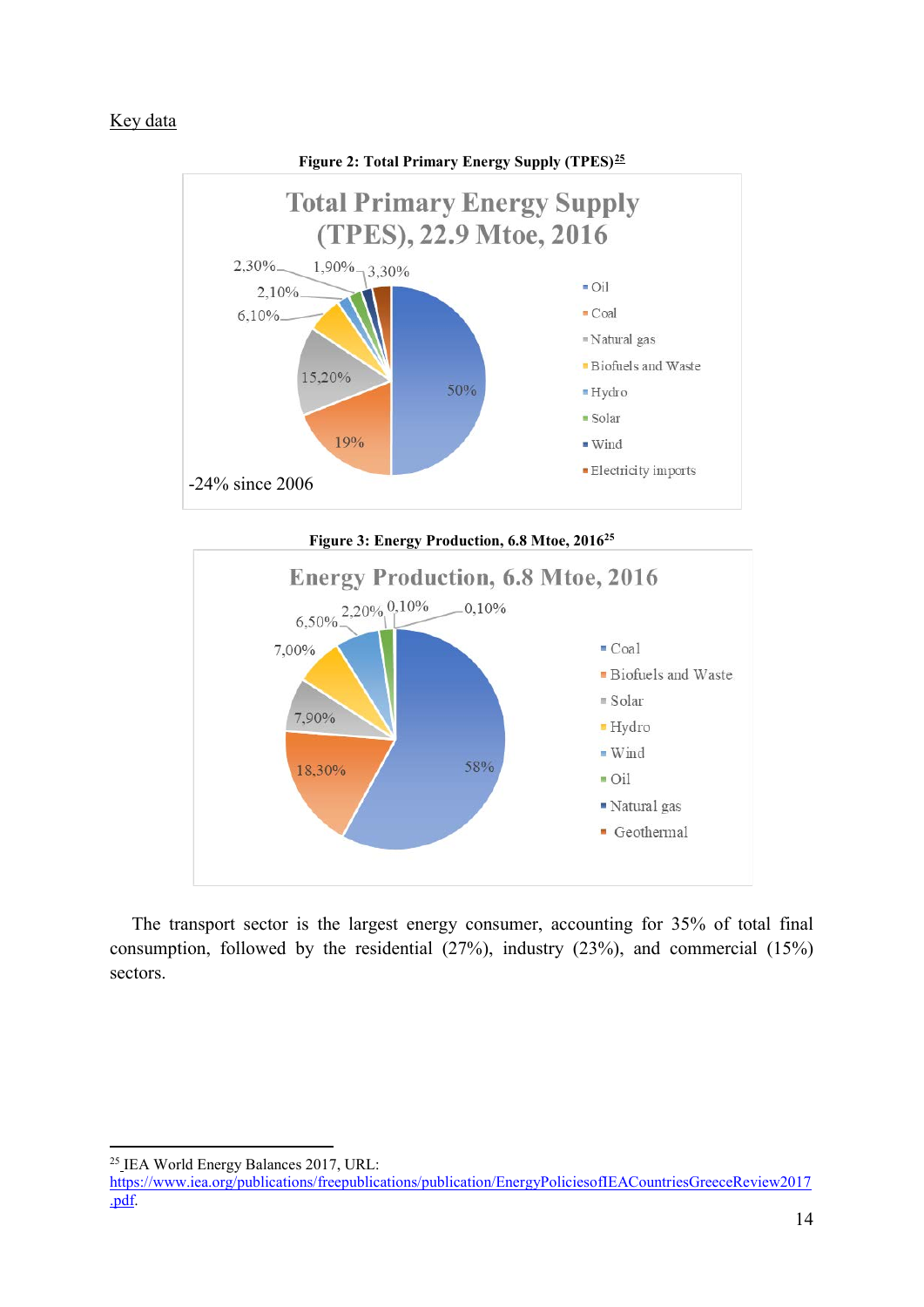#### **Figure 4: Renewable energy share of electricity generation, 1973-2016[26](#page-14-0)** Renewable energy share of electricity generation, 1973-2016



#### Note: Data are provisional for 2016.

#### Source: IEA (2017a), World Energy Balances 2017, www.iea.org/statistics/.

The share of renewables in the total primary energy supply (TPES) has increased substantially in recent years, to a new peak level of 12.5 % in 2016. Solar energy has increased nearly fivefold since 2006 and accounted for 19 % of renewables in TPES in 2016. Wind power has also increased rapidly and more than tripled over the last decade.

- New renewable energy law provides feed-in premiums and introduces tender schemes for PV
- Greece records second best year in Wind Power installations in 2016
- New RES projects calculated to total 1.2 to 1.5 billion  $\epsilon$  between the 2018-2020 period. The proposals include tenders and licensing of wind farms and photovoltaic panels totaling  $1,300$  MW.  $^{27}$  $^{27}$  $^{27}$

The energy production of island communities is still heavily based on fossil fuels. Electricity demand is met by oil-fired plants (approximately 85 %) and to a smaller extent by RES installations (approx. 15 %). Therefore, increasing the interconnection between these numerous islands is identified to be a vital task in the coming years in Greece. In consequence, this would allow decreasing the share of oil consumed in favour of tapping the potential of RES available in the Aegean Sea.

The planning and implementation of future large-scale energy projects is heavily focussed on utilising fossil fuels such as the Trans Adriatic Pipeline that shall tap the natural gas deposits in Azerbaijan for European consumers as well as the extension and the construction of two new lignite-fired plants, Ptolemaida V (660MW) and Meliti II (450MW) (for more information please see Annex), hence, extending the structural dependency on fossil fuels due to new infrastructure.

 $\overline{a}$ 

<span id="page-14-0"></span><sup>26</sup> © OECD/IEA 2017, World Energy Balances 2017, IEA Publishing. Licence: www.iea.org/t&c.

<span id="page-14-1"></span><sup>&</sup>lt;sup>27</sup> IENE study 2017, South East Europe Energy Outlook 2016/2017, Athens.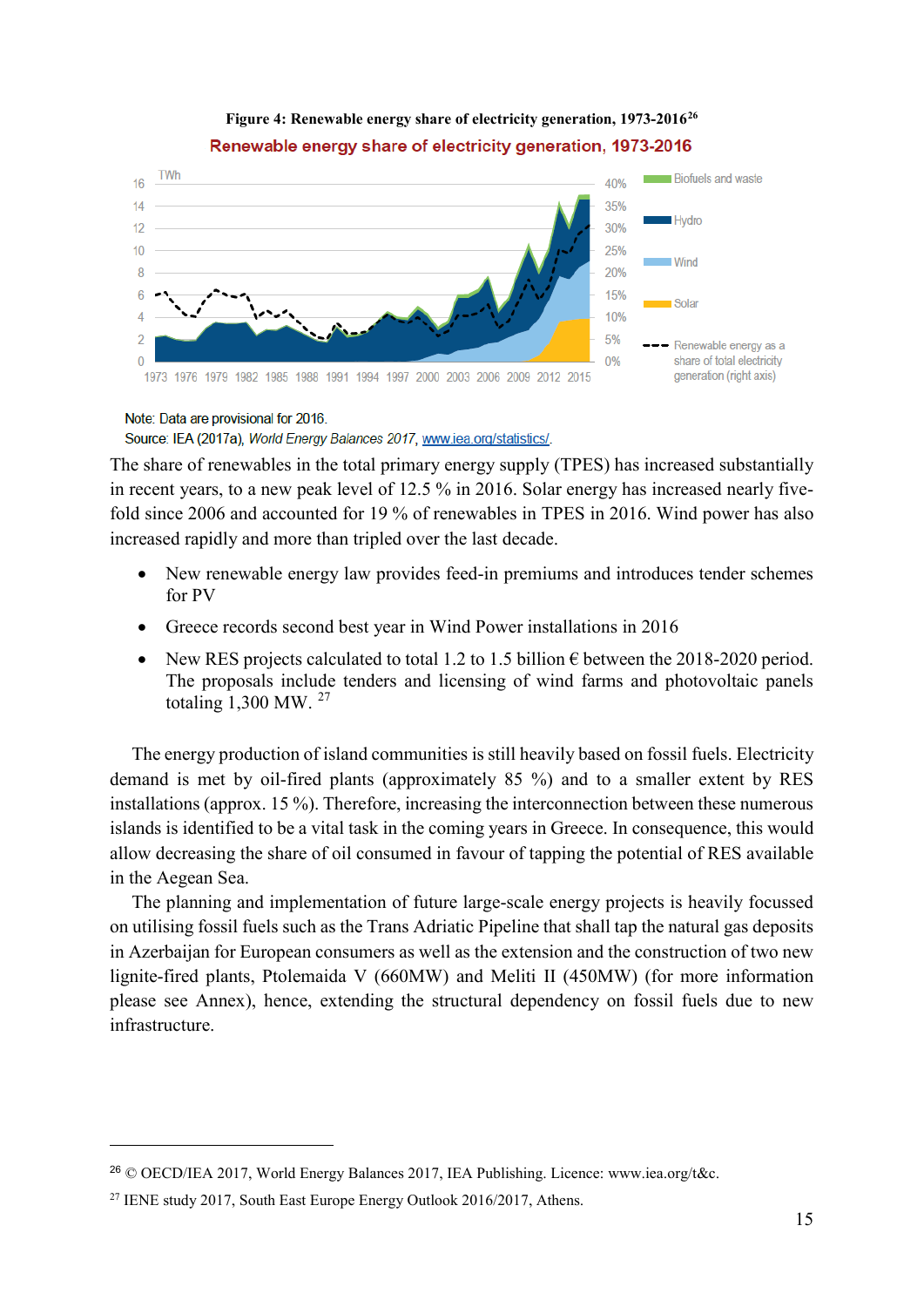#### <span id="page-15-0"></span>**2.2.2 Potentials and Strategies in the Field of Renewable Energies**

Climate and energy policy are both anchored institutionally in the Ministry of Environment  $\&$ Energy (MEEN)**.** It is responsible for coordinating actions for climate protection and works towards both mitigation and adaptation to the implications of climate change as well as the enhancement of mechanisms and institutions for environmental governance. In this capacity, MEEN is responsible for the identification of climate change impacts, the planning and coordination of adaptation measures and policies and the establishment and preparation of a national adaptation strategy.

MEEN, the Athens Academy and the Bank of Greece signed a memorandum of cooperation in 2016 for the development of the "National Strategy for Adapting to Climate Change", which has been adopted by Law  $4414/2016^{28}$ .

2016, the National Renewable Energy Action Plan was drawn up at implementation of the European Energy Policy in relation to the penetration of RES, energy savings and limiting greenhouse gas emissions, to which all Member States of the European Union are committed to implement until 2020:

(a) 20 % reduction in greenhouse gas emissions compared to 1990 levels according to Directive 2009/29/EC,

b) 20 % penetration of RES (with the national target of 18% for Greece) in gross final energy consumption in accordance with Directive 2009/28/EC and

(c) 20 % primary energy savings.

In the context of the adoption of specific development and environmental policies, the Greek government has increased the national target of RES share in final energy consumption at 20 %; specifically, this target is differentiated in 40 % participation of RES in power generation, 20 % in heating and cooling needs and 10 % in transport. The virtual net metering provision were signed into the law by the Greek government in May 2017.

Total greenhouse gas emissions in Greece (including international aviation, indirect and excluding LULUCF<sup>[29](#page-15-2)</sup> started from 150,6 Million tons(t) of CO2 equivalents for 1990 and 98,6 Million t of CO<sub>2</sub> equivalents in 2015 (that is 2,2 % of the total EU emissions in 2015).

The national installation targets for solar PV are already exceeded, reaching 2.600 MW contrasting the targeted 2.200 MW for 2020.

Greece's renewable energy share in Gross Final Electricity Consumption reached 24.5 % in 2015 compared to the National Renewable Energy Action Plan (NREAP) target of 26 %, according to data from the NREAP third progress report  $(2016)^{30}$  $(2016)^{30}$  $(2016)^{30}$ . Greece has added over 2 GW of PV capacity to the grid since 2011, making it the country with the third-highest share of solar PVs among EU Member States in 2016. The current variable renewable energy penetration levels place Greece within the top five countries among EU member states. This highlights Greece's enormous potential for the deployment of RES and especially solar power. Thus, it

<span id="page-15-1"></span> <sup>28</sup> RES Legal, 2017, Law No.4414/2016, URL: [http://www.res-legal.eu/search-by](http://www.res-legal.eu/search-by-country/greece/sources/t/source/src/law-no44142016/)[country/greece/sources/t/source/src/law-no44142016/.](http://www.res-legal.eu/search-by-country/greece/sources/t/source/src/law-no44142016/)

<span id="page-15-2"></span><sup>&</sup>lt;sup>29</sup> LULUCF stands for Land Use, Land Use Change and Forestry. It is one of the sectors under the United Nations Framework on Climate Change that measures and accounts for emissions and removals of CO2 from land and forests.

<span id="page-15-3"></span><sup>&</sup>lt;sup>30</sup> Greek Ministry of the Environment and Energy 2016, Third Progress report on the promotion and use of energy from renewable sources in Greece; URL[: https://ec.europa.eu/energy/en/topics/renewable](https://ec.europa.eu/energy/en/topics/renewable-energy/progress-reports)[energy/progress-reports.](https://ec.europa.eu/energy/en/topics/renewable-energy/progress-reports)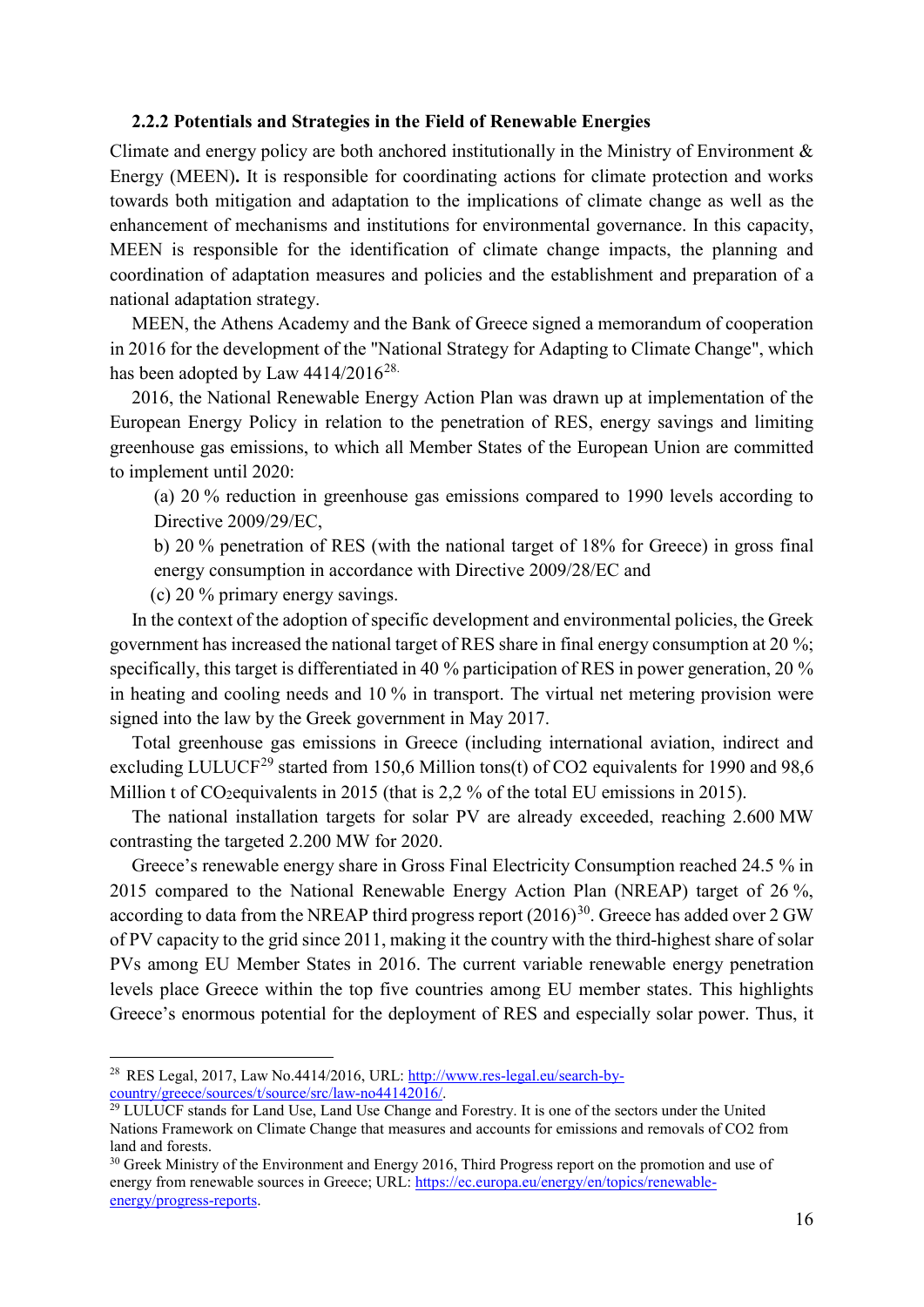can be expected that significant employment effects correspond to job profiles relating to the installation and maintenance of renewable energy plants, which will be highlighted briefly in the following subchapter. According to the NREAP third progress report  $(2016)^{31}$ , RES share trajectory from 2009 to 2020 is shown in the following diagram, depicting this high growth potential especially for RES in actual electricity production.



**Figure 5: Renewable Energy Sources-share trajectory, 2009-2020**

Source: Greek Ministry of Environment and Energy, 2016, Third Progress Report on the Promotion and Use of Energy from Renewable Sources in Greece

The current installed capacity of RES (excluding large-scale hydro power plants) in Greece is more than 5.3 GW, with 2.6 GW being PVs, 2.4 GW wind, and the rest mainly small hydro and biomass. The interconnection of islands with the mainland will help to avoid the curtailment of wind and solar generation. Future grid development is likely to start with fresh capital and ambitions based on recent reforms in the power sector, notably the unbundling of network operation and ownership in accordance with the 3rd Energy Package. Interconnections and options for storage and hybrid plants can further enable Greece to maximize the benefits of renewable power, if renewable energy is produced on islands and is exported to the mainland.

The participation of actors from civil society concerning climate and energy policy saw a sharp increase in the last few years. Notable contributions come from actors attempting to promote the green energy transition, simultaneously taking into account the social hardships connected to energy such as energy poverty.

<span id="page-16-0"></span><sup>&</sup>lt;sup>31</sup> Greek Ministry of the Environment and Energy 2016, Third Progress report on the promotion and use of energy from renewable sources in Greece; URL[: https://ec.europa.eu/energy/en/topics/renewable](https://ec.europa.eu/energy/en/topics/renewable-energy/progress-reports)[energy/progress-reports.](https://ec.europa.eu/energy/en/topics/renewable-energy/progress-reports)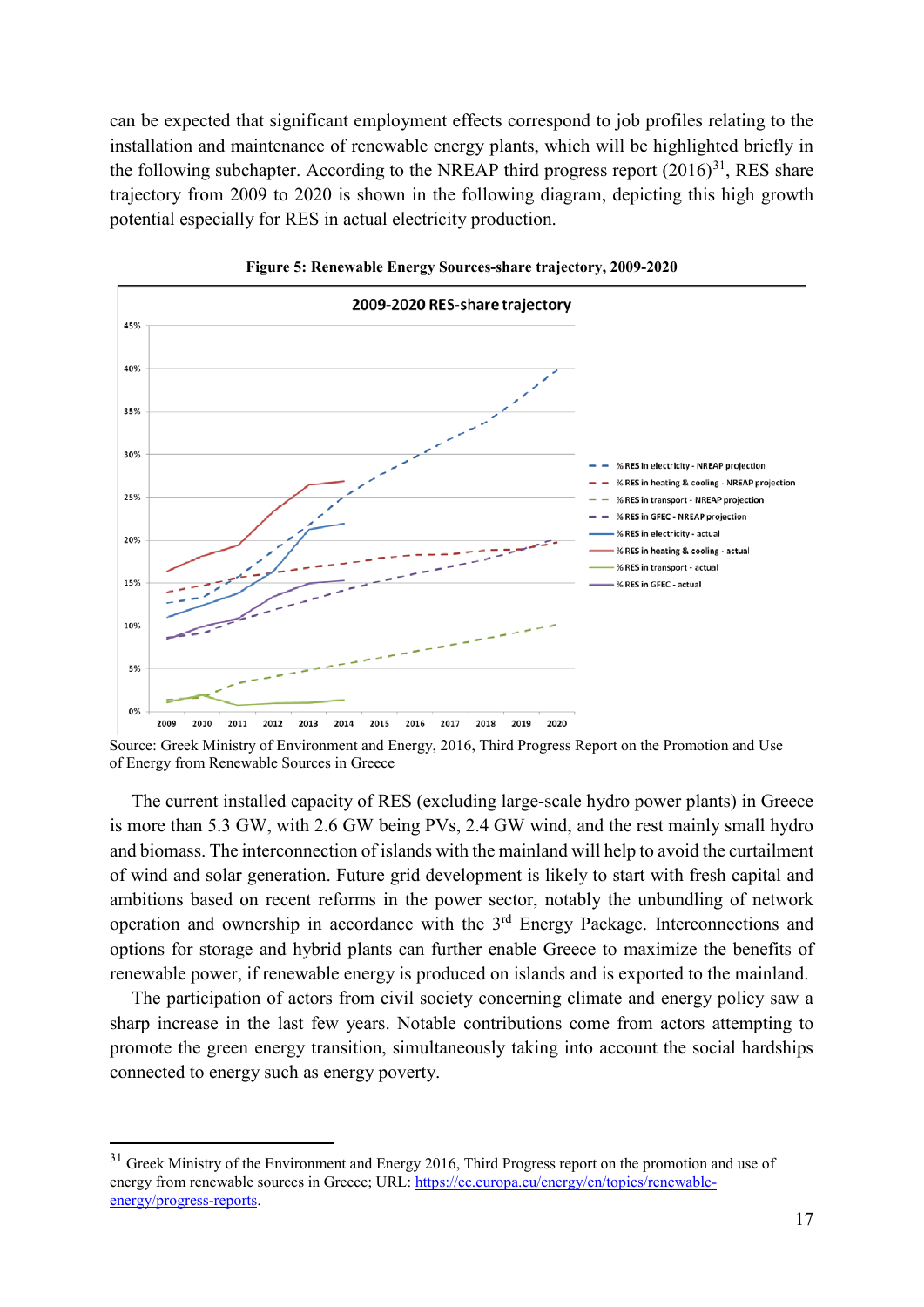## <span id="page-17-0"></span>**3. Industry in the Energy Sector**

#### <span id="page-17-1"></span>**3.1 Spain**

## <span id="page-17-2"></span>**3.1.1 Sun and Wind Power in the Province of Cádiz**

Due to its climate, the province of Cádiz offers favourable conditions for a solar energy transition. A quarter (24%) of Andalusia's present wind and solar capacity is installed there (figures as at mid-2017), in particular 1,500 MW of wind farms, most of them located just in the target area of our feasibility study, as well as in the region near the Strait of Gibraltar. Around 100 companies in the province are involved in the production, installation and development of renewable energy, employing an estimated 3,000 direct and indirect employees<sup>32</sup>. The climatic conditions for generating solar energy are excellent. The average yield solar panels in the Cádiz region, with 1.630 kWh per kW is 68% higher than, e.g. in Berlin, with a relatively constant medium yield (minimum 96kWh in December, maximum 161 kWh in July)<sup>[33](#page-17-5)</sup>. Only some Greek islands, Sicily and Cyprus have comparable climatic conditions. Therefore, if legal conditions are favorable, a strong boom in generating and using solar energy can be expected.

The same applies to solar thermal power, already implanted in many buildings in the region. At the end of 2016, Andalusia, with 810.984 m2 solar heat in function, was the region in Spain with the highest scale of implemented solar thermal power<sup>34</sup>.

One example for the economic potential of renewable energy is the engagement of the Navantia shipyard in the Bay of Cádiz. In addition to traditional shipbuilding, it now specializes in producing platforms for offshore wind turbines. The company was involved in the 350MW "Wikinger" wind farm on the island of Rügen, which was commissioned at the end of  $2017^{35}$ . However, in 2014 efforts to erect offshore wind turbines at two suitable points on Cape Trafalgar and near the Guadalquivir estuary that would have generated substantial employment effects in the province failed due to resistance from the tourism sector and the fishing industry.

#### <span id="page-17-3"></span>**3.1.2 Industrial Companies in a Rural Region**

For the region "La Janda", we have analysed possible job opportunities in the energy sector for the following years. The economy of this previously rural region may be characterized as being in transition. For analysing the economic sector, the following indicators were taken into  $account^{36}$ 

<span id="page-17-4"></span> <sup>32</sup> La Voz, 15.6.2017.

<span id="page-17-5"></span><sup>33</sup> European Commission, Photovoltaic Geographical Information System, URL: [http://re.jrc.ec.europa.eu/pvgis/apps4/pvest.php.](http://re.jrc.ec.europa.eu/pvgis/apps4/pvest.php)

<span id="page-17-6"></span><sup>&</sup>lt;sup>34</sup> Helionoticias, Andalucía, líder en termosolar y encabeza el ranking nacional en solar térmica, http://helionoticias.es/andalucia-lider-en-termosolar-y-encabeza-el-ranking-nacion.

<span id="page-17-7"></span><sup>&</sup>lt;sup>35</sup> www.elespañol.com, 30.12.2017. For "Wikinger" and the wind farm "East Anglia One" Navantia employed 2,600 persons (mainly on contract work) at its three locations, including Cádiz.

<span id="page-17-8"></span><sup>36</sup> All dates are from the national institute for statistics in Spain: www.ine.es.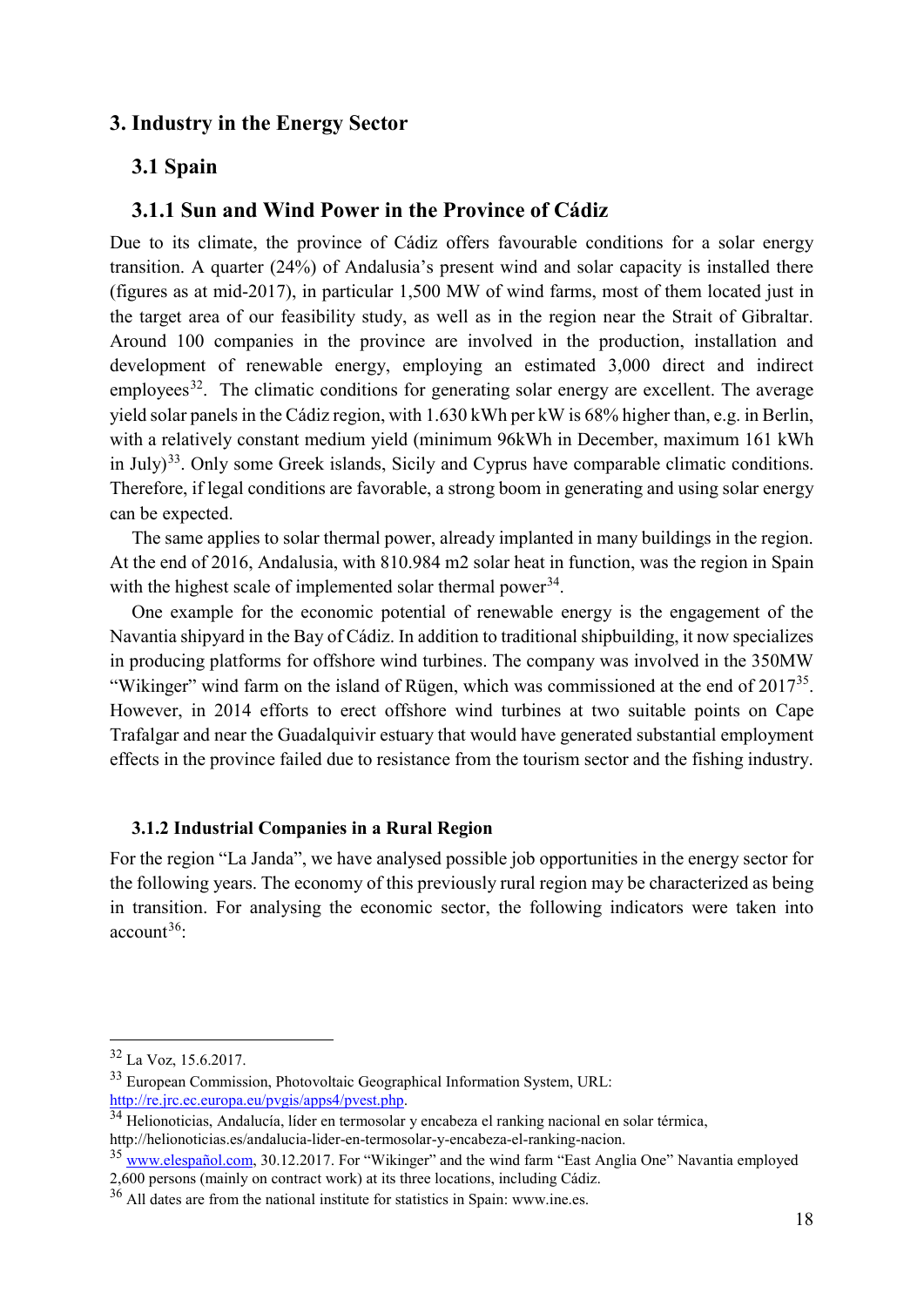• Number of companies per capita:

This indicator has an average value in La Janda of 4.8 for every 100 registered inhabitants, with a minimum of 3.7 and a maximum of 6.9.

• Distribution of companies between the sectors Industrial, Construction, Commerce, Transportation and Hotel and Services, with the following results:



**Figure 6: Distribution of Employment in La Janda, 2016**

**Figure 7: Distribution of Employment in Andalusia, 2016**



In the La Janda region, there is a higher proportion of companies in the Trade, Transport and Hospitality sector that is detrimental to companies in the industrial sector – being nearly three times less than in Andalusia in general.

To increase job opportunities, there need to be an increase in the number of companies, mainly linked to the industrial sector. In a short and medium-term scenario, policies should be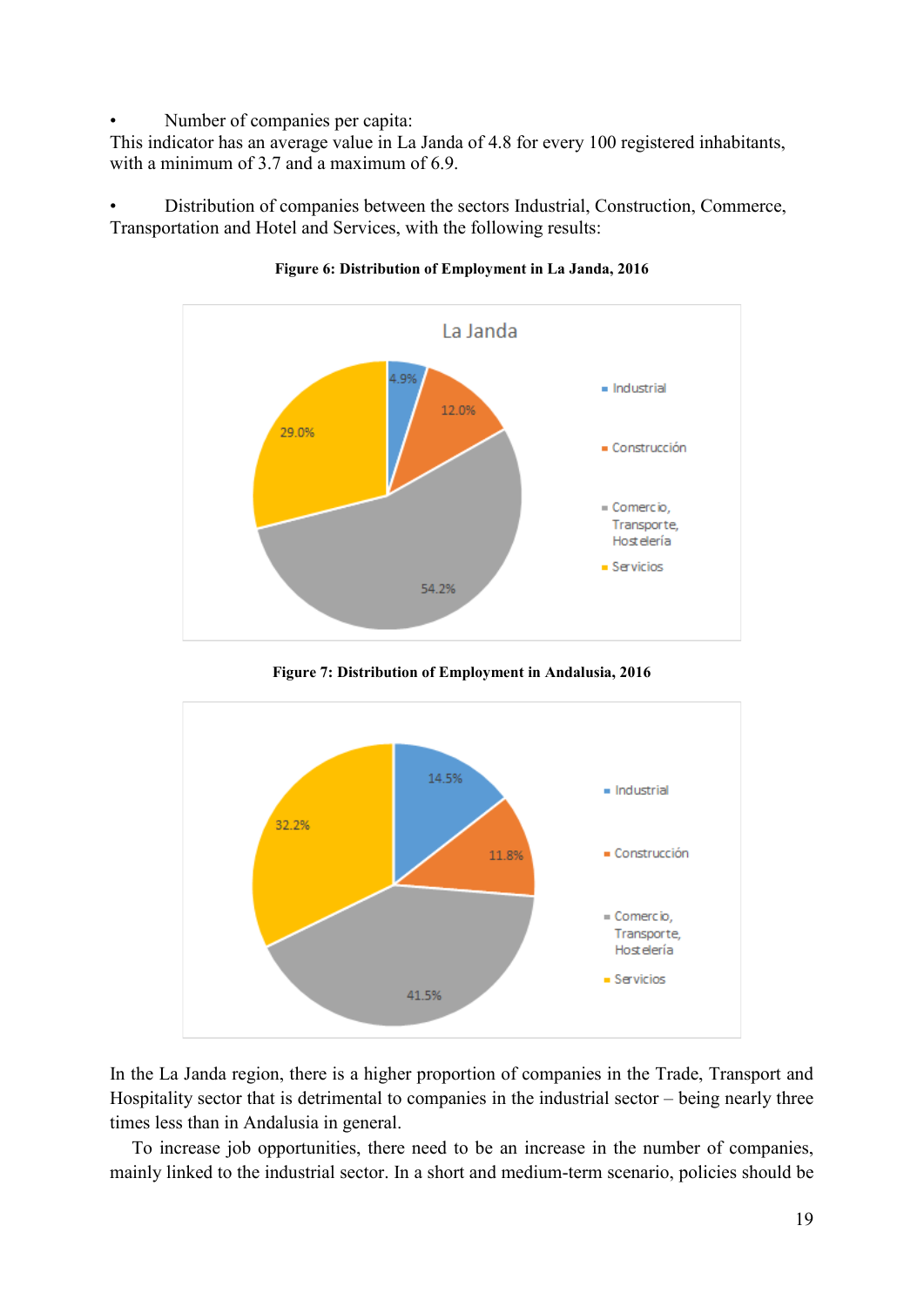established to gradually increase the current number. For the following rough estimation, we will put a fictive increase of 1.5-2% per year.

• Finally, we evaluated the percentage of companies whose main dedication requires the development of professional and technical activities.

This indicator has a mean value in La Janda of 10.9%, with a minimum of 8.7% and a maximum of 12.7%. In more prosperous regions of Andalusia, the same indicator on average represents 12.7%. Therefore, it can be concluded that the percentage of companies with professional and technical activities can be improved. If the proportion of companies dedicated to the industrial sector with main activities based on professional and technical services will be improved by 1.5-2% per year, as recommended above, in consequence there will be created 80 companies in the industrial sector per year, which would imply the need of at least 80 professionals, in the case of single-person or autonomous companies. If there is economic growth, young unemployed jobseekers can get a chance to enter the labour market if they can offer the required skills.

#### <span id="page-19-0"></span>**3.1.3 Interviews with Representatives of Companies**

In different interviews with company managers working in the energy sector, we discussed the market situation for renewable energies, their requirement and recruitment of qualified staff and their expectations regarding professional formation.

Electric Company in Cádiz: The experts interviewed emphasized that the market situation for renewable energy is currently highly encumbered by bureaucratic and legal hurdles. In contrast, the employment prospects for qualified young people are favourable if the framework conditions would improve, in particular for solar and wind energy. However, training is currently too theoretically structured and it lacks of practical experience. It is also considered that the improving of digital skills and of management and leadership skills is important. The company offers internship places. They state that practical experience in a company is useful and necessary for the education in schools and colleges.

The managing directors of three companies in La Janda, which are engaged in the solar segment, declared to have no problems with securing incoming orders, but well to have difficulties in finding suitable personnel. The operator of a large-sized solar farm was only able to cover 30-40% of the personnel required for setting up the park from the neighbouring community; there was also not a sufficient number of qualified people available locally for operating the solar farm.

On the other hand, the companies do not expect comprehensive training in energy from their employees, but they do criticise the state for not offering enough institutions for targeted vocational qualification. In addition to vocational training, the ability is needed to be flexible in practice and when tackling new challenges and to learn on site. That is also, why "dual training" is very much favoured.

Despite a good incoming order situation, the companies see themselves as being slowed down by the government's policies, in particular due to obstacles in using decentralised solar energy. "Impuesto al sol", sun tax, is a phrase that is now commonly heard in Andalusia in criticism of the existing legislation.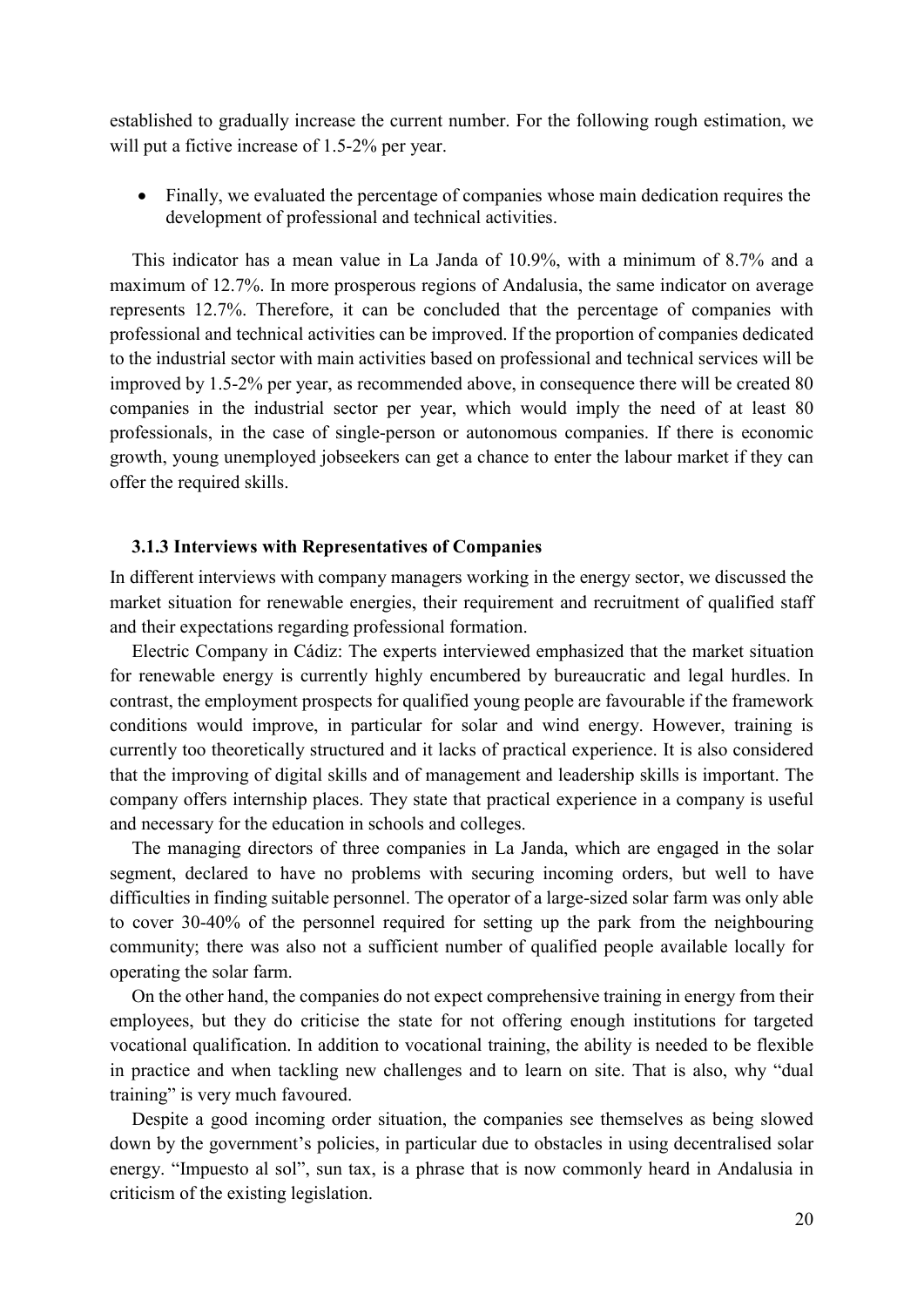All three companies are interested in cooperating on a potential project. In particular, they have declared their willingness to train and employ young people in a practical part of their vocational training and they are interested in the experiences Germany has gained in that field.

#### <span id="page-20-0"></span>**3.2 Greece**

#### <span id="page-20-1"></span>**3.2.1 Interviews with Representatives of Companies**

Interviews were held with 21 representatives of companies active in the field of energy, giving insights into the point of view of employers on an overall tense economic situation, yet expanding market for RES. The labour need is limited since companies often outsource the construction and maintenance of the equipment to their supplier. Thus, the possibilities to find employment for young people are estimated low. However, to find suitable personnel, often personal contacts and recommendations by colleagues are highly relevant. Overall, the representatives explicitly identify a gap between high quality theoretical training and missing practical experience of available workers. The reasons are identified in the ability of educational institutions to cover the skill needs of the labour market. In the future, all present representatives expect Greece to expand RES in line with mandatory EU targets until 2020. Therefore, they expect positive employment effects in the fields of electrical, construction and mechanical engineering as well as topography. Factors hindering these developments are identified in a high level of bureaucracy concerning the development and approval of wind farms and political instability (e.g. retroactive cancellation of feed-in-tariffs, etc.).

Concerning the companies' willingness to train employees, the respondents indicate the general will to invest in training and generally identify this to be an important necessity that promises benefit for companies. Limited financial opportunities are considered as an obstacle.

Offering young persons, a practice-oriented training is met open-minded by the respondents. Individual answers express their willingness to provide trainers/supervisors and a "regular payment" for possible interns in their company. As a prerequisite, however, financial incentives are needed to be able to provide the necessary human and financial capacity.

The clear majority of respondents is convinced that a vocational training in the sense of the "dual system" (simultaneous theoretical training in vocational school and practical training in company) can significantly increase the chances of applicants finding lasting employment. One respondent is critical; vocational training is good to gain experience but might not increase the chance of former interns to be regular employed afterwards.

Economic growth in the energy sector is expected in the next few years in the following areas:

- digitale energy services
- energy cooperatives
- energy storage
- RES
- energy efficiency
- energy certification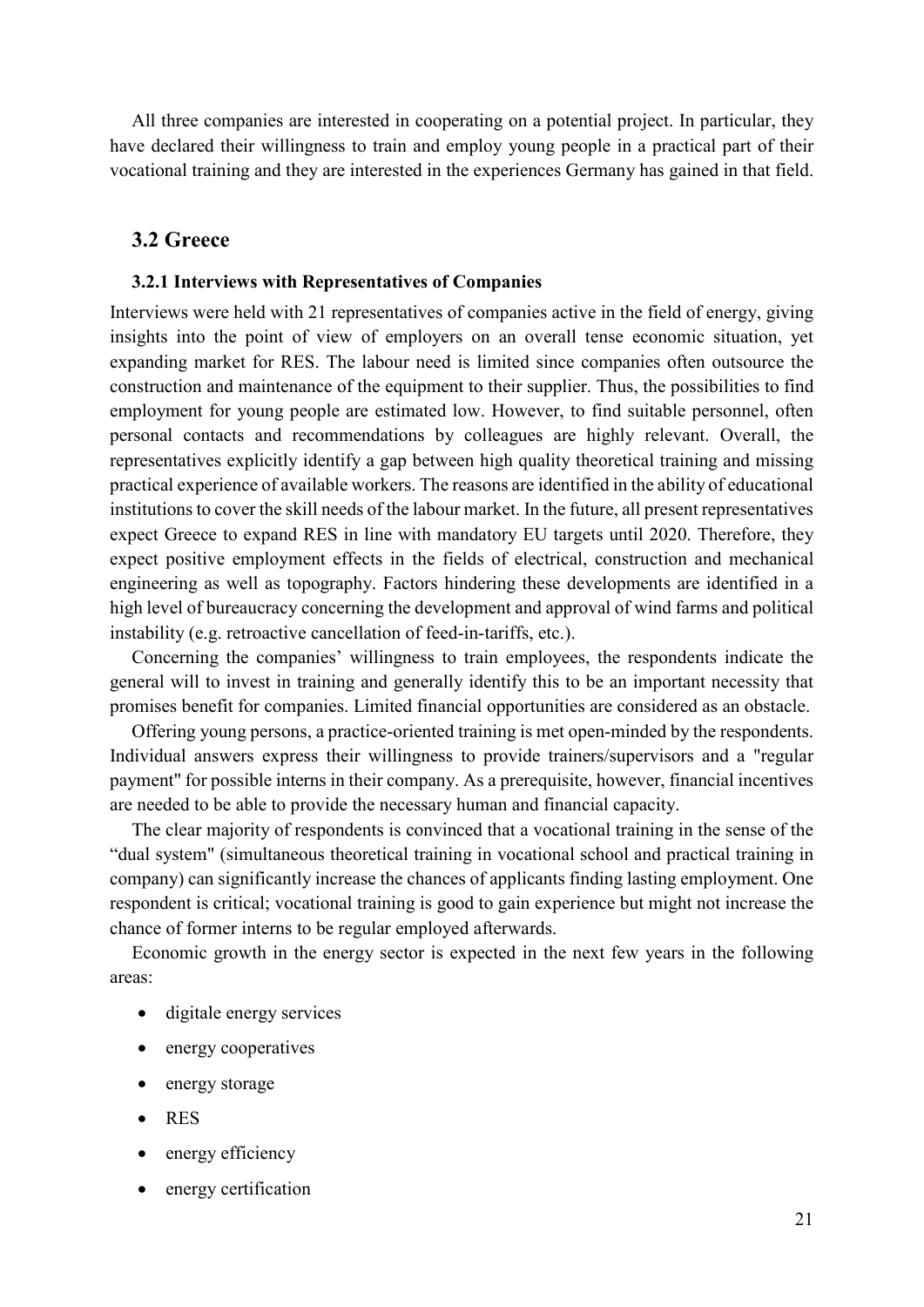- passive energy houses
- intelligent power grid control (smart grids)

In these areas, respondents also expect positive employment effects in the next years.

#### <span id="page-21-0"></span>**3.2.2 Interviews with Energy Experts**

In Athens, we held a group interview, combined with an intensive discussion, with 10 energy experts from universities, energy agencies and research institutes. Overall, the present energy experts estimated a slight positive view on the future expansion of RES in Greece. They expect corresponding positive employment effects especially in the fields of engineers and technicians. In general, the experts value the high quality of knowledge of young people with studies on energy and environmental issues. However, their employment opportunities are seen to be limited by several factors: lack of activities in construction sector, energy efficiency measures as well as a lack of practical experiences/on-the-job training. However, the overall difficult economic situation in Greece, the low relevance of a progressive energy economy in politics and strong competition among well-educated jobseekers are identified as critical factors to find employment for young people.

More in detail, the experts identify a wide range of obstacles to the implementation of RES projects. These included

- missing legislation, coupled with political conservatism towards a transformation of the energy system
- problematic mentality (waiting for state actions)
- lack of financial incentives (investments mostly only by private sector)
- no positive business climate regarding RES projects
- misguided state subsidy policy favouring fossil energy solutions (criticism of artificially maintaining the competitiveness of fossil energy production methods)
- the education system is not fulfilling the needs of the labour market. It is emphasized that the teaching content should be closely attuned to the needs/necessities of the national and local levels – integrating communities and ensuring their participation in local projects
- there is also a lack of concrete implementation projects carried out by state agencies

The experts agree that the outlook in the sector of renewable energies is difficult to predict in the coming years. The most likely positive impetus is expected in the field of technicians and engineers. Energy efficiency measures are expected to have a low and short-term positive impact on the labour market.

Concerning the quality and suitability of young people with energy-related training, the attendees highly appreciate the standard of knowledge of university graduates. However, they identify a large gap between very well trained and very low-skilled workers as well as a gap between the high quality of theoretical and almost absent level of practical education. Particularly in the construction sector, this results in especially very low-skilled workers carrying out low-quality work in terms of energy efficiency and RES. It is proposed to fill this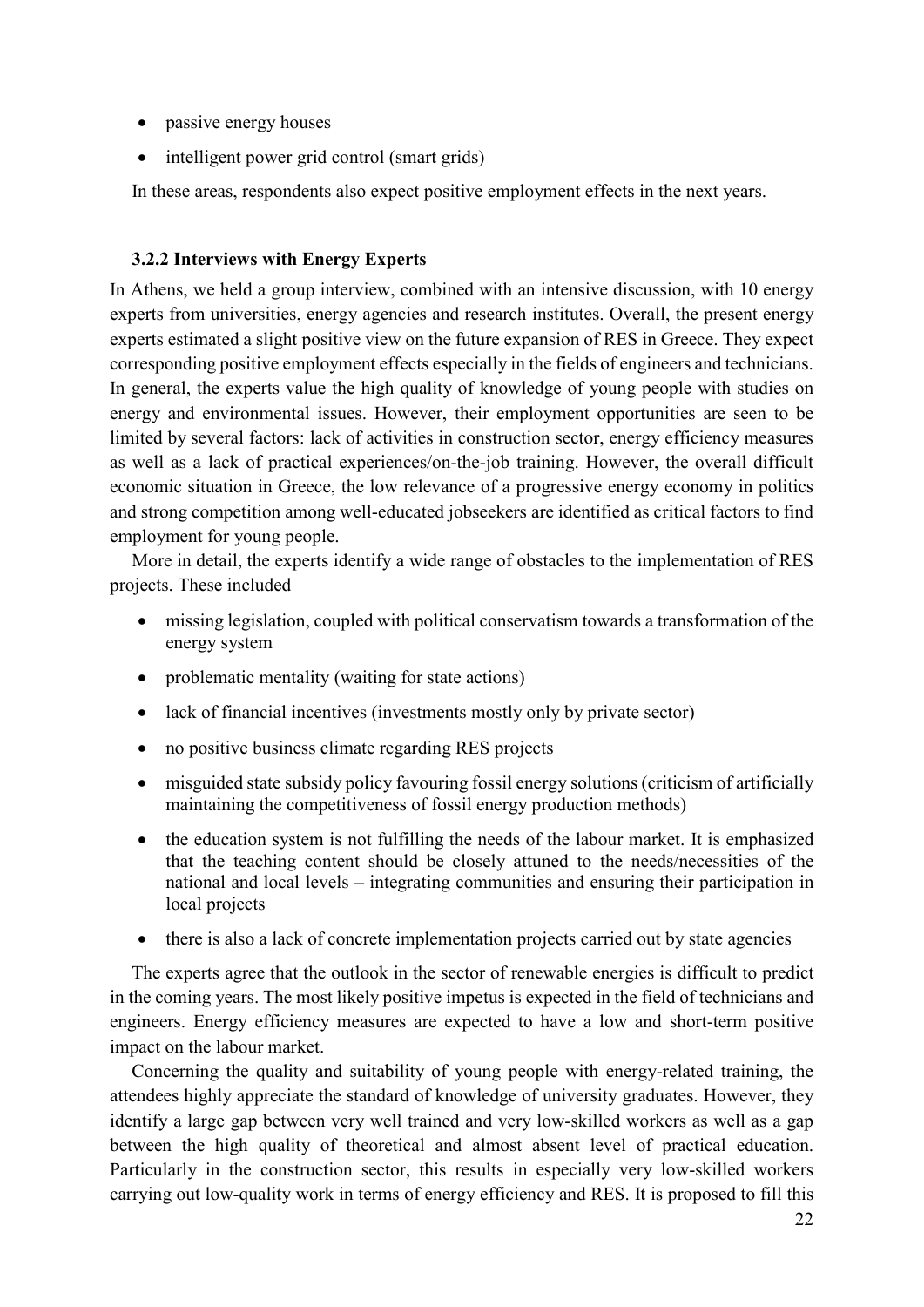gap by targeted training. Furthermore, the quality of the training and work of energy auditors ("Energy Inspectors") is criticized. Often, energy auditors perform energetic evaluations of property only at the computer/based on data material, requesting lower payments. The basic object analysis of a property on-site is thus not carried out.

Concerning employment opportunities for young people with an energy-relevant education, the experts appreciate the possibilities in the construction sector to be limited, simply because of a lack of orders. In order to improve the employment situation, public awareness of energy efficiency and the potential of RES needs to be increased and financial resources to be provided to implement such measures/projects.

Concerning the establishment and successful operation of a new company/cooperative in the area of RES/climate protection, in principle, the experts estimate this to be a difficult undertaking. However, following possible areas of activity are identified:

- Research and development in cooperation with educational institutions (particularly solar thermal systems in combination with storage solutions)
- Data collection and evaluation (extensive data on the energetic state of the building structure do not exist, especially in public facilities)
- Networking and expansion of RES on islands (energy cooperatives are identified as a possible solution, for reasons of (economic) participation of the local population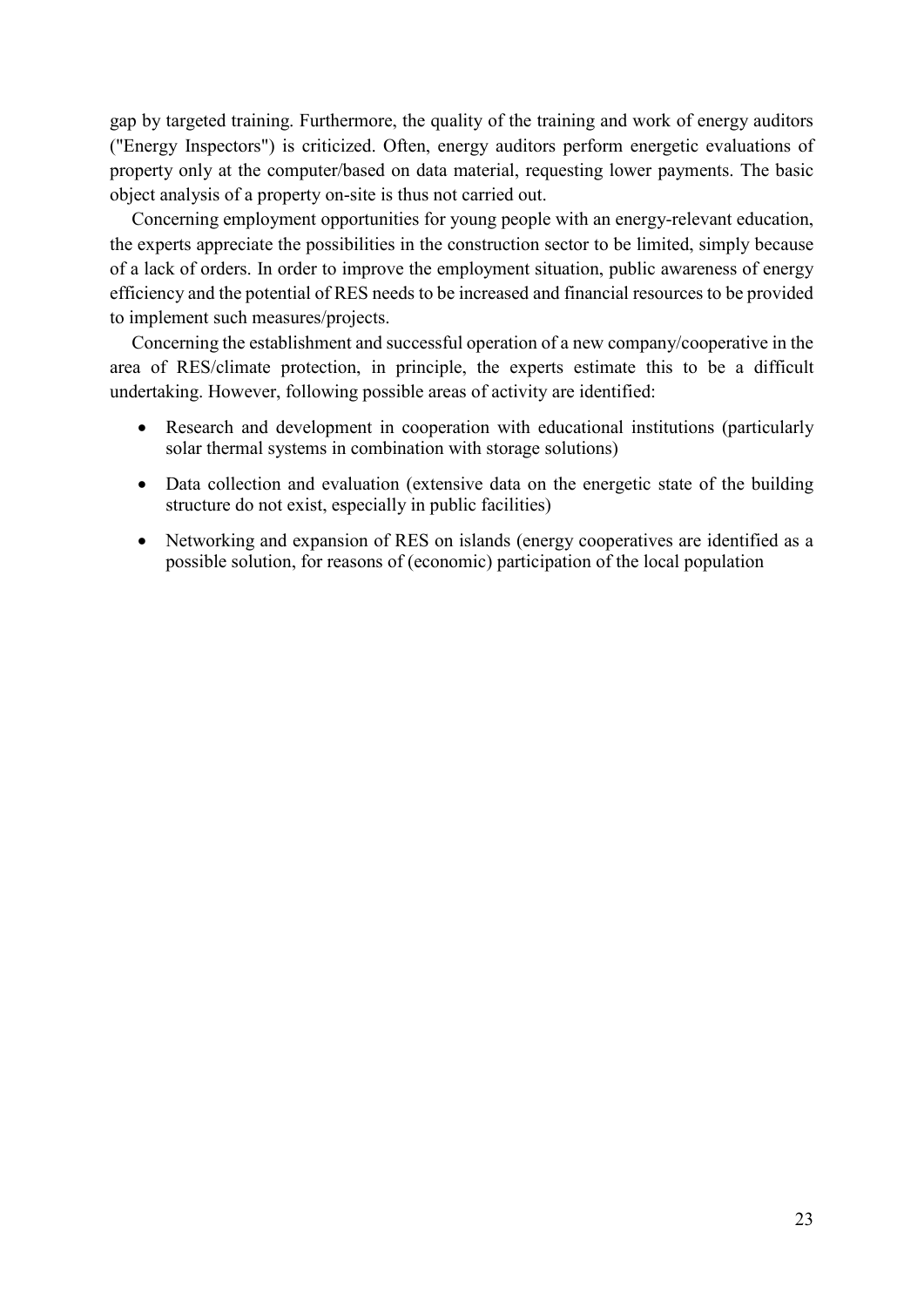# <span id="page-23-0"></span>**4. Youth and Work**

## <span id="page-23-1"></span>**4.1 Employment Effects of Energy Transition**

An energy transition, which is imperative due to climate change, also opens a high demand mostly for qualified work in all southern European countries. This is particularly noticeable in energy efficiency issues.

For Spain 2020, the Commission for Infrastructure and Urban Development of the Spanish Association of Entrepreneurs has presented a detailed estimation of employment effects through comprehensive energy remediation in the Spanish building stock for the years 2014.<sup>[37](#page-23-2)</sup> Under the condition of a defined proportion of state subsidies, following outcomes were calculated:

- the possible extent of energetic remediation in the building stock per year
- the expected total cost of remediation and the corresponding share of government grants
- the number of full-time jobs created or received
- the energy savings and CO2 reductions achieved in this way

In the costs estimates, efficiency gains were considered through learning processes gained during the remediation process. The target was a reduction up to 80% in energy consumption and a 60% share of solar energy in the supply of warm water. For the generation of work, it was assumed that 18 workers were required per million Euro invested.

Under these conditions, the result were the following:

## **Scenario 1 (25 % government allowance)**

*Total cost of energetic remediation per year (in millions of Euro)*

| 2014  | 2015  | 2016                   | 2017         | 2018                   | 2019 | 2020           |
|-------|-------|------------------------|--------------|------------------------|------|----------------|
| 1.289 | 3.030 | $\sqrt{2}$<br><u>.</u> | 220<br>т.∠∠, | $10-$<br>◢<br>+. I O , | .806 | 5 701<br>7.271 |

*Jobs per year*

| 2014   | 2015 | 2016   | 2017                             | 2018           | 2019                     | 2020   |
|--------|------|--------|----------------------------------|----------------|--------------------------|--------|
| 34.746 | .082 | 85.236 | Q <sub>2</sub><br>$\overline{4}$ | 051<br>19.09 I | 776<br>$\Omega$<br>102.7 | 42.845 |

## **Scenario 2 (40% government allowance)**

*Total cost of energetic renovations (mio.€)*

| 2014  | 2015<br>201J | 2016                                | 2017     | 2018<br>2010                     | 2019  | 2020  |
|-------|--------------|-------------------------------------|----------|----------------------------------|-------|-------|
| 2.413 | .105         | $\Lambda$<br>ᅟ <del>ᄼ</del><br>ט∡+. | 0. L L J | $\lambda$ 057<br>v. <i>) J J</i> | 8.429 | 7.981 |

<span id="page-23-2"></span><sup>&</sup>lt;sup>37</sup>Comisión de Infraestructuras y Urbanismo de la CEOE (Confederación española de Organizaciones Empresariales), September 2014. URL: https://www.ceoe.es/es/informes/Industria - I+D+i/la-rehabilitacion-deedificios-para-impulsar-el-sector-de-la-construccion-y-el-crecimiento.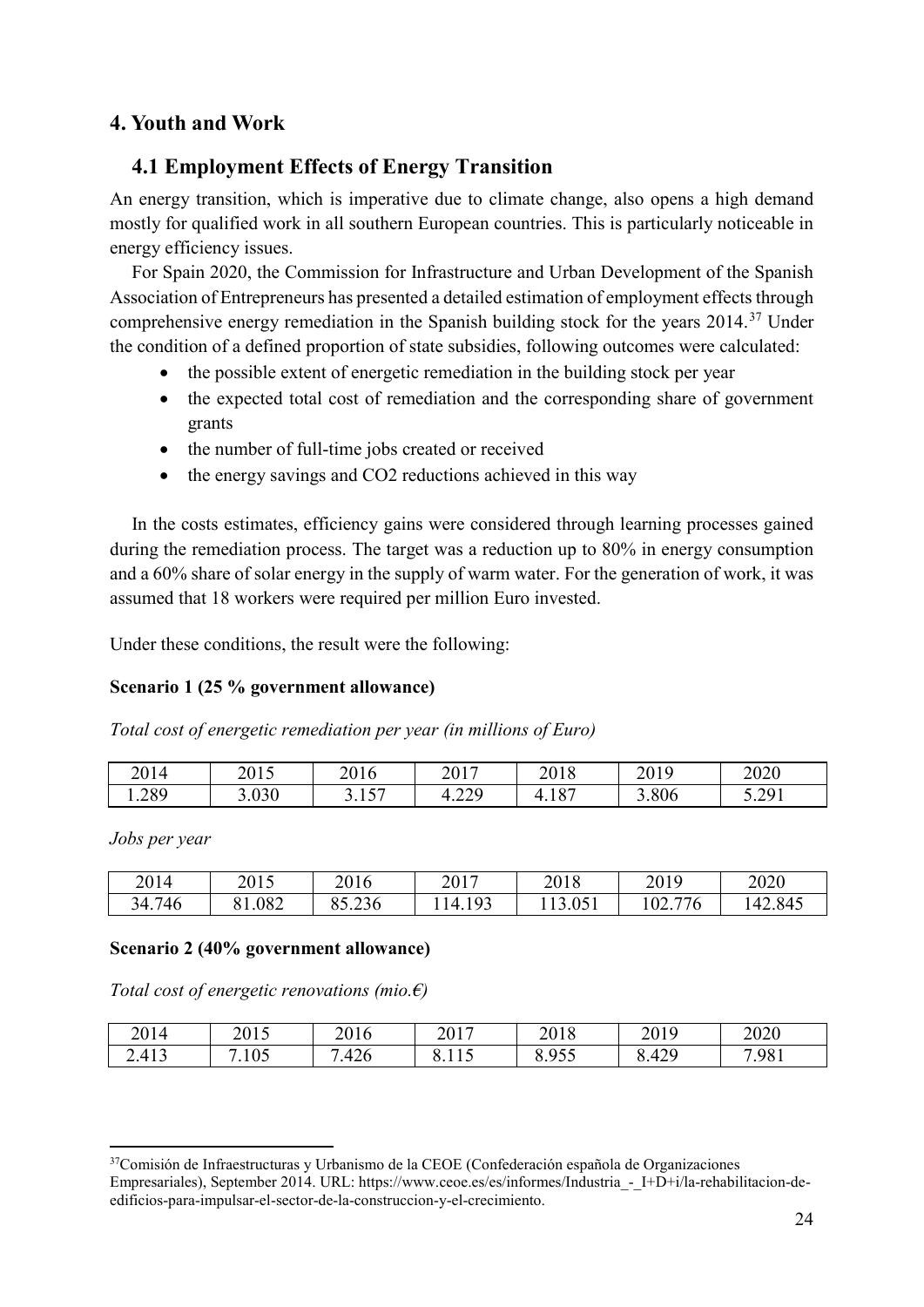*Jobs per year*

| 2014             | 2015                    | 2016    | 2017                    | 2018       | 2019                | 2020 |
|------------------|-------------------------|---------|-------------------------|------------|---------------------|------|
| 514 <sup>1</sup> | 1.833<br>Q <sub>1</sub> | 200.499 | .105<br>10 <sub>1</sub> | 797<br>241 | .585<br>227<br>22 I | .483 |

As an intellectual experiment, we can interpolate the effects of employment in the investigated province of Cádiz, based on their share of the population within Spain. This step appears methodologically permissible because the settlement structure of the province with the dense urban agglomerations "Bay of Cádiz", "Bay of Gibraltar/Algeciras", and sparsely populated rural areas of the settlement structure of Spain are roughly similar.

*Jobs/Province of Cádiz (rounded)* 

|             | 2014 | 2015  | 2016  | 2017  | 2018  | 2019  | 2020  |
|-------------|------|-------|-------|-------|-------|-------|-------|
| $S$ 1-25%   | 900  | 2.200 | 2.300 | 3.100 | 3.000 | 2.800 | 3.900 |
| $S2 - 40\%$ | .800 | 5.200 | 5.400 | 5.900 | 6.500 | 6.200 | 5.800 |

The study outlined above allows expecting significant employment effects due to extensive energetic remediation in buildings, which would have a remarkable positive effect in the province with a presently extraordinary high unemployment rate, especially in the construction sector. Similarly, there is a corresponding increase in the demand for qualified personnel for energetic remediation in buildings.

The 25% and 40% government subsidies in the calculation considered seem not to be mandatory for the scenarios, given the fact that state standards for building renovations, combined with state impulses such as credit rebates and subsidies to a correspondingly smaller extent unfold effects analogically.

Under similar conditions, the state-owned Spanish Institute for the Diversification and Saving of Energy (IDAE) has calculated the employment impact of consistent implementation of all EU directives on energy efficiency for the period 2011-2020, in buildings as well as in other economic sectors. As a result, IDAE calculated that 288.000 mainly qualified jobs would be needed directly and 763.000 indirectly. If the already existing jobs in this sector are considered, 182.000 new jobs will still be available directly and 582.000 indirectly.<sup>[38](#page-24-0)</sup>

In the following years, it can be expected that the pressure to implement the EU directives in national laws and directives and a corresponding practice to realize the, will be certainly effective. E.g. in Spain, corresponding regulations have already been adopted by the government (cf. Chapter 6.1), which should be implemented in the next years. As a result, there is a considerable need for additional work and qualification for energetic renovations of buildings in the province under investigation.

<span id="page-24-0"></span> <sup>38</sup> Instituto para la Diversificación y Ahorro de la Energía (IDAE), plan de Acción de Ahorro y de Eficiencia Energética 2011-2020, p. 116 ff.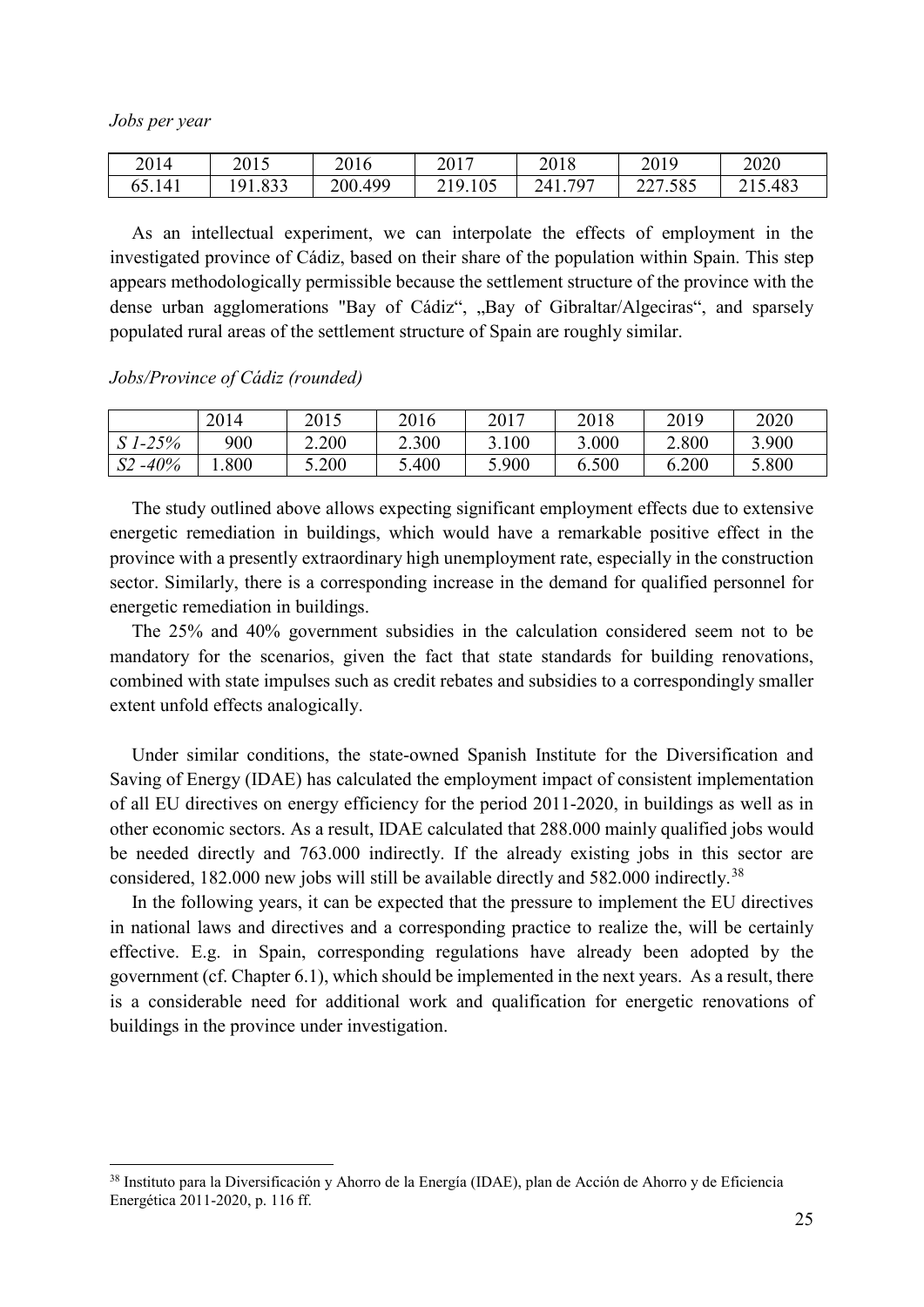To estimate the employment effect in the renewable energy sector, we refer to the study published at regular intervals by the association of entrepreneurs for renewable energies in Spain $39$ .

|  |  | Employment (direct and indirect in the renewable energy sector) |
|--|--|-----------------------------------------------------------------|
|  |  |                                                                 |

| 2009 | 2010  | 2011         | $\bigcap$ 1 $\bigcap$<br>2012 | 2013                    | 2014   | 2015                             | 2016   |
|------|-------|--------------|-------------------------------|-------------------------|--------|----------------------------------|--------|
| .877 | 1.626 | 548<br>⊥ ∠ ⊥ | 18                            | 100.15<br>.<br>$\Delta$ | 76.874 | .326<br>$\overline{\phantom{a}}$ | 74.566 |

In the wake of the economic recession since 2009 and with less favourable feed-in tariffs for "green" electricity since 2011, the share of employees in the sector has decreased by more than 40%, with a massive downturn from 2009 to 2014 and stagnation ever since. However, developments since 2016 and especially in the current year 2018 give rise to cautious optimism.

It shall be noticed that new tendering for wind and solar parks have been called out, improvements for solar "prosumer" announced as well as the active role of Spain in the definition of the EU targets for renewable energy by the year 2030 and the announcements of the new Spanish government since June 2018 (cf. Chapter 2.1.1).

For Greece, we derive employment effects by the expansion of renewable energy from the 2013 study of the "Institute of Energy for South-East-Europe" (IENE) «Energy and Employment in Greece»: despite the strong increase in unemployment in recent years (from 8.3  $\%$  in 2008 to 24.2 % in 2012), the workforce of Greece's energy sector grew from 82,000 (2008) to 94,000 (2012), thanks mainly to RES and energy efficiency measures. Accordingly, 11.292 were employed in the RES sector in 2008, while 32.354 people were employed in 2011, which accounts to a  $34.9\%$  rise<sup>[40](#page-25-2)</sup>. Furthermore, "in the years to come, the planned

Investments in the electricity grid, the natural gas grid, in the hydrocarbon exploration and production, as well as in energy efficiency, are expected to create new job positions and lead to an overall net increase in energy related jobs."[41](#page-25-3)

Overall, this provides a glimpse into the strong potentials of the expansion of renewable energy for job creation in southern European countries, despite the ongoing economic challenges, particularly in emerging sectors such as RES and energy efficiency.

#### <span id="page-25-0"></span>**4.2 Overview of the Employment Situation in Greece**

According to Eurostat, the highest unemployment rates in the EU were observed in Greece (20.7 % in October 2017). In absolute terms, unemployment amounted to 990.000 persons in October 2017. The unemployment rate for men was 17 % and for women 25.4 %. The unemployment rate for young people (under 25) in Greece increased to 40.8 % in October 2017, compared to 40.3 % in September 2017. In 2016, 17,2 % of people with tertiary education,

<span id="page-25-1"></span> <sup>39</sup> Asociación de Empresas de Energias Renovables (APPA), Estudio del impacto Macroeconómico de las Energías Renovables en España 2016, [www.appa.es,](http://www.appa.es/) p. 13.

<span id="page-25-2"></span><sup>40</sup> Institute for Energy of South-East Europe (IENE) 2013, Energy and Employment in Greece, URL: [http://www.iene.eu/articlefiles/executive%20summary\\_en.pdf,](http://www.iene.eu/articlefiles/executive%20summary_en.pdf) p. 2f.

<span id="page-25-3"></span> $41 \overline{C}$ .f. p. 7.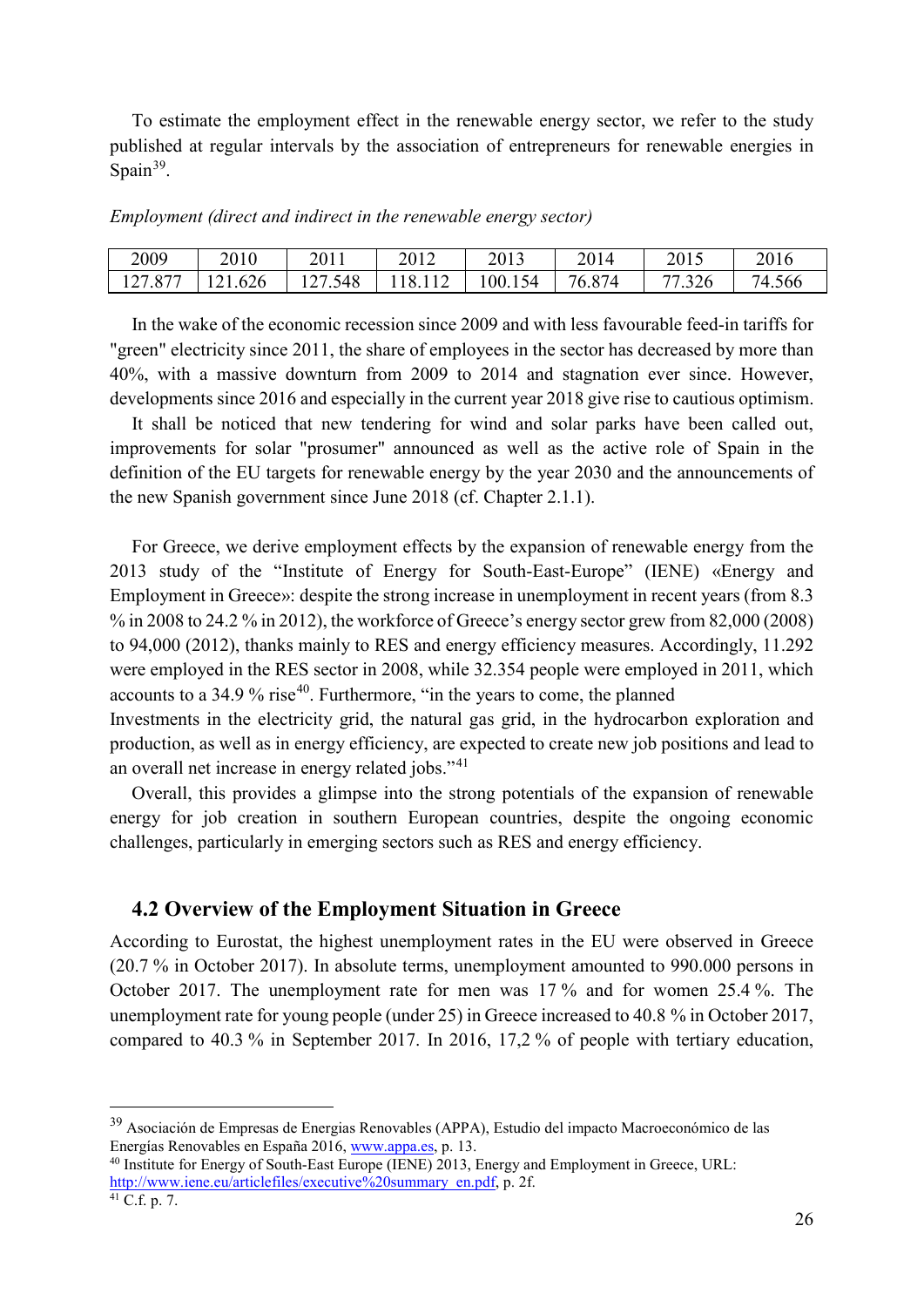24,2 % of people with upper secondary education and 26,2 % of people below secondary education and between 25-64 years old were unemployed.

A report published 2017 by diaNEOsis, a Greek research centre, states that the percentage of Greek youth able to subsist on its own income includes only 44.5 % of the 18-35 age group. In detail, the majority of the Greek youth survey respondents contacted in the report considered the likelihood of finding a job in the next six months to be "improbable". Some 36 % believed their lives would be worse than that of their parents, compared to 29 % that considered their lives would improve while further 35 % thought their quality of life would remain the same.

In addition, 41 % of them were willing to consider migrating to find a job. The study covered 1,500 respondents aged 18-36 from across Greece and their feedback reflected that those with a higher educational level tended to participate less in collective action, had less faith in state institutions and were less religiously inclined than the previous generation of their parents.

To differentiate further, the unemployment rate among the 20-24 age group amounts to 45 % in Greece. In the 25-29 age group, unemployment figures average at 25, 9 % according to Q1 2017 data published by Elstat, the Greek statistical office. The high share of youth unemployment is also prolonged into elder age groups. According to the European adult education survey, the share of people aged 25 to 64 attending any kind of education in the previous 12 months was 14.5 % in 2007, with no significant differences between men and women. The rate of participation in education activities of people with tertiary-level education (31.8 %) is double that of those with a secondary education (15.2 %) and eight times that of those with only a primary education (4 %). Finally, 84 % of those surveyed declared that the education activities in which they had participated had taken place outside the formal education system.

In Greece, besides the institutional framework of education, there is no structured offer for practical training that integrates private companies. Municipalities can offer young people practical exercises but there is no coordinated structure.

In the technical universities, the number of students and, especially, postgraduates are relatively low that can gain practical training. This depends on the policy and initiative of each university and existing European funds, i.e.:

The Universities of Patras and Crete are very well organized in terms of the practical exercise for students. It is interesting that for this year more than double, from the available positions, young electronic engineers wanted to participate (102 for 40 positions). The same also with the students of the Department of Environmental & Natural Resources Management (57 for 35 positions). These results do indicate the need and the increasing demand of the students to practically training.

A well-known training program to that direction, which demonstrates exemplarily the importance of practical training for young graduates to find employment, is implemented by a company engaged in Aluminium. A specific program enables young engineer graduates, up to 28 years of age, to carry out 12 months of paid training in the aluminium industry. This initiative is the continuation of the first program, 2015-2016, which, fulfilling its main goal put 90 % of its graduates to work in less than 3 months afterwards. The example illustrates, that acquiring practical experience in the field of environmental technical jobs enables unemployed young graduates to find employment in a timely manner even in an economically tense situation like in Greece.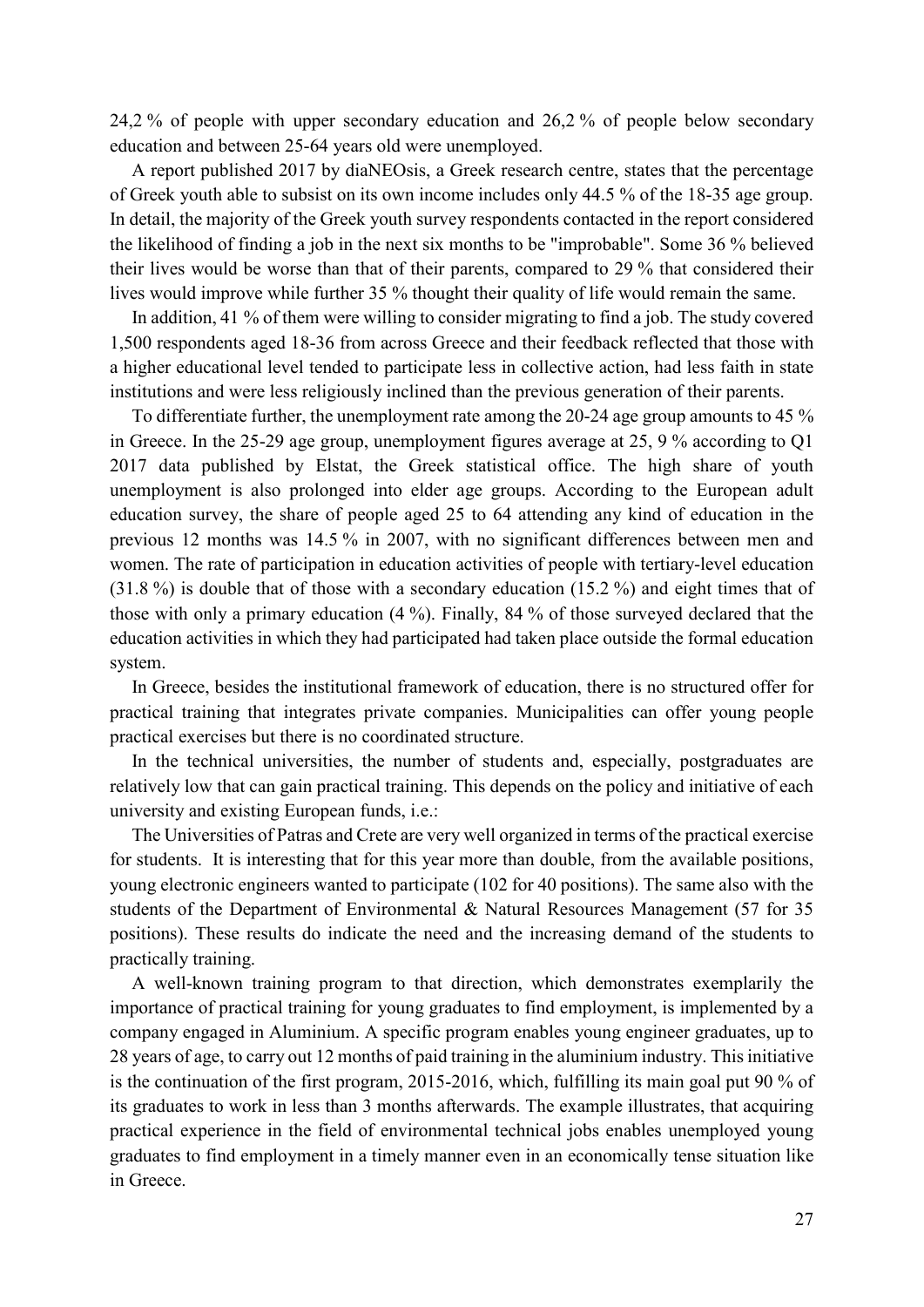## <span id="page-27-0"></span>**4.3 Employment and Education of Greek Youths**

The problematic situation for young people in the region of Attica and beyond is heavily influenced by several factors. The decisive factor here is the difficult economic situation in Greece. The financing possibilities for companies are also conceivably difficult. This also applies to the Greek energy sector, which creates only small investments and therefore only few new jobs.

The general political instability (no confidence in stable/stringent legislation) has a negative impact on the business climate. The circle of energy experts particularly criticizes the fact that in society there is an expectation towards the governments/institutions to provide financial incentives for the implementation of energy efficiency measures and the development of RES.

Overall, in consequence, the majority of interlocutors currently and in the next years see little growth in the area of RES and sustainable construction. The labour market is characterized by a strong supply-sided surplus of job-seeking university graduates. Long phases of job search often alternate with further university training phases; accumulation of educational qualifications, moving abroad (brain-drain effect) or tasks non-related to their education can be observed.

Most of the interlocutors (entrepreneurs, energy experts, and graduates) identify a gap between (high) theoretical education (quality) and lack of practical experience of graduates. Individuals question the quality and topicality of the university's educational content, especially concerning technical and practical training elements.

Overall, the findings of the meetings confirm the initial assumption of our study: a dual training can theoretically offer a possibility to fill the gap between highly qualified and low-tonon-skilled workers. Further, the evaluation of the questionnaires confirms this overall impression. All responding actors identify a need for practical training opportunities. However, important factors for possible projects to train unemployed youngsters as energy experts should include:

- the provision of financial incentives for readily available training establishments
- close cooperation with existing educational institutions
- anchoring in the institutional framework
- the further expansion of RES in Greece (achieving 2020/2030 targets)

The academic quota in Greece is comparably high, since approx.  $70\%$ <sup>[42](#page-27-1)</sup> of high school graduates start a university education.  $30.2\%$ <sup>[43](#page-27-2)</sup> of 25-64-year-olds in turn hold a title of tertiary education level (according to the World Bank, these are commercial schools and universities (of applied sciences). These graduates often (also in international comparison) command over a high-quality theoretical training in environmental engineering subjects, which is also reflected in the statements made by the respondents. However, it is criticized that university graduates often have little or no practical experience, which, according to statements of representatives of companies in the field of energy, reduces the chances of an applicant to find a position. The unemployment rate among persons with completed tertiary education in Greece accounts to 17.2 % in 2016 and is, thus, the highest value in OECD countries (for comparison: Spain

<span id="page-27-1"></span> <sup>42</sup> DAAD-Education Analysis 2017, p. 16 F. URL: [https://www.daad.de/medien/der-daad/analysen](https://www.daad.de/medien/der-daad/analysen-studien/bildungssystemanalyse/griechenland_daad_bsa.pdf)[studien/bildungssystemanalyse/griechenland\\_daad\\_bsa.pdf.](https://www.daad.de/medien/der-daad/analysen-studien/bildungssystemanalyse/griechenland_daad_bsa.pdf)

<span id="page-27-2"></span><sup>43</sup> OECD, Adult education level, URL: [https://data.oecd.org/chart/54wp.](https://data.oecd.org/chart/54wp)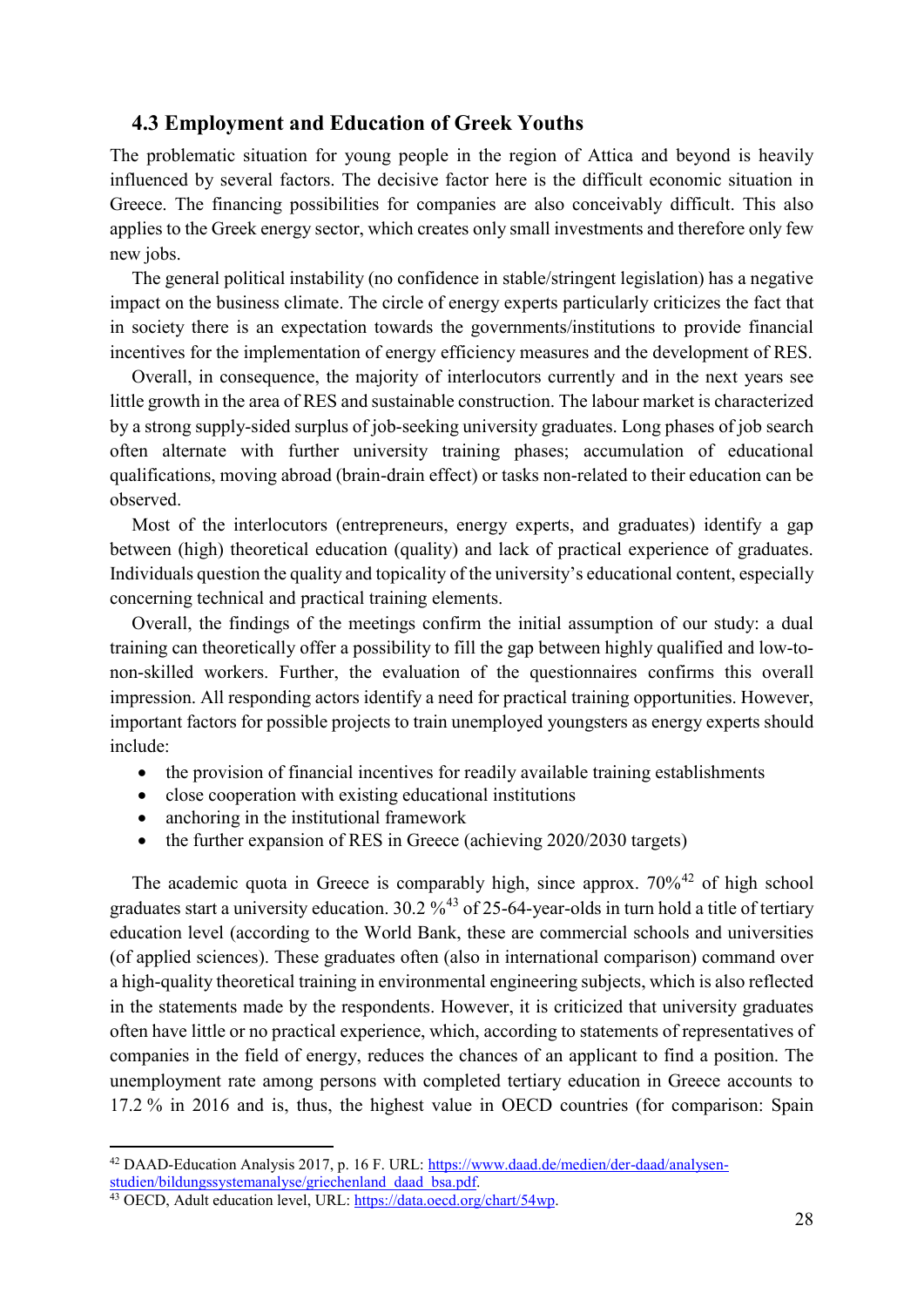10.9 %, Germany 2.2 %)<sup>44</sup>. All involved stakeholders agree that there is a need for combining high-quality theoretical training with practical experience in a model of applied sciences.

A common vocational training, such as offered by the Vocational Training Institute (IEK) Greece has a length of two years. A training, which can be offered as part of a project, will be based on this multi-annual training length.

However, to attract university graduates who already hold a post-graduate degree (at least five years for the "Ptychio"(Diploma), equivalent to Master) for an education in the context of a project, a shorter training period could be offered, in which particularly practical content and experience in the company are taught (and less basic theoretical educational content). Such an offer could not only be attractive for those university graduates, but also form an incentive for companies to give higher education graduates a possibility for employment which have no or only little practical experience. This could also have a positive impact on the high unemployment rate among academics.

## <span id="page-28-0"></span>**4.4 Student Practices – A Case Study in Cádiz**

Each student in the engineering department of the University of Cádiz has the obligation for a practical period to complete in a regional company. Therefore, to assess the demand for qualified work in the renewable energy and energy efficiency sector we have analysed the internship contracts offers for students of the University of Cádiz during the last two years. Of the 353 internships for undergraduate and master students, 16 were related to energy, 4.5% of the total number of internship offers in that period. Analysing more in detail, 14 companies requested studies of "Technical Engineer in Mechanics, Machines and Thermal Energy" or "Master Degree in Renewable Energy and Energy Efficiency".

For students of the "Campus of International Excellence Andalucía Tech" in Sevilla with specialisation on energy engineering are We can conclude that the number of internship offers linked to the specific sector may increase, compare the results with those for students at the "Campus of International Excellence Andalucía Tech" in Sevilla, where the internship offers with 10% related to the renewable energy and energy efficiency sector is twice as high than in Cádiz

Going more into more detail, 10 of the 16 job offers linked to the energy sector are associated with an average English requirement. Therefore, it is advisable for students who want to opt for this profile to complement their training with language studies. This is consistent with the fact that the new bachelor's degrees include in their curricular itinerary the requirement to obtain the B1 language certificate in English.

Finally, analysing the tasks to be performed during the period of development of the practices by students we find that 11 of them are narrowly linked to energy, being included in the following fields or areas of knowledge:

- Energy Audits.
- Energy saving and efficiency improvement, energy management.
- Combustion, heat exchange, cogeneration.

<span id="page-28-1"></span> <sup>44</sup> OECD, unemployment rates by education level, URL: [https://data.oecd.org/chart/54wr.](https://data.oecd.org/chart/54wr)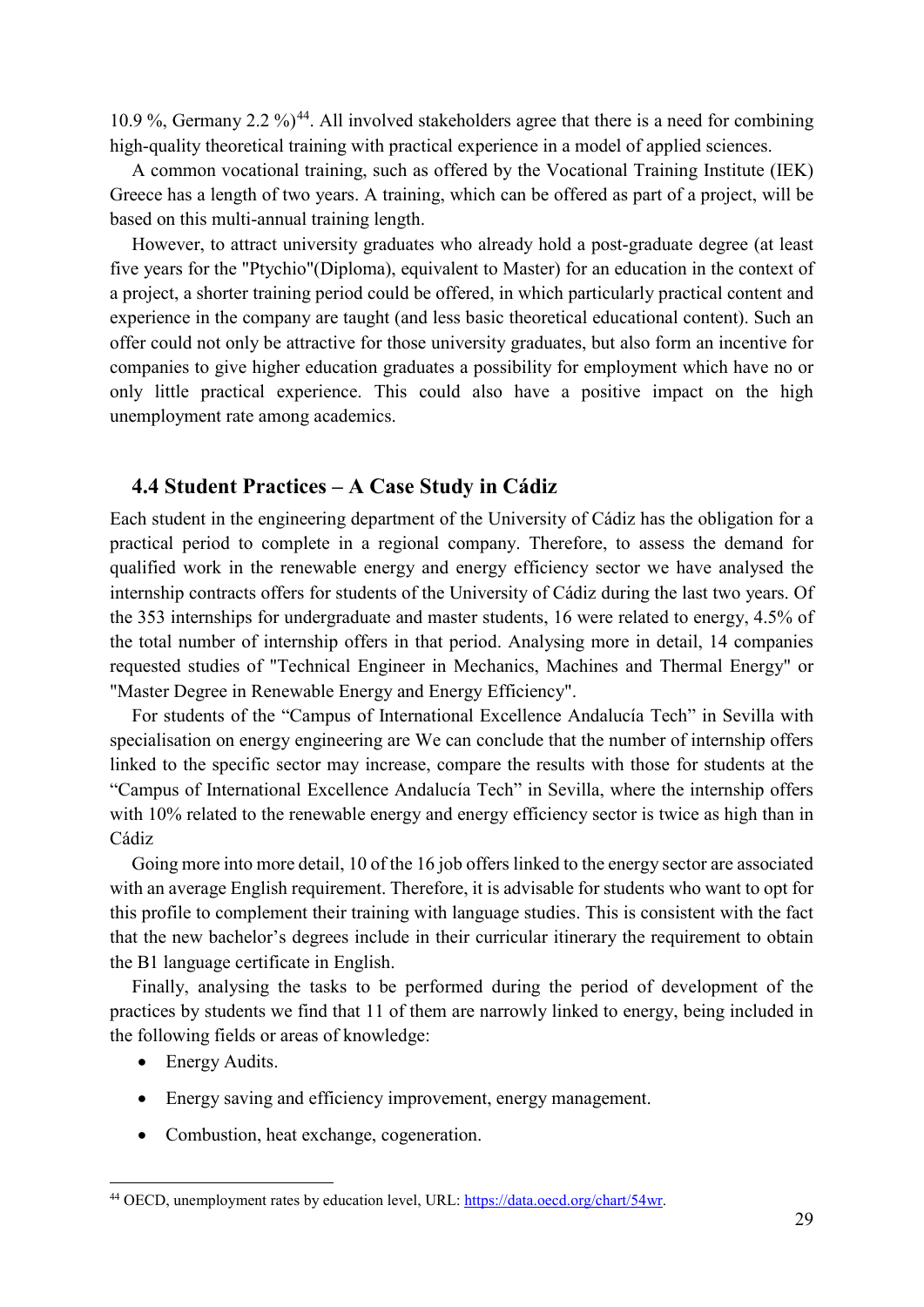- Study of energy savings in chemical processes
- Formative learning in projects. Innovation projects

## <span id="page-29-0"></span>**4.5 Professional Background of Job-seekers**

In the province of Cádiz, being characterized by the highest rate of unemployment on national level (31, 25% 3/2018), we studied the unemployment data by professional profiles, registered in the jobcentres and divided in 2 regional zones,

- "Bahía de Cádiz", with Cádiz, Puerto Real, Puerto de Sta. Maria etc., with 48.082 registered job-seekers 2016
- "Costa-La Janda", the eight rural towns mentioned and some coastal towns south from Cádiz, with 23.080 registered job seekers 2017.

| Job seekers, who declare to have accomplished   | La Janda | 66%   |
|-------------------------------------------------|----------|-------|
| schools visit                                   | Cádiz    | 62%   |
| Job seekers, who have passed short formation in | La Janda | 8%    |
| a job-creation offer                            | Cádiz    | 11%   |
| Job seekers who have accomplished a             | La Janda | 10%   |
| professional formation                          | Cádiz    | 20%   |
| Job seekers who didn't accomplish primary       | La Janda | 11,7% |
| school                                          | Cádiz    | 3,5%  |
|                                                 |          |       |

We analysed the statistics with the following result:

To sum up: the professional level of the registered job seekers is relatively low, in particular in the formerly rural towns. Therefore, we can conclude that there will be a high demand for professional formation in activities of climate protection and energy in the next years, in particular in the formerly rural town with a lower proportion of formation and a relatively high rate of early school-leavers. The rate of these youngster in the rural towns itself is estimated much higher than in the job-seeker statistics. We suppose, that a high proportion of early schoolleavers, for better chances to find a job, declare to have accomplished their school visit. However that be, in qualification projects for tasks in climate protection it will be necessary to offer pathways for future work to early school-leavers, too (ch. 4.6 below).

## <span id="page-29-1"></span>**4.6 Shortcomings of the European Youth Guarantee[45](#page-29-2)**

With the **European Youth Guarantee,** the European Commission and the European Council committed all Member States to offer all young people aged between 15 and 24 (the upper age limit was later raised to 30) either a paid job or a training place within four months.

The Member States are asked to develop programmes able to put this arrangement into practice. To meet this requirement, they receive an amount of funding based on their general plans and on the level of youth unemployment in the country. An EU fund was set up for these

 $\overline{a}$ 

<span id="page-29-2"></span><sup>45</sup> Cf. also ch. 8: proposal how to amplify the EU-Youth Guarantee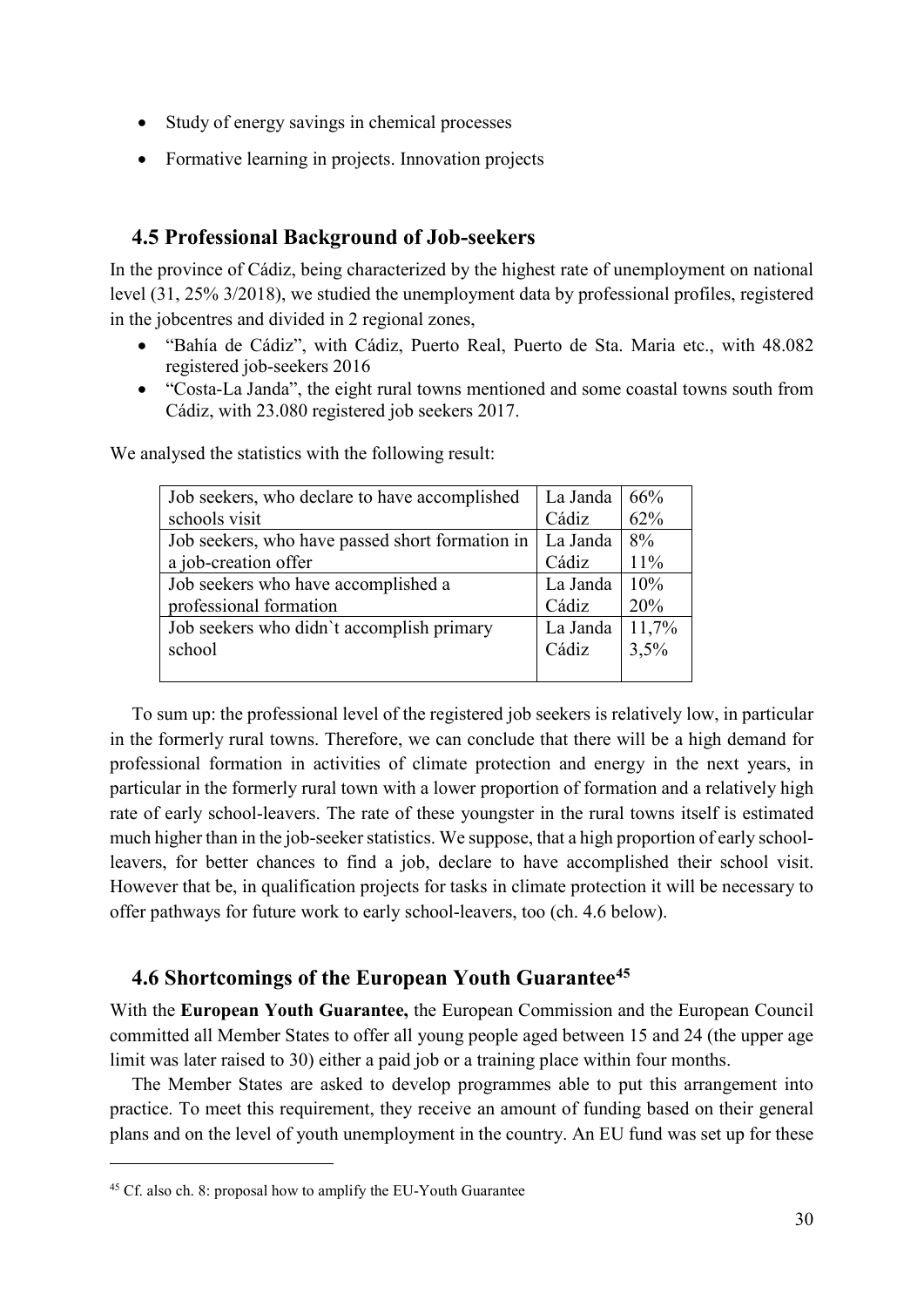activities, with a budget of EUR 6.4 billion to cover the period from 2014 to 2018; a further EUR 2 billion was made available last year and the scheme was extended until 2020

#### <span id="page-30-0"></span>**4.6.1 Spain**

Spain was the first country to present a programme for implementing the Youth Guarantee YG) at the end of 2013. On this basis, it received  $\epsilon$ 2.6bn which was further topped up with an undisclosed sum from its own funds. But by March 2016 only every fifth (19%) unemployed person under the age of 30 in Spain had signed up for YG programmes<sup>46</sup>; in October 2016 this figure had risen to 421,000, representing almost 40% of the registered unemployed under 30. Of those who signed up, 2/3 were placed on further training programmes without any company connection or internship for a maximum of one year and only 1/3 (143,000) received a temporary internship or apprenticeship with a company<sup>47</sup>. According to the trade union Comisiones Obreras, CCOO, currently 122,000 out of 448,000 young unemployed are registered for the YG in Andalusia, although being the Europe-wide "record region" for youth unemployment<sup>[48](#page-30-4)</sup>. In the above-described town Paterna de Rivera, whose youth unemployment rate has been put at 75%, hardly any of the young people affected were aware of the possibility of registering for the YG in spring 2015.

The risk of abuse by companies is obvious. If young people are hired as "trainees" for a minimal wage, which is subsidised by the state without receiving any, parallel training outside the company, this invites companies to deploy them as workers without remuneration or with remuneration that is declared as lower than the training allowance. The company can then keep its employment level constant with a low level of wage expenditure. Effectively the YG would no longer be creating work, just more subsidised work. Whether and how such misuse of the YG can be effectively checked, sanctioned or excluded cannot be discerned from the provisions to date. $49$ 

#### <span id="page-30-1"></span>**4.6.2 Greece**

Greece submitted a Youth Guarantee Implementation Plan on December 31, 2013, updated in June 2014. Greece is eligible for funds from the Youth Employment Initiative: it has an allocation of 171.52 million  $\epsilon$  for young people from the age of 18-24 who are neither in work, education or training programs (so called NEETs). The program refers to all 13 Greek regions because of their youth unemployment  $>25\%$ .<sup>[50](#page-30-6)</sup>

The results of YG monitoring for 2015 show that the Greek YG scheme reached only a third (33.5 %) of NEETs aged under 25, though this is an improvement compared to 2014 (27.7 %).<sup>[51](#page-30-7)</sup> Less than one in four (24.1 %) of those leaving the scheme in 2015 took up an offer within 4

<span id="page-30-2"></span> <sup>46</sup> El País 23.03. 2016.

<span id="page-30-3"></span><sup>47</sup> Crónica Global (Internet newspaper in Spanish), 10.3. 2017.

<span id="page-30-4"></span><sup>48</sup> Europapress/Andalucía, 20.6.2017.

<span id="page-30-5"></span><sup>49</sup> For detailed analysis: Hartwig Berger, Abgehängt in Europa, Kap. 3 +4. www.hartwig-berger.de.

<span id="page-30-6"></span><sup>50</sup> European Commission, Youth Employment in Greece, URL: *www.*ec.europa.eu/social.

<span id="page-30-7"></span><sup>&</sup>lt;sup>51</sup> Data for 2014 do not include young people already registered as unemployed on 31 December 2013 and who may have benefitted from relevant services/measures after 1 January 2014.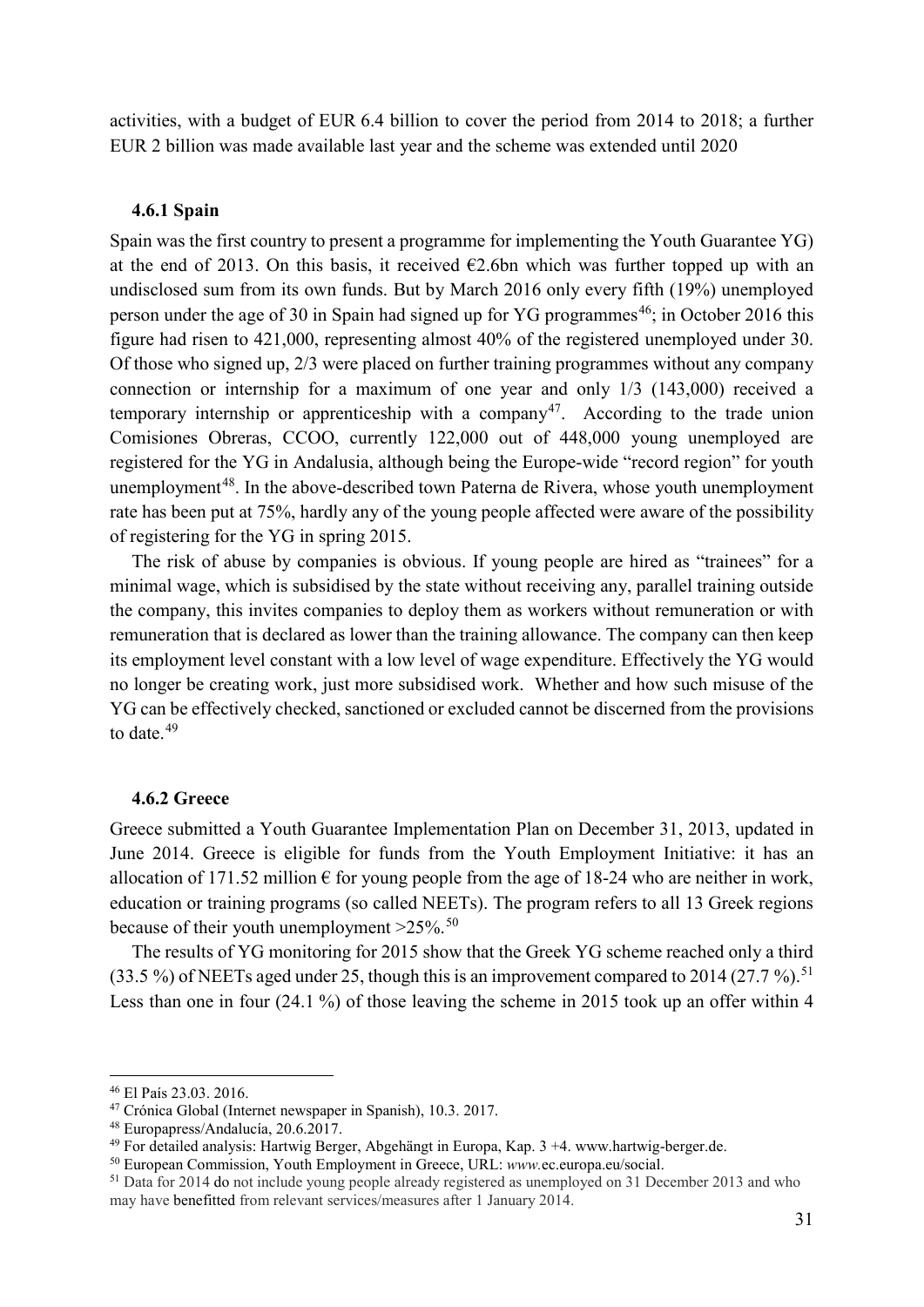months of registration, considerably less than in 2014 (42.7 %).<sup>[52](#page-31-1)</sup> The difficulty to deliver timely offers is reflected in the fact that more than half (56.1 %) of those in the scheme at any point during the year had been registered for more than 4 months while one in six (16.9 % of the total) has been registered for more than 12 months. Follow-up data of those leaving the YG in  $2016^{53}$  $2016^{53}$  $2016^{53}$  show:

- 26,4% took up employment after  $\leq$  4 months
- 26,1% took up employment after  $>$  4 months
- $\bullet$  46,3% were unemployed
- 1,1% unknown

Follow-up data for those leaving the YG scheme in 2014 suggest that outcomes are increasing to 40.3 % after 12 months and to 43.8 % after 18 months.

#### <span id="page-31-0"></span>**4.7 Youth without Work and Training**

Due to the economic upswing in Spain, the percentage of young people without work in the Spanish region analysed in recent years has decreased slightly but is still at a very high level. In Greece, the chances of youngsters to be employed are even worse. In the province of Cádiz, employment for young people is mainly to be found in the service sector, in particular in seasonal tourism. For this reason, the vast majority of employed young people are faced with job insecurity, working either on a per season basis or always on fixed-term contracts. In addition, it is suspected that especially new employees are obliged to work in irregular conditions, for less wage, more hours and less holidays than legally provided. Due to the lack of state controls and the pressure of high unemployment, this form of criminal business activities is very widespread  $54$ .

An important problem which is strongly recognised by the public is the large number of "Ninis", (now a common word), which means young people without work and without training, many of which left school early. Suitable opportunities need to be found for these people. There are sporadic offers of work from the local town halls that are financed by the national government, regional government and EU funds. Depending on the approach and financial situation, the work can be for several weeks or several months and some are linked with training programmes. In these "talleres juveniles" (youth workshops) young people work for a wage, but this is usually limited. These measures do not create any bridges to local companies and thus further reduce the already low chance of later employment. The participating young people fall back into unemployment afterwards.

For young people without a school leaving qualification or only a basic school certificate without any further raining, a comprehensive training as an energy expert appears to be too demanding. It was therefore necessary to investigate proposals for this group of young people. Local experts see opportunities in climate protection and climate adaptation measures in agriculture, forestry and in general landscape work. Like other Mediterranean regions, over the

<span id="page-31-1"></span> <sup>52</sup> Results for "implementation" are likely to be understated because the destination on exit was unknown for 49.6 % of those leaving the YG within 4 months of joining. Some of this group may have taken up an offer without informing the YG provider.

<span id="page-31-2"></span><sup>&</sup>lt;sup>53</sup> European Commission, The Youth Guarantee in Greece, May 2018, URL: *www.ec.europa.eu/social.*<br><sup>54</sup> Cf. Hartwig Berger, Abgehängt in Europa? Mit Klimaschutz gegen Jugendarbeitslosigkeit.

<span id="page-31-3"></span><sup>54</sup> Cf. Hartwig Berger, Abgehängt in Europa? Mit Klimaschutz gegen Jugendarbeitslosigkeit, 2017, URL: www.hartwig-berger.de.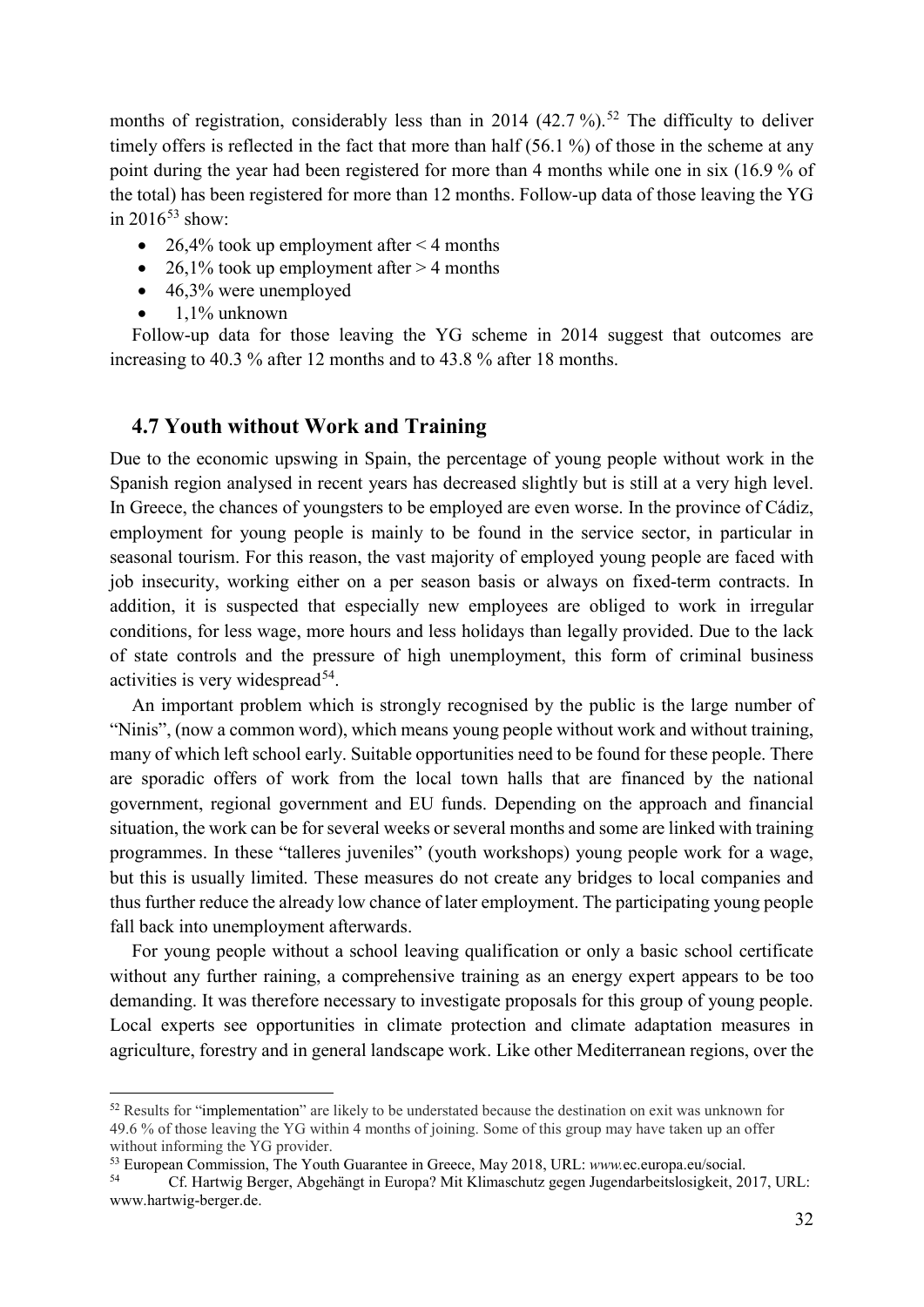coming years Andalusia will be affected very strongly by the worsening consequences of global climate change (extreme weather events, droughts, flooding, erosion, desertification etc.). It is therefore especially important to adopt countermeasures in advance. In order to carry out the necessary landscape-related activities, there is a growing need for employees that acquire the necessary qualifications through shorter and less demanding training courses. However, this first requires funding programme for climate change and climate adaptation as well as official obligations to be imposed on agriculture at the national and European level.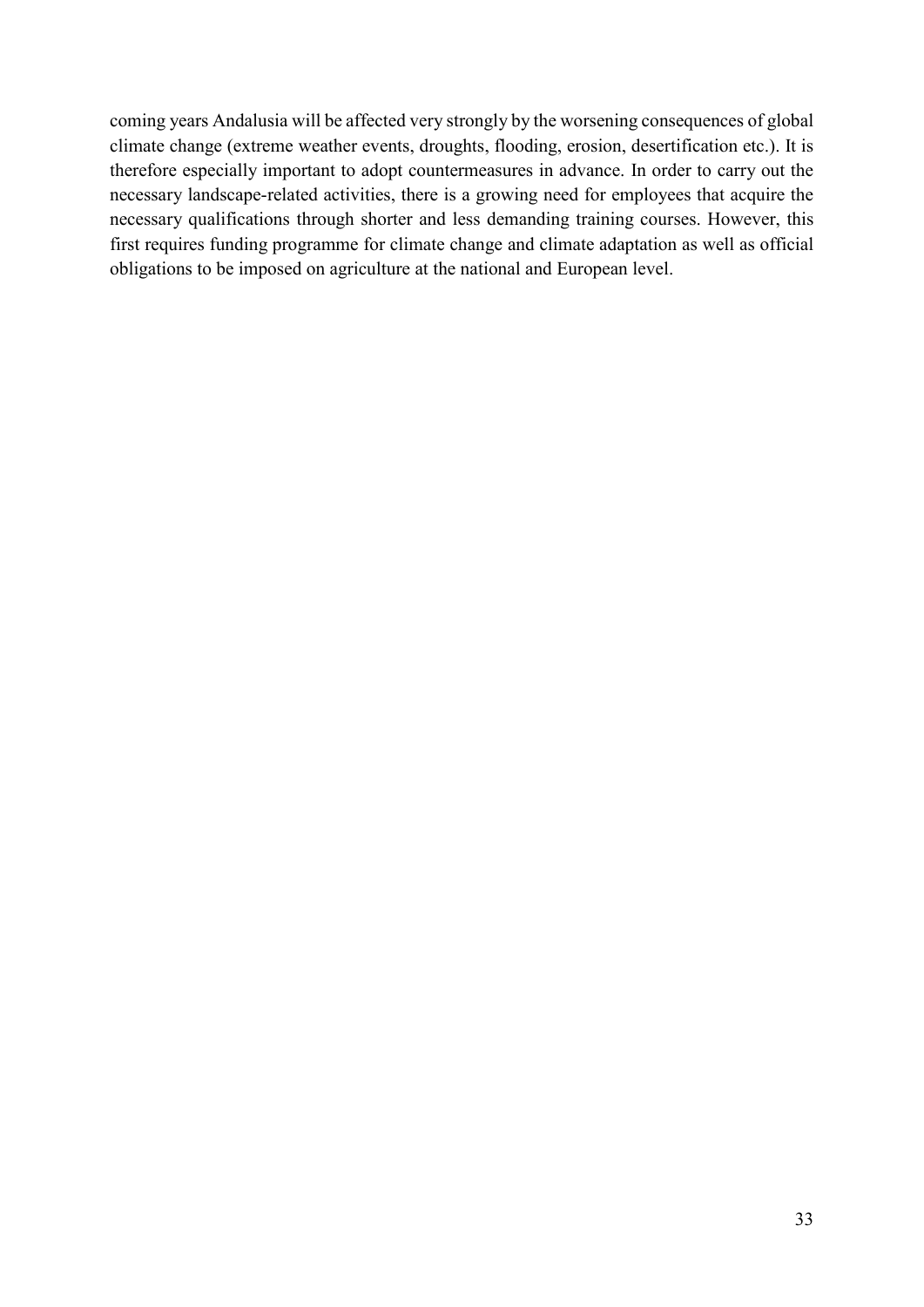## <span id="page-33-0"></span>**5. Surveys under Young People**

## <span id="page-33-1"></span>**5.1 Survey under Young Job-seekers in Cádiz**

Via the social media, we arranged a survey under young job seekers in the province of Cádiz, with 95 respondents. From them:

- 77 (81.1%) have never worked (three graduates and one master).
- Seven (7.4%) have worked at some time in the energy sector. These jobs have been long lasting (> 5 years) in only one case. All these respondents declared to have a university education.

Analysing the group of respondents who have never worked, we find:

- 15 of them have a primary education, 21 compulsory secondary education, 11 baccalaureates, 14 vocational training, three are graduates and one has a master's degree.
- All are in a position to continue their studies except one of the graduates who is currently unemployed.
- 19 have no knowledge of energy at all, 22 have low knowledge in this subject, 17 recognize having a medium level, and seven claim to have knowledge on a high level of energy-related issues.

36 consider it interesting to increase their current level of knowledge in renewable energy and energy efficiency. These are distributed as follows: 11 of the null knowledge group, 13 of the low, 11 of the medium and one of the high.

Therefore, we can conclude that 37% have a level of knowledge in renewable energy and medium / high-energy efficiency and of these 50% consider it interesting to increase their training in this sector. These pupils might be may be possible candidates for future education and work in the energy sector.

## <span id="page-33-2"></span>**5.2 Climate and Climate Protection – a survey concerning school pupils**

The surveyed group consisted of 22 school pupils (11 female, 11 male) in the second class of their baccalaureate (the 2nd year of upper secondary school) studying either sciences or languages in Paterna de Rivera, a rural town in La Janda. The school pupils were given a questionnaire about their career aspirations, their knowledge of climate change and their potential interest in learning and working in this field later on. Regarding their future career, the majority aimed to study and in both classes environmental and health-related subjects such as biology, biotechnology, (veterinary) medicine, psychology and nursing dominated. We then conducted an open conversation about the topic.

In response to the question "what do you know about climate change?", around half (12 out of 22) of the school pupils provided an answer that was largely correct, whereas the other 10 school pupils had no idea what climate change is or only a very vague or incorrect understanding e.g.

*"The exhaust fumes of cars, rubbish everywhere",*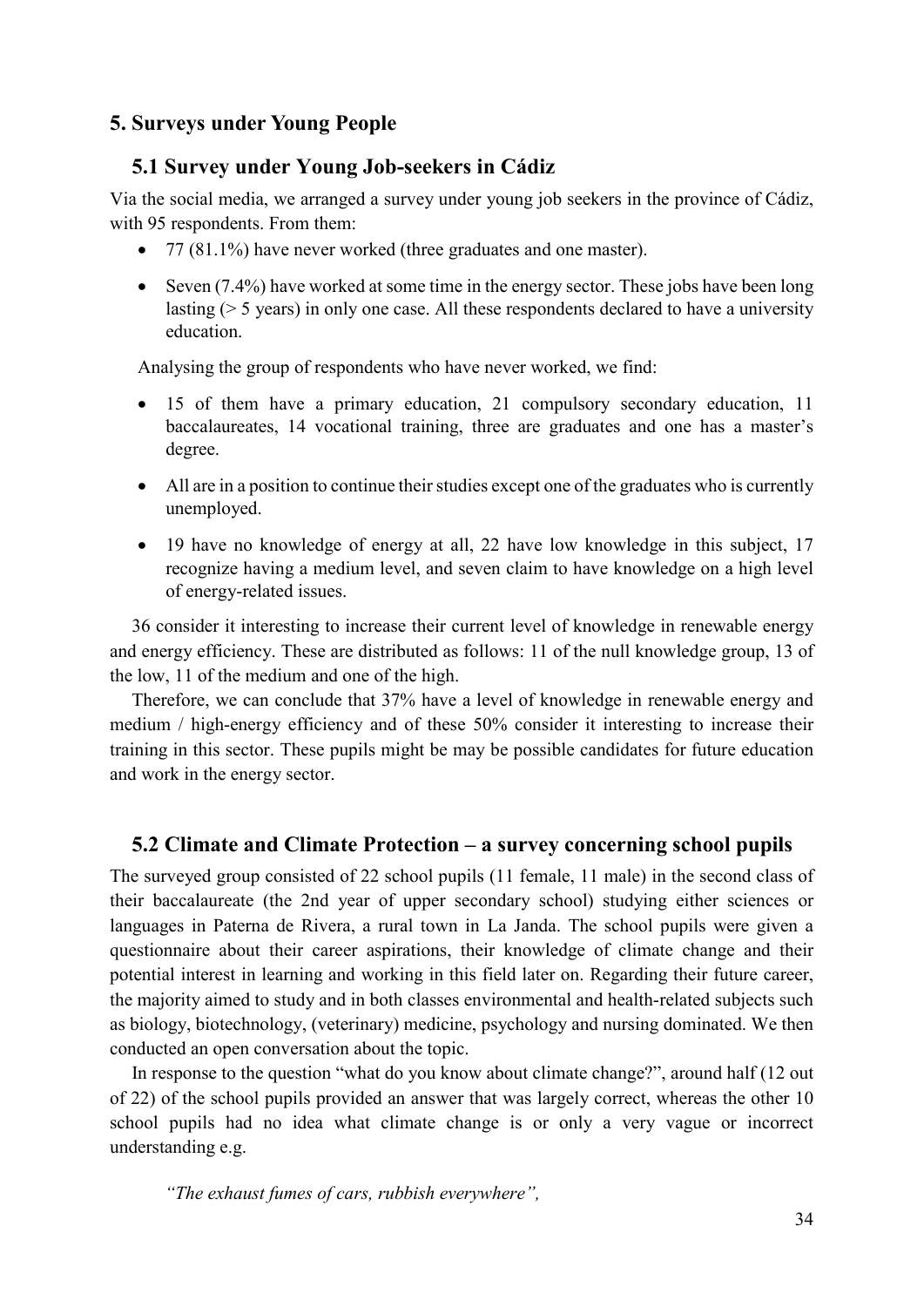*"The ozone layer is being destroyed".*

With regard to the causes of our changing climate, most of the school pupils have an unclear understanding. For the majority (cited 15 times), environmental pollution ("contaminación") is considered to be the main cause without any differentiation, in eight of these replies it is even thought to be the sole cause.

A connection with high greenhouse gas emissions was expressly mentioned twice, e.g.

*"Pollution with car exhaust, radioactive waste (?!), high level of consumption by people, the cutting down of forests, use of fuels such as coal and crude oil".*

The excess level of consumption mentioned above was also cited in another answer, the destruction of forests in 3 x. The (less related) reference to nuclear power plants and nuclear waste was listed three as a cause. Three school pupils listed plastic waste as a cause of climate change – a sign of an intensively debated environmental topic in their peer and reference groups.

In response to the question "What can be done against climate change?" eight school pupils gave no answers or only provided very vague answers, others provided a more detailed reply, for example:

*"We can reduce the percentage of CO2 emissions; to do this we have to reach an agreement with all countries, especially those with a high level of industrial activity".*

The reduction of energy consumption is listed three times, energy generation from wind and sun six times, a few times with explicit reference to the regional potentials. Less motorised transported is mentioned eight times, with the focus on private use. Two remarkable responses:

*"Don't pollute, for example walk to places nearby or take public transport" "Use more public transport, go on foot, ride bicycles etc."[55](#page-34-1)*

Summarizing, the survey painted a disparate picture. Some of the school pupils are properly informed; others are not informed at all or only to a minimal degree. "Climate change" is frequently viewed as an indicator for environmental problems overall, with daily experiences and aspects discussed in the media often in the foreground. It is striking that climate and waste issues were very mixed up, especially, plastic waste. Eight school pupils mentioned plastic waste reduction and recycling of waste as a key way for slowing climate change. In youth culture, i.e. face-to-face contacts and in social networks, climate change only appears to be a marginal topic, even though last year the region of Andalusia particularly suffered from unprecedented periods of high temperatures and extreme drought.

#### <span id="page-34-0"></span>**5.3 Survey concerning Trained Energy Consultants in La Janda**

In 2014, a three-month training course was conducted for young energy consultants in Paterna de Rivera (La Janda) which was effectively preliminary work for the present feasibility study,

<span id="page-34-1"></span><sup>&</sup>lt;sup>55</sup> The five municipalities in inner La Janda have extremely bad public transport connections and within each municipality it is usual to travel even short distances by car. Cycling is very widespread among men, however almost exclusively for the purpose of sport and hardly at all for daily travel.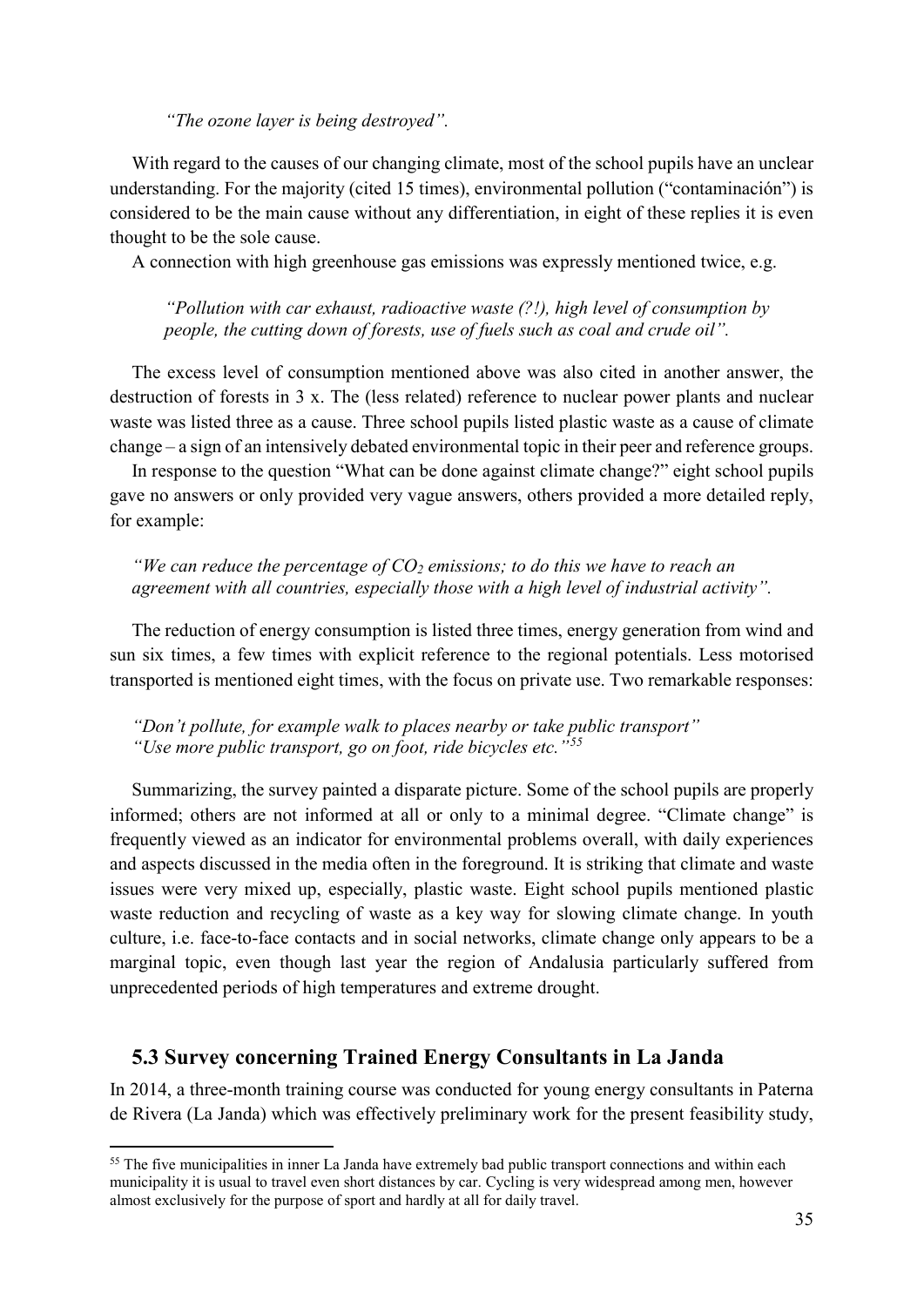ZEW-Klima. Eight young people who were unemployed now participated in the course, which was operated under the name "More work and less energy". The three women and five men were aged between 20 and 29. The training was jointly led by Elisabeth Herrera Acosta, an engineer from the same municipality, and Dr. Hartwig Berger, private lecturer for sociology at FU Berlin. The three-month course was financed by the Heinrich Böll Foundation and by private sponsors from Germany.

The goals of the training were:

- To acquire knowledge about efficient energy use in private households and small companies in the formerly rurally oriented area
- To acquire knowledge of solar and wind energy
- To learn about energy audits and energy consulting and how they should be conducted in homes and businesses
- Local public relation work on economic use of energy and the major risks of worsening climate change
- To improve the prospects of later finding a job through the training course.

The course has been documented and evaluated in written form and as a film<sup>[56](#page-35-0)</sup>.

For the present feasibility study, it was important to find out whether the course had any benefits for the working life of the participants. For two of the participants it contributed to them finding a job in the "energy" sector, one female participant was inspired to focus on "energy efficiency" in her subsequent engineering degree, four participants found a job with little to do with "energy", two of them outside Spain. One of the women is still permanently unemployed.

We conducted detailed interviews with six of the participants (3 women and 3 men).

**1.** All participants emphasised that the course was useful for them. It above all helped them to make better use of energy in their private life, for advising family and friends, and sometimes in non-energy related jobs later.

For example, G.:

*"It was super for me, it really made a difference for the residential building and also in part for the business, and you also helped us to understand more about climate change. The same goes for economic efficiency. The course did more than we expected, namely making people aware how you can save as much as possible in a home".*

**2.** Regarding the question of whether the course helped with finding a job, the assessments were different. For two women it was not helpful in this respect, although this is compounded by the fact that it is especially difficult for women in this region to find any jobs in technical professions. One of these women had trained for two years as an electrician some years before the course.

The third female participant, M., commented:

<span id="page-35-0"></span> <sup>56</sup> Available at www.hartwig-berger.de.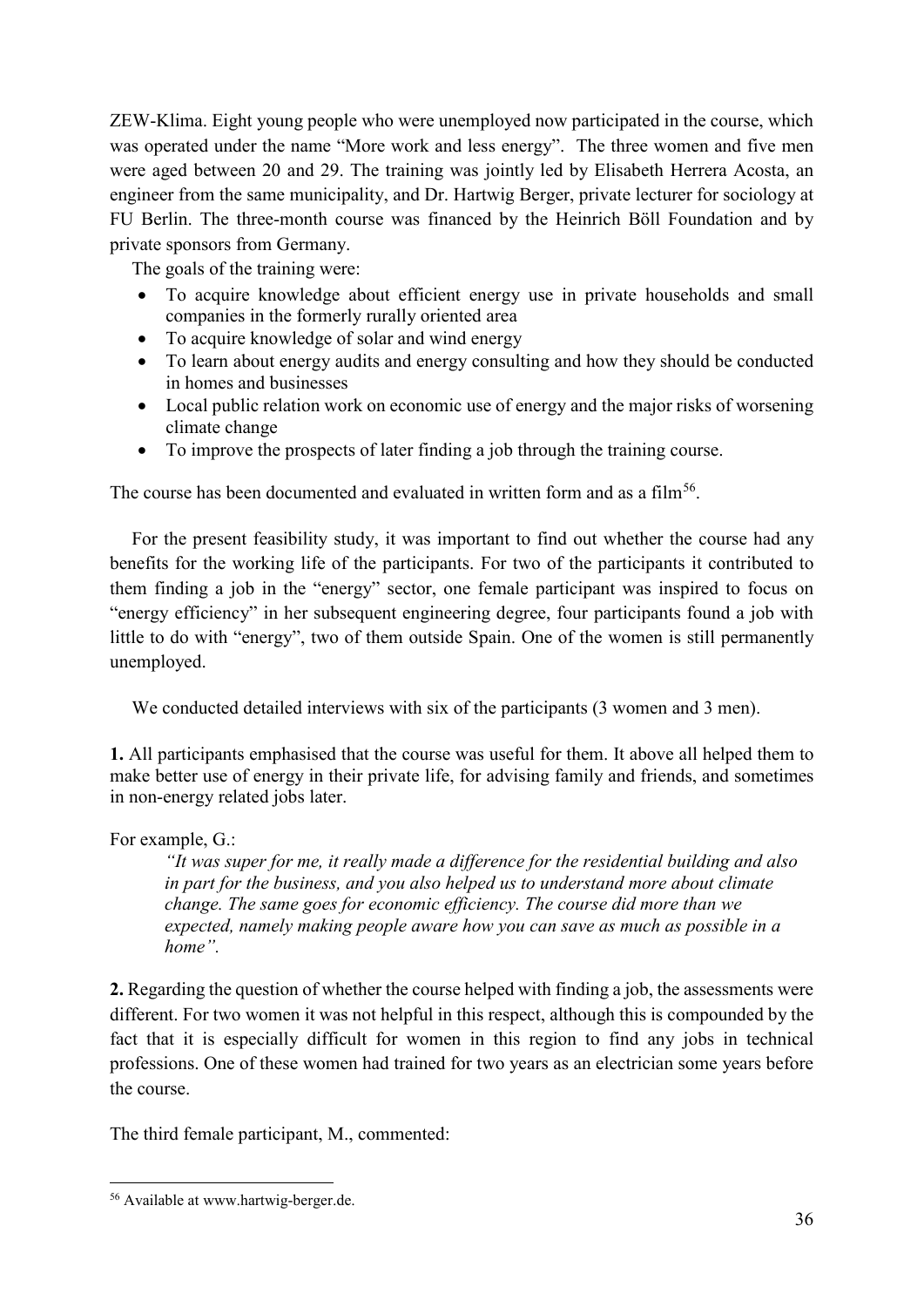*"I think that the course can help me to find work in the future and properly so because I believe that energy efficiency is on the agenda".*

A successful example is P.:

*"Yes, of course. The course helped me to be hired by a company and provided me with orientation for the work there. For example, I learned how to do energy certificates and I use this now in my job. The knowledge about energy efficiency helps me a lot now. We advise our customers on the best thing for them to install and the best way to do this. If we install solar panels, we estimate the energy consumption beforehand, recommend the power of the solar panels and the storage unit and advise how everything can be organised with less consumption and more efficiency. Many people ask about this, also about thermo solar energy."*

**3.** However, the interview partners felt that future courses could be improved in two respects: Firstly, they said that it would be important to incorporate more practical work and experience of a more intensive nature in the training. Secondly, more weight should be given to renewable energy. A clearly positive resonance was exhibited regarding all dual approaches.

E.g. N.: *"I think that's fantastic, as that way the companies are involved".*

In addition, G.:

*"I think the dual system is really great; learning and working at the same time, they know you already and you already know everything in practice. But the title must be official, perhaps at the European level."*

**4.** Regarding the question of what opportunities currently exist for the decentralised use of solar energy in households and companies, opinions were divided. Criticism of the "sun tax" was unanimous. Despite hindrances imposed by the state, it is interesting that in particular Pedro who works in the solar segment declares a good order situation of his company.

**5.** There have always been extensive discussions about the energy transition in Spain and Andalusia. All of the survey subjects recognised the huge potential, which Andalusia in particular has for using the sun and wind as well as for reducing energy consumption, and criticised government policy in light of this. They said that with regard to the issue of "climate change" there is still a significant need for learning.

 $N$ :

*"The disadvantage is that Spain puts barriers in our way, the government always goes in the direction of the money, and you can see that in the sun tax and other obstacles that they put in the way."*

 $G$ :

*Although we have lots more sun in Spain, there is a lot less photovoltaic than in Germany. The sun here is a gold mine that we don't use".*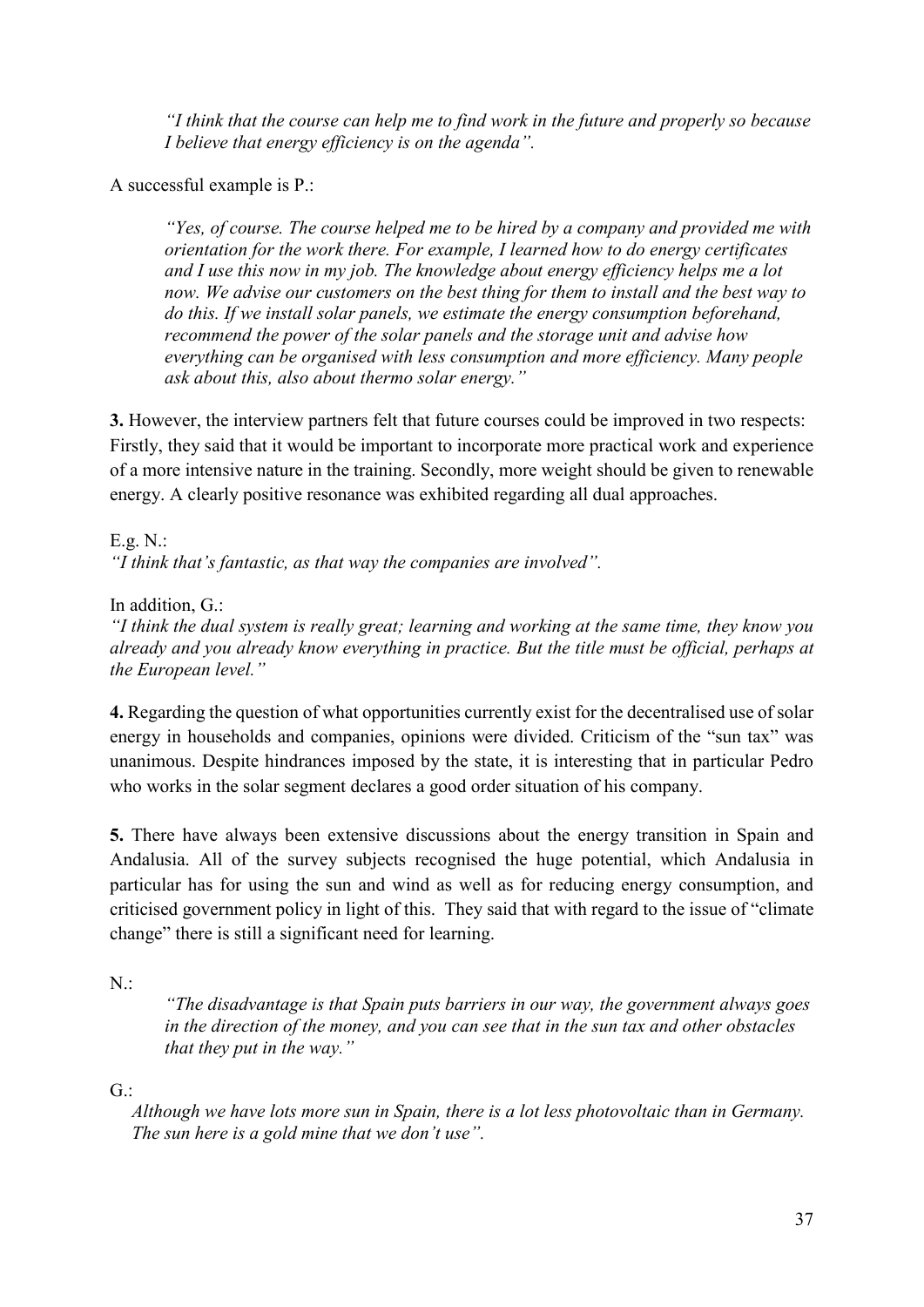## <span id="page-37-0"></span>**5.4 Attitudes towards Renewable Energies – a survey in Cádiz**

In a study carried out by members of the Energy Transition Board of Cádiz, May 2017 we have taken samples of 432 inhabitants from all areas of the city, professions and ages, to know what the inhabitants of Cadiz know about their electricity bill, about the energy from which the electricity comes from which they make daily use, what energy model they want for their city and for Spain, what energy saving and/or energy efficiency measures they apply at home, what saving measures they consider to be a priority for them to be implanted in the city, what they know about renewable energies, what centres exist in the province of Cádiz, etc. Regarding the theme of our study, a great ignorance about renewable energy was detected, 9 out of 10 people surveyed had problems to distinguish renewable energies from those that are no. On the other hand, a high percentage exceeding 90% of individuals favoured a 100% renewable model for the year 2050 in Spain and in their city.

- 92.6% of the population would like the city of Cádiz to be supplied mainly by renewable energies.
- 94.4% of the population would like Spain to be energy self-sufficient with renewables by 2050.
- In addition, 19.3% of the population that thought that renewable energies were more expensive, even so, were positive before a renewable model both at the municipal and national level.

We can conclude, that the citizens of Cádiz are pleading nearly unanimously for a transformation of the energy sector and to make full use of renewable energies as a common property.

## <span id="page-37-1"></span>**5.5. Surveys in Greece**

In Greece, we realized two surveys via questionnaires among young people in Athens.

To the first answered 48 students and university graduates in studies relevant to environment or energy (45% male, 55% female, average year 26).

*Rating of own qualification level* 

| high to very high |          |
|-------------------|----------|
| neutral           | 35.4%    |
| low to very low   | $16.7\%$ |

*Rating of chances to find an employment in the context of own qualification:*

| high to very high | 17%   |
|-------------------|-------|
| Neutral           | 51.2% |
| low to very low   | 31.9% |

*Flexibility in job research (space, finance, tasks):*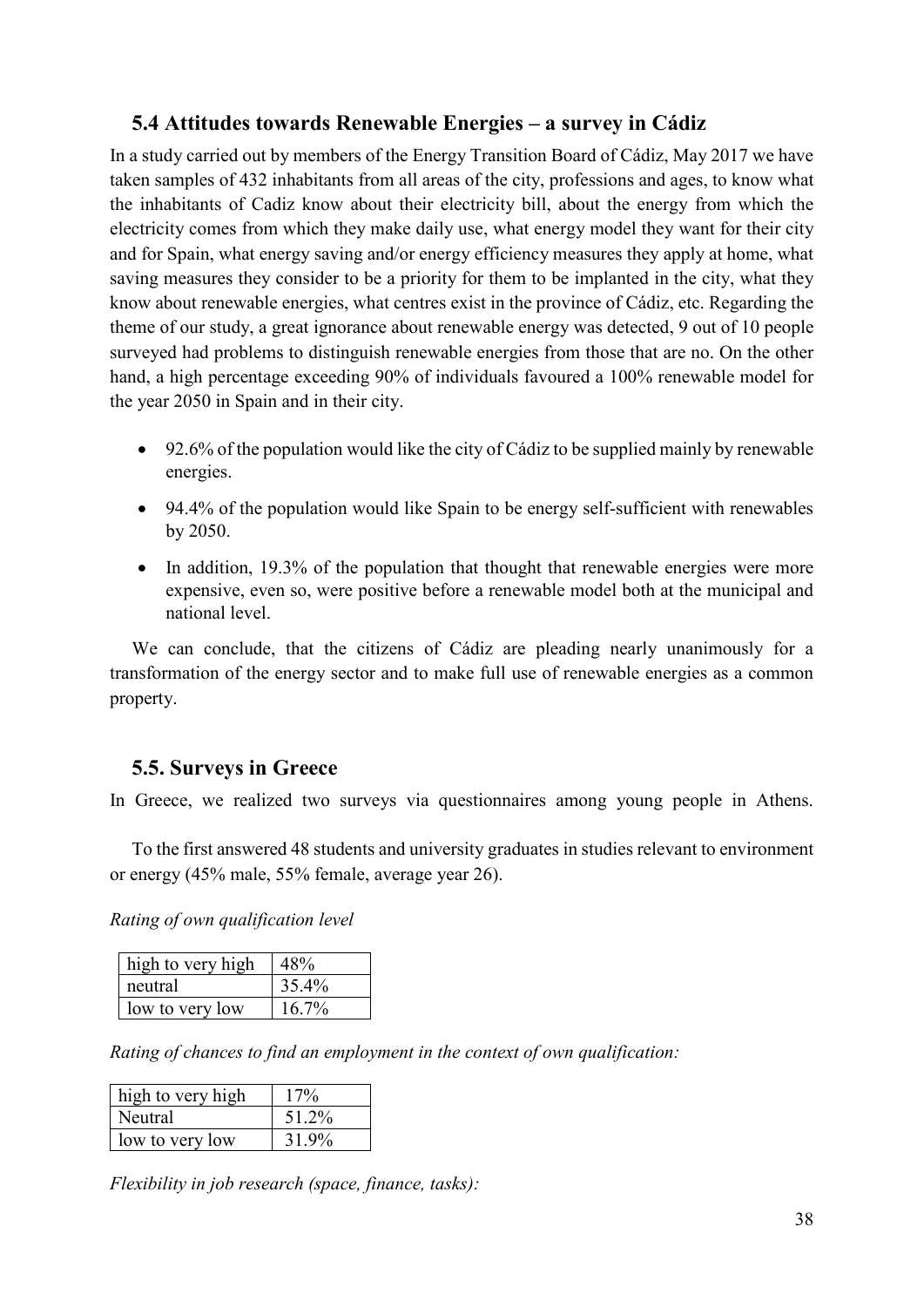| high to very high | 48.8% |
|-------------------|-------|
| Neutral           | 29.2% |
| low to very low   | 23%   |

*Willingness for additional training:*

| high to very high | 91.7%   |
|-------------------|---------|
| Neutral           | 8.3%    |
| Low               | $2.1\%$ |

*Willingness to professional autonomy or to work self-employed:*

| high to very high | $37.5\%$ . |
|-------------------|------------|
| Neutral           | 31.3%      |
| Low to very low   | 31 2%      |

As *further conditions necessary to find employment* are named:

Personal motivation, personal contact with companies, language skills (especially English), change of mentality within the population on environmental issues, practical experience in the energy sector.

When asked what can be done to improve the e*mployment situation for young people*, it has been answered:

- tax rebate for start-ups,
- capacity building in local communities,
- financial incentives for entrepreneurs that offer vocational training programs
- consistent RES expansion.

The *general employment situation for young persons* is appreciated by

• 81.25  $\%$  very low to low and 18.75  $\%$  neutral.

The majority of the respondents' state that they have not gained *practical work experience* in the last 12 months in the energy sector. Occasionally, respondents report *positive experiences from the circle of acquaintances*, which are increasingly attributable to personal contacts and few, could find employment by regular application procedures after several months/years.

The second questionnaire was distributed between youngsters who are studying or working in sectors with no relation to energy of environment. There were 28 respondents (average age: 23.8 years, 18 males, 10 females).

*Self-estimated qualification level:*

| very low to low   | 14.3% |
|-------------------|-------|
| Neutral           | 57.1% |
| very high to high | 28.6% |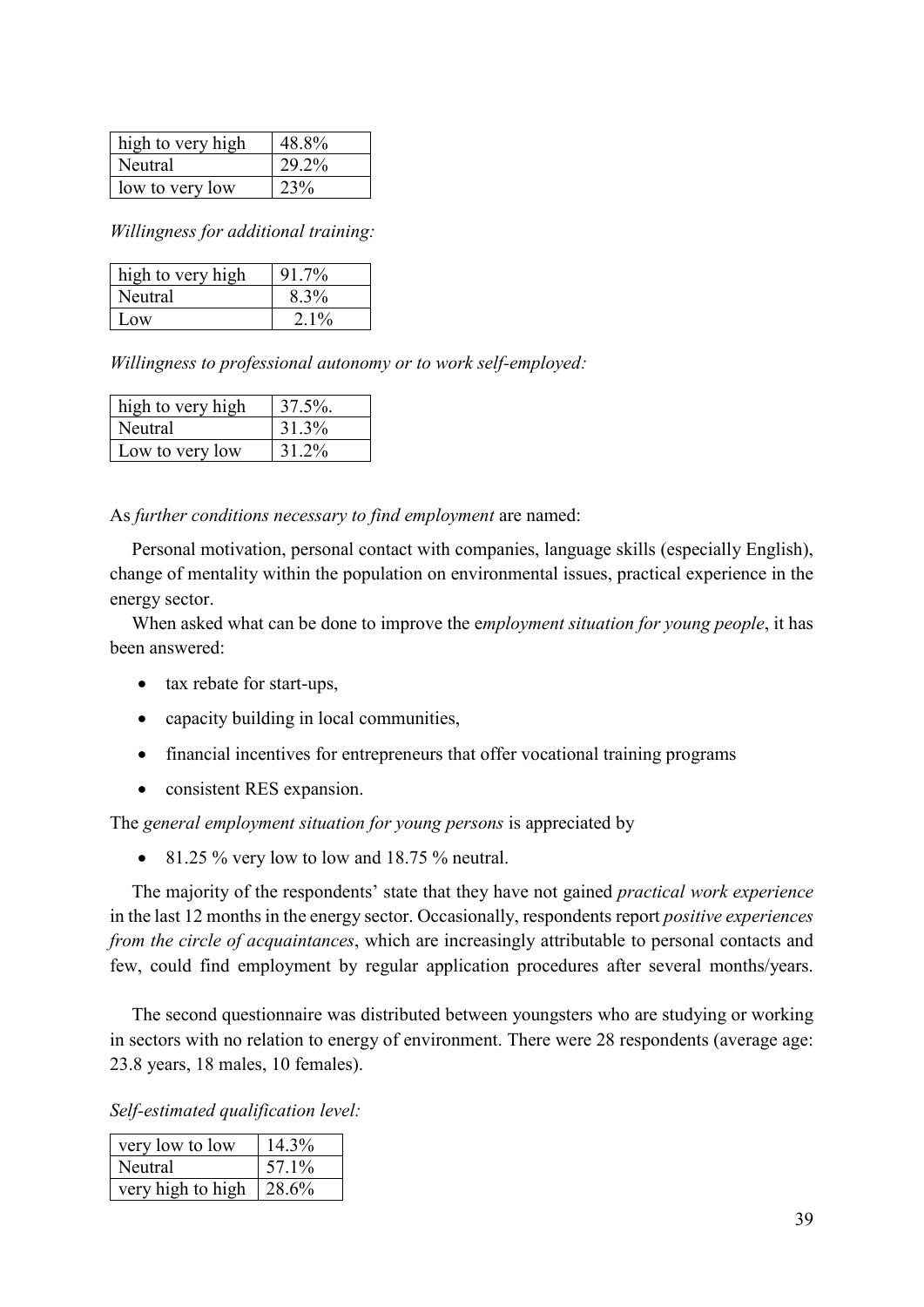*Chances to find an employment that earns a living wage:*

| very low to low   | 50%   |
|-------------------|-------|
| Neutral           | 28.6% |
| very high to high | 21.4% |

*Willingness to continue training/education:*

| very low to low   | 14.3% |
|-------------------|-------|
| Neutral           | 21.4% |
| very high to high | 64.3% |

*The awareness of employment opportunities in the field of energy and/or sustainable construction:*

| very low to low   | 53.5% |
|-------------------|-------|
| Neutral           | 21.4% |
| very high to high | 25%   |

*The (general) employment situation for young persons:*

| very low to low   | 78.5% |
|-------------------|-------|
| Neutral           | 21.5% |
| very high to high |       |

Necessary *conditions for self-employment* are seen in

- an improvement in the business climate.
- lower taxes and lower social security costs for self-employed workers,
- more promotional legislation for start-ups and
- the provision of financial incentives for founders.

Concerning the *experience to find a sufficiently paid employment*, isolated respondents indicate to have very good experiences. However, a high majority of respondents said that they are earning their income by means of temporary work or as day labourers.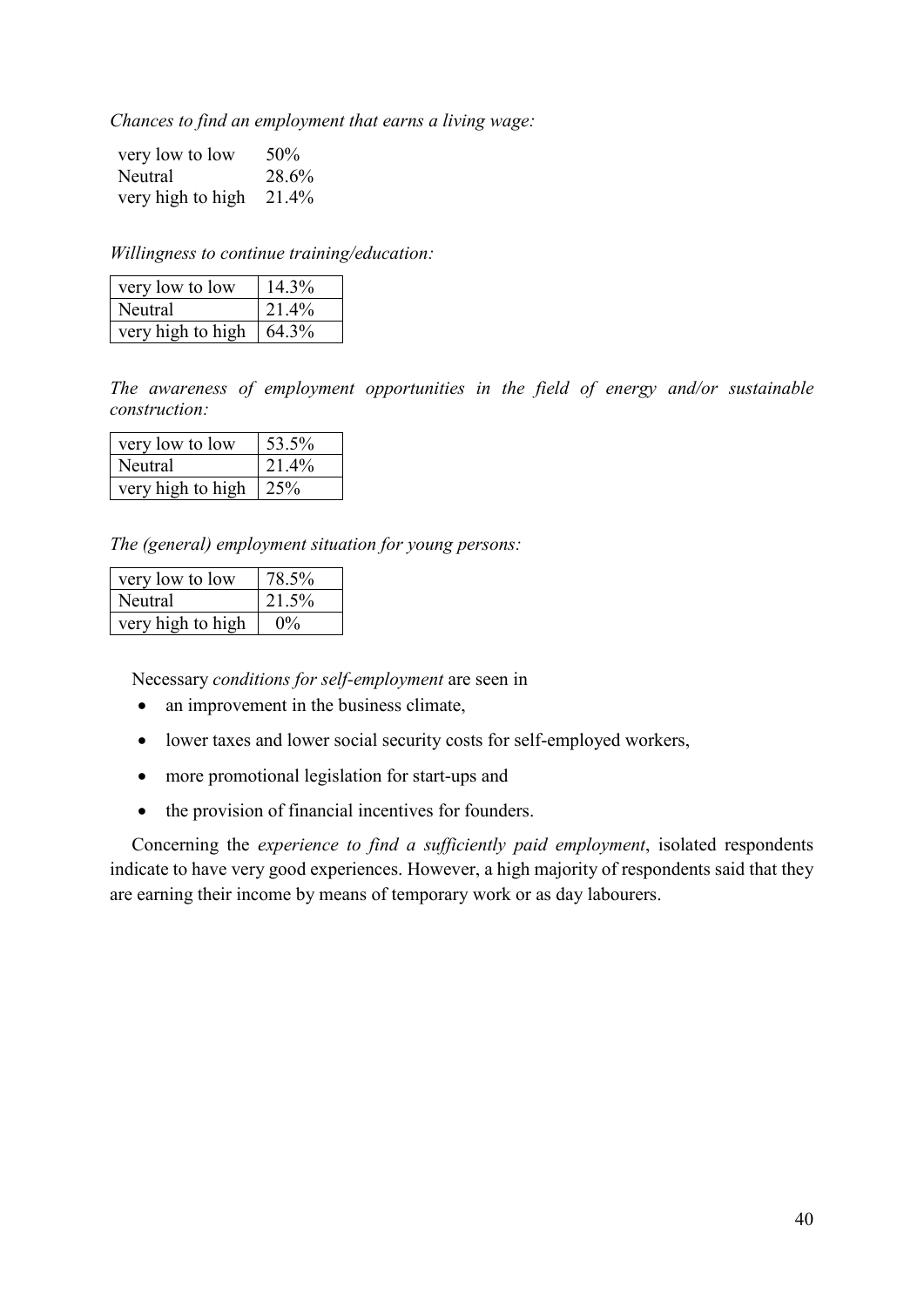## <span id="page-40-0"></span>**6. Education and Employment for Climate Protection – Recommendations**

## <span id="page-40-1"></span>**6.1. The Future of Energy Efficiency in Buildings**

We recommend creating a market for energy efficiency in buildings to boost the Greek and Andalusian economy, especially in formerly rural regions like the community association "La Janda", investigated in this study. The construction industry, being involved in the task proposed, is of high importance in both countries. In Spain with a turnover of more than 10% of Spanish GDP and nearly one million jobs, with 88% in SMEs (small and median enterprises) and a growing importance in the sector of rehabilitation. 2007 the proportion of investments in rehabilitation of buildings in Spain did amount to 13%, in 2014 already to 31%. The energy rehabilitation would help to reduce the energy demand by 70-90%, with the buildings in Spain responsible for 41% of the final energy consumption and only 4.6% of them meeting the basic energy saving requirements<sup>[57](#page-40-2)</sup>.

Employment in energy rehabilitation can boost the economy of the formerly rural region with their high rate of unemployment, improving the quality of life of the inhabitants of the region, too:

It is labour intensive, creating more jobs than equivalent investments in new construction, which are

- realized mainly by SMEs, being a sector, which promotes entrepreneurship and creating jobs in the local community as well,
- requiring the participation of a diversity of professionals since the sector employs engineers or other graduates in the building sector, as well as energy efficiency experts on different levels,
- requiring professionals of all ages, with the ability to train the entire range of the active population thus reducing youth unemployment,
- reducing energy consumption, greenhouse gas emissions and energy poverty,
- increasing comfort and thermal comfort in buildings and homes, thus reducing the risk of suffering certain diseases and the loss of effective work days,

To achieve this goal, several lines of action must be developed: The town councils have to maintain their current efforts in improving energy efficiency by promoting their own measures, and by spreading - even for their own use - funding channels for the national energy plan.

In this sense, it is recommended to organize information days and dissemination to citizens of the existing national and regional energy plans and the possibilities for funding energy activities. At the technical level, dissemination days can be held in relation to the administration and the main agents involved in the rehabilitation sector. Likewise, a "catalogue of success stories/best-practices" can be generated that collects existing positive experiences and can serve as an example for future initiatives. Finally, prizes could be promoted at the municipal level but also regional or autonomic for actions of urban rehabilitation, regeneration and renewal.

At a normative level, municipalities could create Municipal Rehabilitation and Renewal Strategies and Plans for Urban Renewal through the development of a standard methodology based on the existing tools of the Vulnerability Observatory (Atlas of Vulnerability and Atlas of Residential Construction). Likewise, support should be given to the creation of local offices

<span id="page-40-2"></span> <sup>57</sup> Information by University of Cádiz.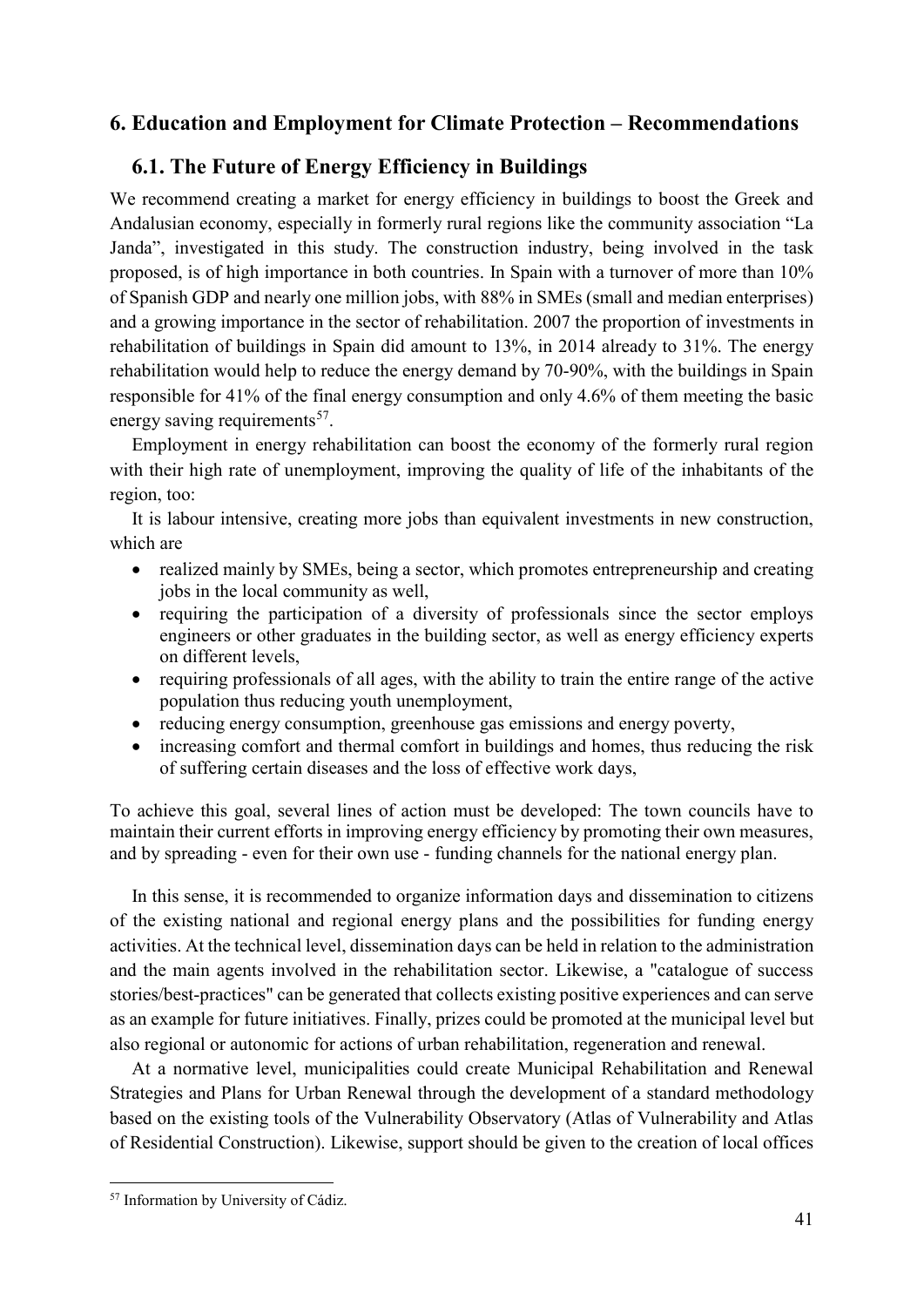for the management of Urban Regeneration and Renewal Areas. Finally, in Spain recommended by the Ministry of Public Works in the document for energy rehabilitation, it could be established, in coordination with other existing initiatives, a permanent dialogue-platform between different municipalities to exchange their innovative experiences.

Entrepreneurs and companies linked to the construction sector can use already existing staffs of qualified technicians to create and to implement new business models linked to energy rehabilitation.

The knowledge and technological bases are already existing, satisfying possibilities and needs that are often not perceived by the owners, despite the difficulties they have in coping with the energy bill or maintaining comfort conditions. As it has been verified, a possible way to make understandable the importance of the energetic rehabilitation can result from the energetic certificate and their diagnosis. The companies charged with energy certificates and energy efficiency in general would undoubtedly contribute to the local development creating jobs just in the building sector with a high rate of unemployment, e.g. in developing rehabilitation projects that could even include contracting models to facilitate financing by the owners.

The creation or constitution of rehabilitation cooperatives, or associations of owners with similar purposes, can have great advantages in various aspects. On the one hand, they can act as focus in the purchase of construction products necessary for rehabilitation, thus obtaining lower prices. On the other hand, they can provide an extra guarantee for banks in order to grant loans for rehabilitation. In addition, in its relations with the Administration, the dialogue with this type of cooperatives can facilitate access to public aid and speed up its processing and concession.

This constitutive process could arise from training activities followed by the neighbours themselves, such as empowerment courses. In this regard, it is worth mentioning the pilot course held in 2014 in Paterna de Rivera by eight unemployed young people. The development of this type of courses in municipalities such as those that constitute the "La Janda" region could lead to the creation of jobs and improvement of the energy efficiency of buildings at the initiative of the owners.

The aforementioned points constitute in their entirety a social action plan for the region that we believe can improve overall the quality of life of the people who live and work there.

## <span id="page-41-0"></span>**6.2 Young Experts for Climate-friendly Schools**

*Many young people in the regions investigated have completed energy-related vocational training but have not found employment in this field. At the same time, the energy efficiency of most schools and education centres in the municipalities is poor and urgently needs improving. Therefore …*

It is proposed that comprehensive energy refurbishments in educational institutions – especially in schools – should be conceptually designed and planned as part of training programmes for young unemployed funded by the EU. The work should also include decentralised energy generation, use, and soft forms of climate control. They should follow the "dual" model in the form of exemplary activity at selected schools.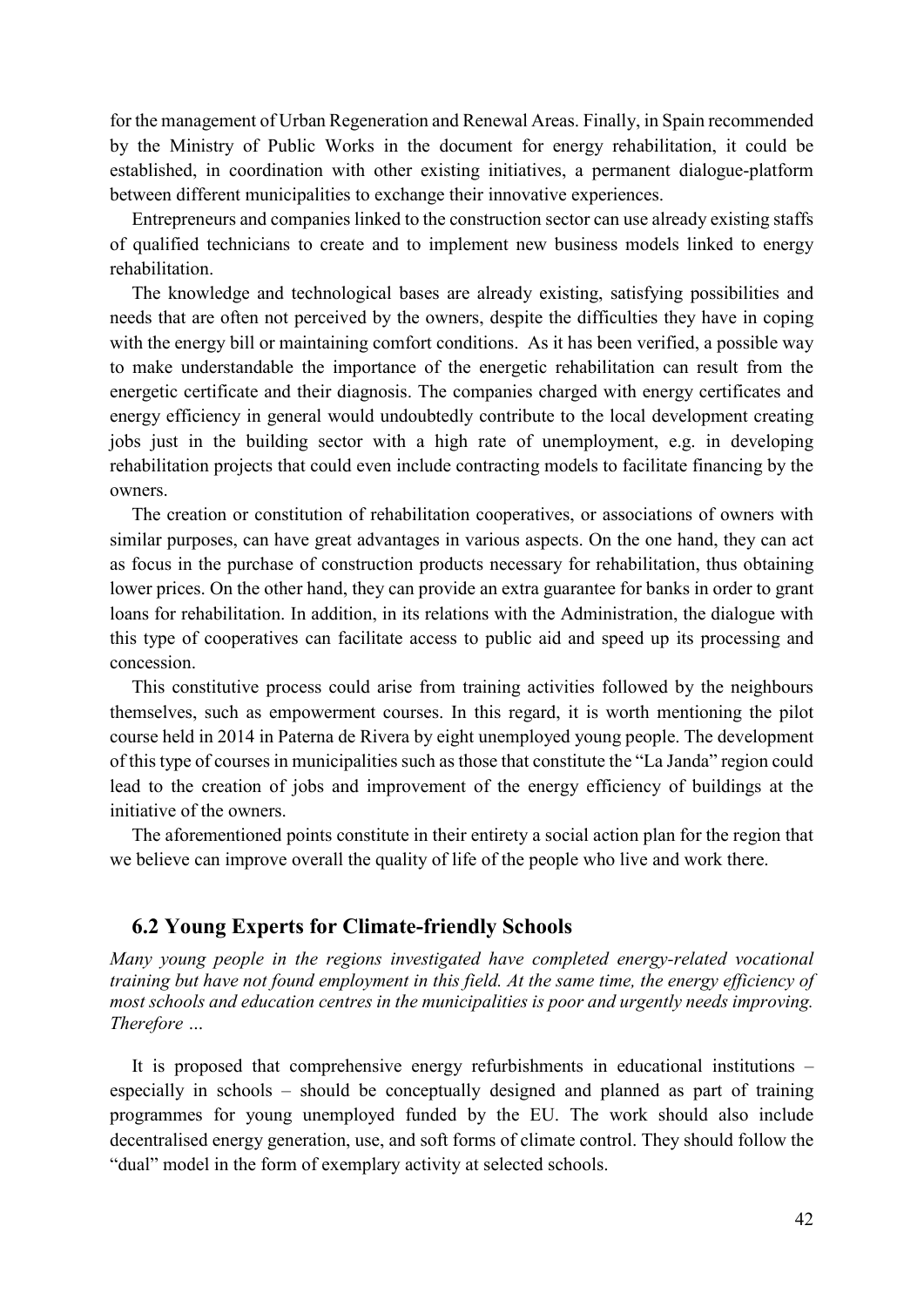Young people already trained in energy issues that have so far not found any employment or self-employed work will be engaged in this programme under supervision. They should try to continue with practical work:

- Outworking comprehensive energy audits of school buildings including their surrounding environment.
- Developing proposals how these buildings can be redesigned to make them more climate friendly by reducing energy consumption and how renewable energy can be put in use for the buildings itself.
- Calculating the required costs and time in which they are re-financed by the results of energy saving the photovoltaic put in use for the buildings.

The results of the studies will be presented to the municipalities as a basis for activities and initiatives.

A central component of the energy audit are potential climate-friendly heating techniques and above all the cooling of buildings, so-called "bioclimatic" concepts, which in contrast to commonly used techniques requires far less use of energy and are also significantly more costeffective. The project would react to the intensive debate regarding the increasingly frequent overheating of buildings because of climate change, which is a subject of discussion at least among the Spanish public.

#### *Justification:*

*In the investigated regions, the energy efficiency of buildings is in most cases seriously in need of improvement. Particularly in schools, this has negative health consequences and seriously impairs the willingness to learn during the frequent hot periods and during cold periods. It is possible, in fact even probable, that state action is to be expected in this regard in the coming years, especially as both of the countries investigated in this project, Spain and Greece are obliged by Europe-wide regulations to increase the energy of efficiency of such activities and the EU investment programme initiated in 2015 provides for the granting of low-cost loans by the EIB for precisely such refurbishment programmes. As the outlined area of activities involves extensive planning and conceptual development, this corresponds with the requirements for training developed in the project.*

*The proposed project would respond to energy related debates in the regions investigated, since teachers, pupils and parents are suffering from bad temperatures in the school buildings – too cold in winter, too hot in late spring, summer and early autumn time. A consequence of these debates, e.g. in the regional parliament of Andalusia a draft bill to use energy-saving bioclimatic techniques and renewable energy for better climatic conditions in the school is currently being consulted[58](#page-42-1)*.

# <span id="page-42-0"></span>**6.3 "Round-up" Experts for Solar Energy**

*In terms of its climate conditions and building structures, the investigated region offers ideal conditions for decentralised power generation and usage, in particular of solar energy. At the same time, there seems to be a lack of competent "solar generalists" with practical experience* 

<span id="page-42-1"></span> <sup>58</sup>Legislative action in the Andalusian parliament 13.9. 2017: 10-17/PPL-000010, Proposición de Ley para la mejora de las condiciones térmicas y ambientales de loscentros educativos andaluces mediante técnicas bioclimáticas y uso de energías renovables.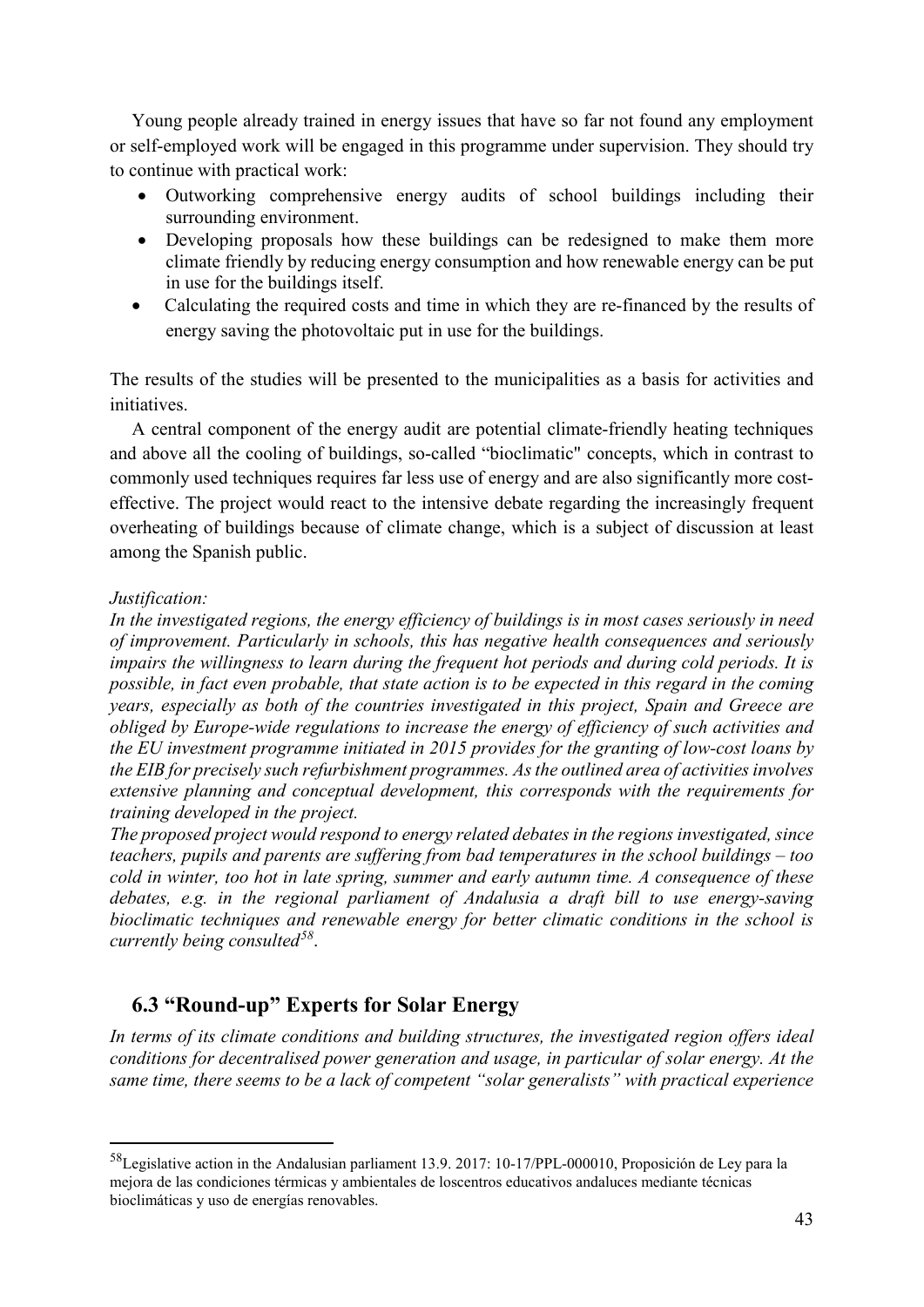*and a comprehensive knowledge of all aspects of planning and installing power generation plants. Therefore …*

A project should be developed for training youngsters as "solarteurs" – a profession name protected by the EU – e.g. in the region of Athens and in the Spanish province of Cádiz and an application for funding should be submitted. Young unemployed should participate in the training, ideally 50% of them young women. They should already have a trade or technical qualification and a basic IT-knowledge. The training should be conducted following the "dual" model, i.e. including continual work in a company. It should therefore take slightly longer than the usually prescribed 6 months for a solarteur and incorporate a learning placement in Germany to gain experience with solar projects in practice. It should be investigated whether the training should also include the use of decentralised wind power.

#### *Justification*

*In the investigated regions there is a shortage of people with comprehensive training in solar energy who plan, install, commission and organise the maintenance of photovoltaic plants, solar thermal plants and heat pumps and also advise on costs, viability, available funding, state regulations, how to set up an efficient and economic system, etc.* 

*There is also a lack of state-operated training programmes in this field.*

*By European standards, both regions have exceptional potential for sun and wind, which makes decentralised usage appear particularly expedient and cost-effective. It is to be expected that in part yet existing state hindrances to decentralised power generation will be relaxed and liberalised soon.*

#### <span id="page-43-0"></span>**6.4 "NEETS" Working for Climate Protection**

*A very high number of unemployed young people in the region do not have any vocational qualifications and have often not completed their school education[59.](#page-43-1) Now, they cannot be integrated into training programmes and professions in the energy sector. However, they have great difficulty in finding employed or self-employed work (cf. chapter4.6). Therefore …*

It is proposed that an exemplary training programme should be offered for a specific group of young people that contains climate protection and climate adjustment measures in the area of agriculture, forests and landscape work in general.

The "dual" structure programme should last about six months and upon obtaining employment in this field the participants should receive a subsequent period of advice and support.

#### *Justification:*

*Like other Mediterranean regions in Europe, the investigated regions will be affected very strongly in the coming years by the worsening consequences of global climate change (extreme weather events, droughts, flooding, erosion, desertification etc.). Therefore countermeasures has to be taken in advance. To carry out necessary landscape-related activities, there is a growing need for employees that acquire the necessary qualifications through shorter and less demanding training courses. Young unemployed people from this highly rural region very often have previous experience in agriculture and/or forestry. However, a training programme of this nature first requires funding for climate change and climate adaptation as well as official obligations to be imposed on agriculture at the national and European level.* 

<span id="page-43-1"></span> <sup>59</sup> According to Diario de Cadiz, at the beginning of March 2017, 26% of all school pupils in the province left primary school before completing their education.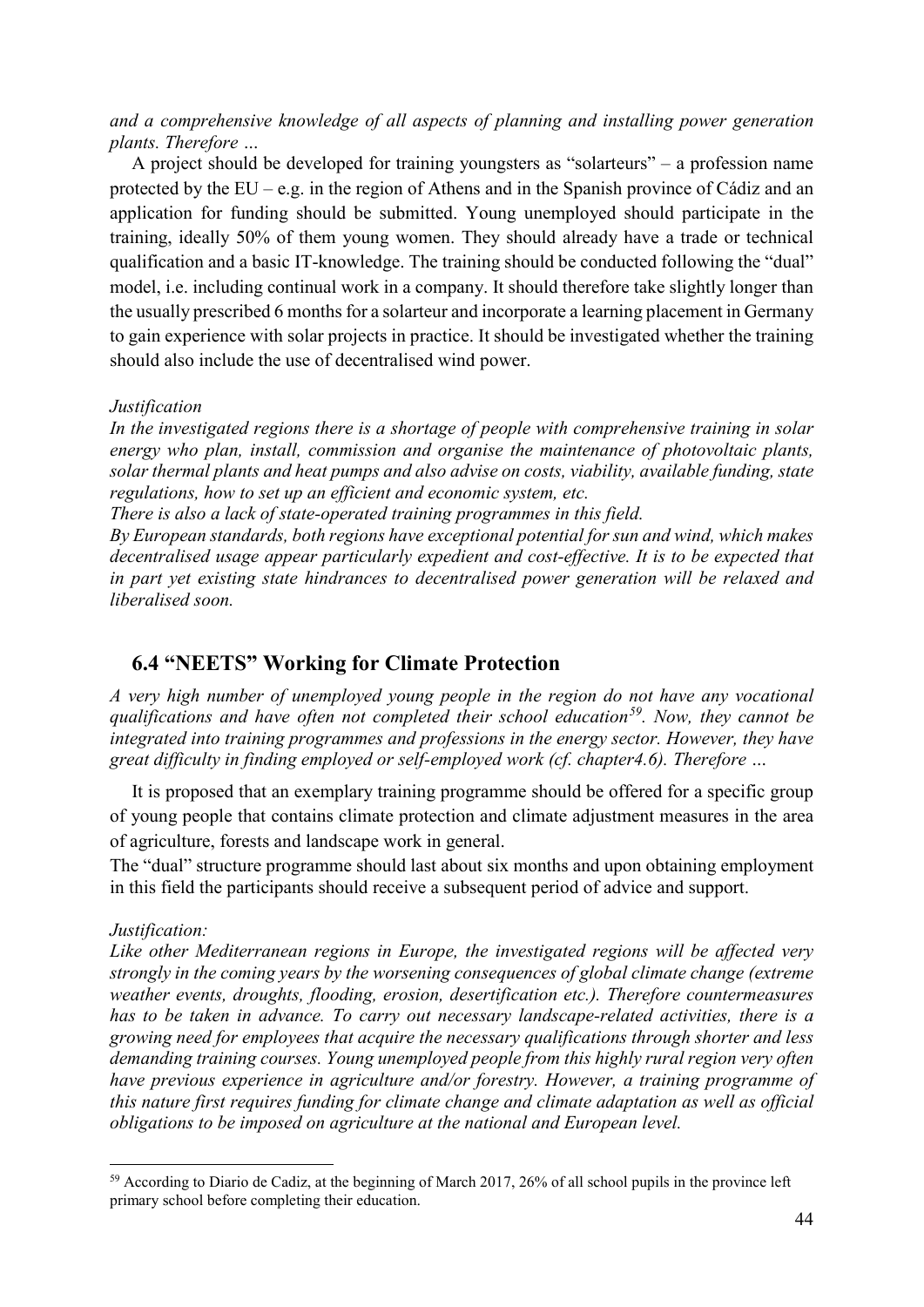# <span id="page-44-0"></span>**7. Conclusions**

- The *outlook for the strong development of the "renewable energy" and "energy efficiency" sectors* is unclear for the near future but can be generally assessed as positive and promising. Negative factors in **Greece** are the difficult economic situation, the dependency of the energy industry on lignite production and lobby interests from the oil trade, especially from the shipping companies between the mainland and the numerous islands. Positive factors are the development of solar and wind energy in the years before the crisis and for solar energy in particular the virtual net metering provision for solar prosumers, decided  $2017^{60}$  $2017^{60}$  $2017^{60}$ . Furthermore, the development targets that have been entered into at the European level and the declarations of government for their national commitment.
- In **Spain,** the originally very promising development of wind and solar energy slowed down since 2011, but perspectives being more favourable since 2017 and in particular since the change of government in June 2018. In the decision of more ambitious goals for renewable energy until 2030 on European level in June 2018, the Spanish government took an active role. Furthermore, it announced new impulses for wind and solar parks and the introduction of favourable rules for solar prosumers. In the energy efficiency sector, a high national level of ambitions can be observed, which should result in an also ambitious strategy of efficiency and energy saving, if the aims already decided will be realized.
- The energy transition and climate protection activities offer **significant employment potential for quite different specialities**. In the energy-related renovation of buildings, we expect for Spain a six-digit and for Greece a nearly six-digit number of new jobs in the next years. In the different tasks of renewable energies, we estimate a five-digit number of new jobs in both countries. In any case, many qualified persons are needed for different professions, e.g. energy advisers, technicians, architects, energy economists and energy "all-rounders". Accordingly, it is highly necessary to offer corresponding vocational training programmes in energy-related and climate-protective activities for young people which might be narrowly connected to practical Work in enterprises.
- **Youth unemployment** remains extremely high in both investigated regions, despite a slight decline in Spain. This is compounded by the fact that a growing number of young people fall into long-term unemployment or are obliged to accept a high level of job insecurity and irregular employment conditions to the detriment of regular employees.
- Young people that have completed an **energy-related training programme** or a relevant university degree in Spain still have great difficulty of finding a job in their

<span id="page-44-1"></span> <sup>60</sup> Production *and* consumption of solar energy, typically by households or small enterprises*.* "net-metering" permits the prosumer to feed their excessive electricity into the grid and to receive it from the grid in case of shortcoming, both under the same conditions.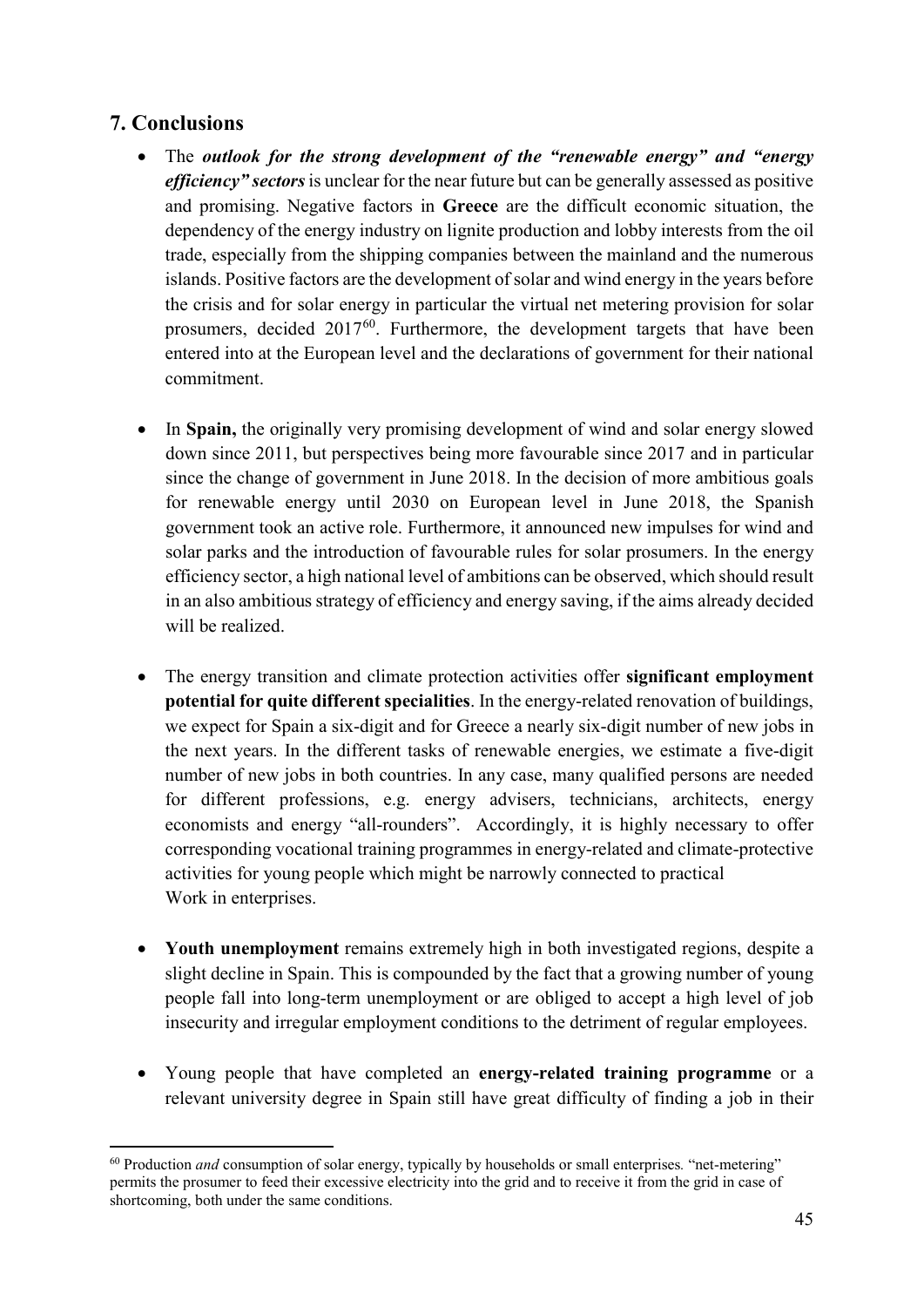profession that they can live from. In Greece this situation of being, "young, qualified but without work" is even more serious. The trend can therefore be observed that these generally well to very well trained young people leave their country in order to find work abroad.

- An important reason for this is the **lack of practical application in the vocational training**, which is limited to short-term internships.
- Without exception, the close interlinking of "theoretical" vocational training with practical learning in companies is viewed as constructive and positive, **similar to the dual education model in Germany**.
- In both countries the expansion and further development of vocational training like the dual model makes complete sense. This is institutionally already drawn up in sections by the relevant education authorities. It is for these reasons that **cooperation with German education institutions** is useful and will foster the exchange experiences around energy. A good example is the Greek-German cooperation project "GRAEDUCATION" in which training for environmental professions is further developed and adapted to the future challenges through co-creative collaboration between ministries, education institutions and companies.
- However, when implementing dual training programmes, attention must be paid to avoiding pitfalls, such as the **risk of misuse** by companies wanting to save on paid work by using cheap trainees.
- To shape a dual education model offering the possibility to fill the gap between highly qualified and low-to-non-skilled workers, several factors are crucial
	- o provision of **financial incentives** for readily available training establishments,
	- o close **cooperation with existing educational institutions**, anchored in the institutional framework.
- In companies in the regions investigated, the technically and economically advantageous **scope for energy-saving measures**is high. However, company managers often lack the necessary understanding for energy saving analyses and measures. This also reduces the employment prospects of young people with relevant training.
- The scope for **energy efficiency in buildings** in general is likewise very high. However, there is still a lack of binding rules for implementation and a system of checks for the requirements that must be observed with new buildings or renovations.
- The group with by far the greatest difficulty in finding employment are **the so-called NEETs**, young people without vocational training and only elementary education or who quit school early.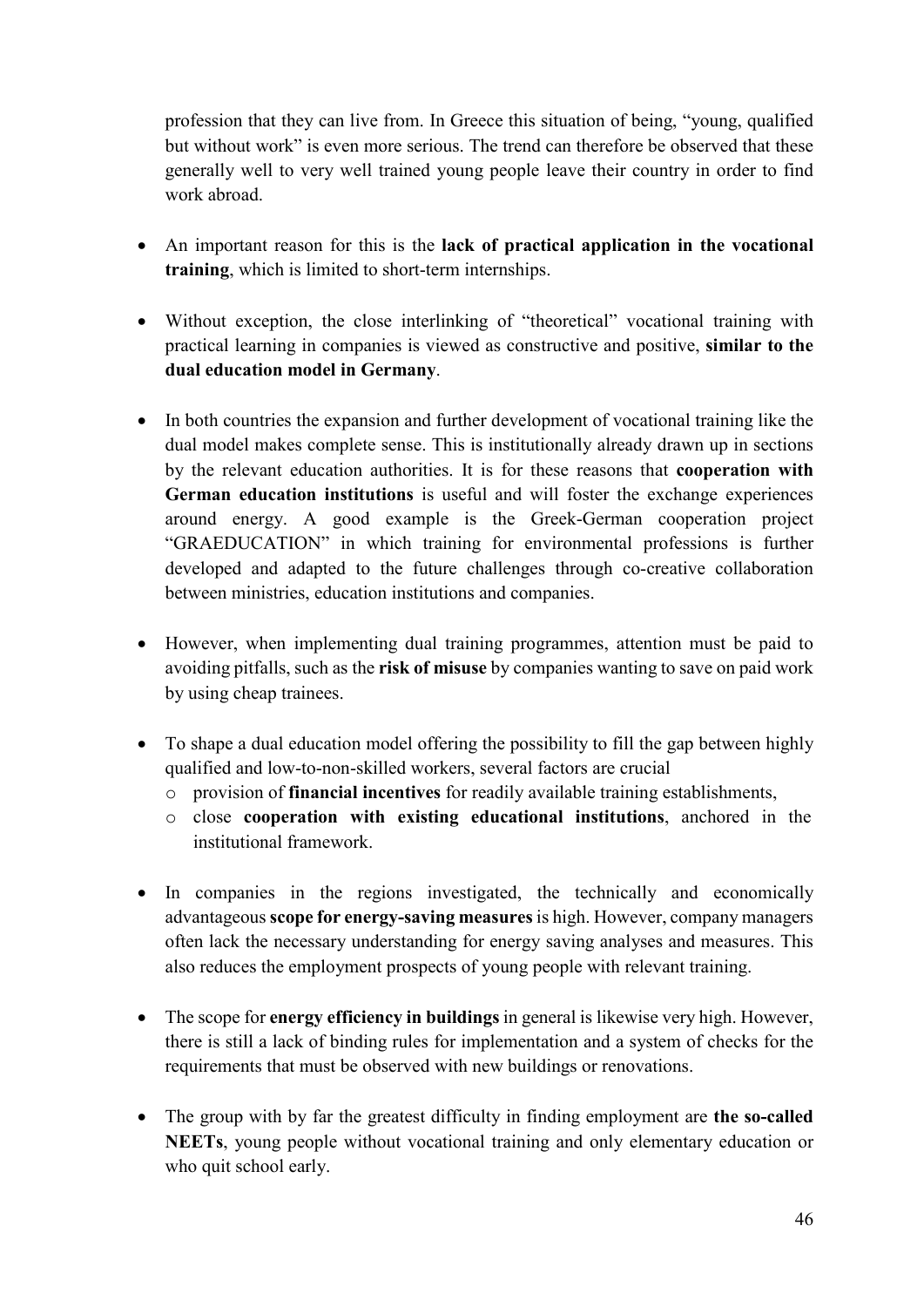- Employment opportunities need to be found for them that require a basic preliminary qualification that is not too elaborate. A suitable option, in particular in rural areas, is a shorter-term **training programme** with later employment **in climate adaptation and preventative action** against climate change in agriculture, forests, landscape work in general and urban green areas.
- There is a high level of credible willingness in the **consulted municipalities** to participate in targeted training projects in the area of energy and to promote them as far as possible.
- The **European Youth Guarantee** can be a resource for financing targeted training projects. The Youth Guarantee should be used to fund training in professions where a high demand for specialised workers is to be expected in future, e.g. a climate-friendly energy transition.
- The **viability of solar energy for and by prosumers** is very high in both countries due to the climatic conditions. The legal framework conditions are favourable in Greece; in Spain, they are currently yet problematic. However, on the condition of complete selfsufficiency, solar energy in both countries it is viable and economic. A growing market of decentral solar energy offers a correspondent demand for experts in the necessary tasks, which have to be trained.
- For **low-income households,** and especially in Greece, off-grid solar power generation can be achieved through the granting of **micro-loans, energy-contracting or financial aid**.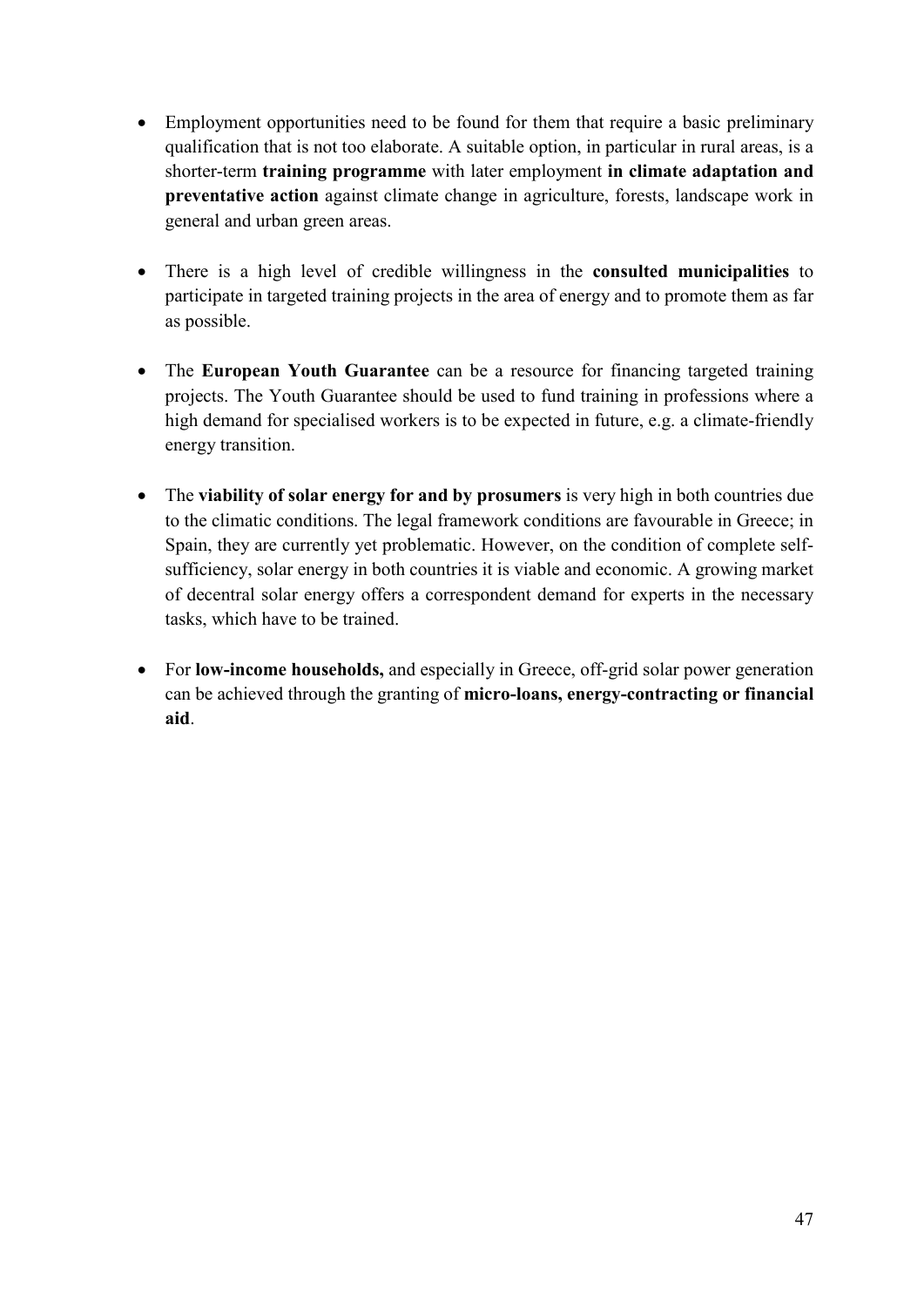#### <span id="page-47-0"></span>**8. How to improve the European Youth Guarantee – An additional proposal**

By Hartwig Berger/Rolf Kreibich

For more than 10 years now, an unacceptable number of young Europeans are unemployed. Many of them are hindered to practice the profession for which they have been trained and find themselves either locked out of paid work or employed only short time under poor working conditions. Young people in southern Europe are most severely affected, but there are also major problems in other countries, in Croatia, Slovenia and France for example.

Five years ago, with the **European Youth Guarantee** the European Commission and the European Council committed all Member States to offer all young people aged between 15 and 24 (the upper age limit was later raised to 30) either a paid job or a training place within four months.

The Member States must develop programmes to put this arrangement into practice. To meet this requirement, they receive an amount of funding based on their general plans and on the level of youth unemployment in the country. An EU fund was set up for these activities, with a budget of EUR 6.4 billion to cover the period from 2014 to 2018; a further EUR 2 billion was made available last year and the scheme was extended until 2020. Funding under the European Youth Guarantee is provided on the expectation that Member States will draw up an effective implementation strategy and take practical measures designed to increase considerably the perspectives of young people securing a job, which can provide them with a livelihood.

Today, it is clear that the financial incentives offered through the European Youth Guarantee are very far from enough to reduce unemployment rates to any significant extent. The countries hardest hit by youth unemployment have not introduced suitable policies and measures, nor have the Youth Guarantee's monitoring tools proved effective as a means of reviewing the measures, rewarding success and penalising failure, as it would be appropriate. Thus, in the spring of 2017, more than four million young Europeans were unemployed, and youth unemployment rates were 43% in Greece, 41% in Spain, 35% in Italy and 24% in France1. These figures shame Europe and are blighting the future of an entire generation.

Particularly alarming is the proportion of young Europeans who are unemployed and at the same time without any professional formation or participation in training courses. In 2017, 14.5% of young people aged between 15 and 34 in the EU were in this situation. The figure for Italy was 25.5%; for Greece 24.4%; for Bulgaria 19.5%; for Croatia 18.9%; and for Spain 17.9%2.

The Youth Guarantee's limited success is unsurprising, as it will not be able to create jobs, unless additional measures are taken to boost investment and innovation in sectors of the economy with relation to the formation of the youths. This would also require an improvement in the underlying economic situation compatible with the ecological requirements and with advances in science and technology. Under the present conditions, young people who are employed via the European Youth Guarantee or in similar employment programs with public aid, in their large majority will be unemployed anew when the activity financed by the Youth Guarantee has ended. At best, they find afterwards only short-term employment contracts, frequently outside of their profession or they decide to immigrate to European regions offering better economic conditions. The companies involved in youth guarantee programs should therefore also be required to employ young people on a longer-term basis. It is clear from all of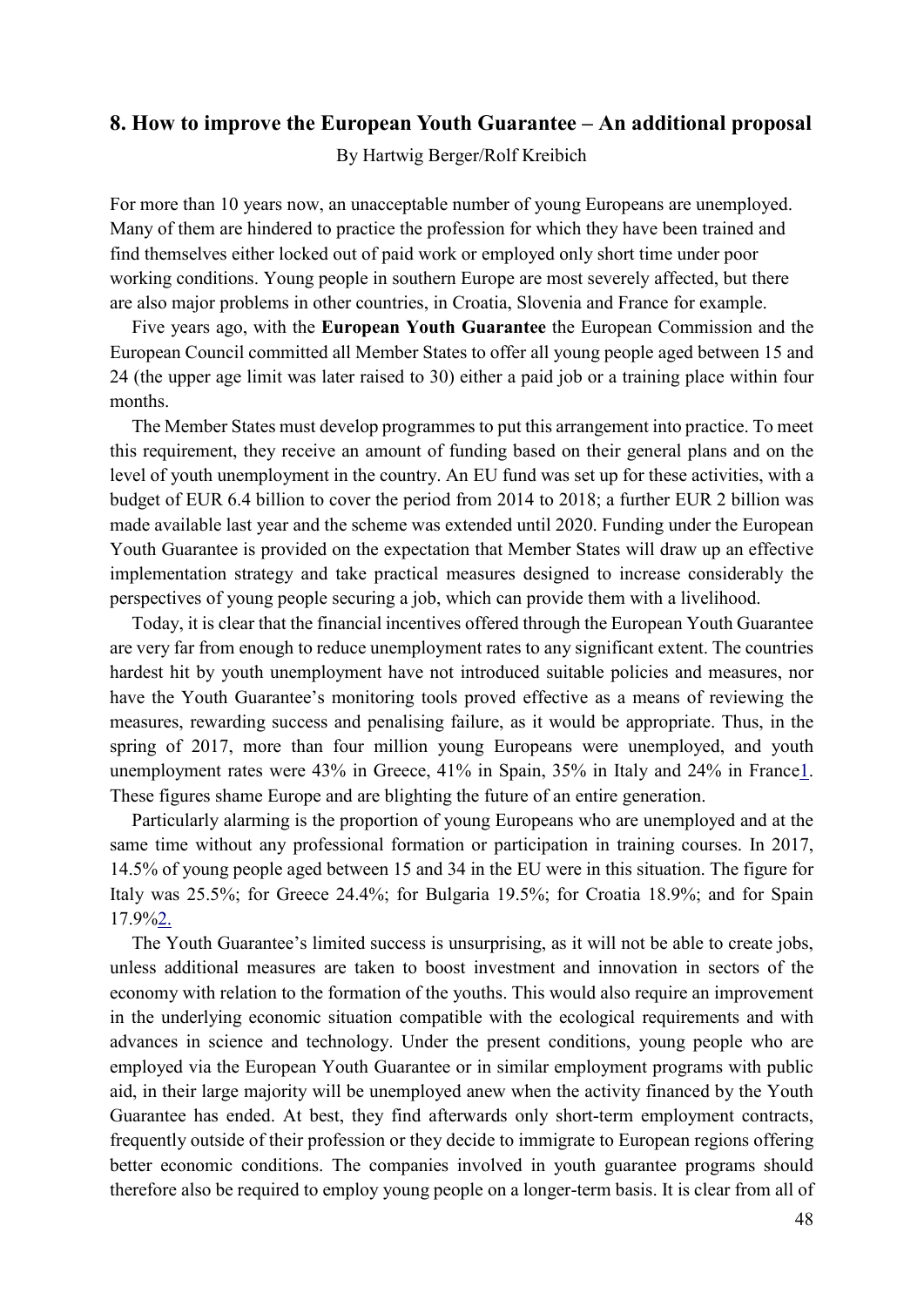this that, without further incentives to expand and safeguard the development of high-quality products and services, the European Youth Guarantee alone cannot create lasting employment for young people in the countries where the problem is most severe. The Youth Guarantee's financial aid is thus only a partial solution, which must be supplemented with further-reaching support initiatives to develop sustainable future-oriented products and services.

One reason why youth unemployment in Europe has a little bit decreased in recent years is that many young people have migrated to regions that are currently prosperous. In many cases, they have only been able to find work outside their qualification. At the same time, youth mobility within Europe is augmenting disparities between regions, especially, if the country from which workers emigrate has had to pay for their education.

The situation regarding youth unemployment in Europe is likely to be a major topic for debate in the context of next year's European elections. The low turnout among young people in the elections will once again be an issue. Given present findings, however, it should come as no surprise if young people who are long-term unemployed or only precariously employed, feel they have little to gain from the EU and the notion of solidarity between Europeans. The EU has not yet been of any tangible help to them in significant areas of their lives. However, what future can the Union expect if a large part of young Europeans in particular is permanently excluded from the labour market? Turning the problem around, it is precisely this generation that the EU needs to win over if it is to hold up the reduction of youth unemployment as a Community achievement. The run-up to the European elections offers a great political opportunity to set out convincing ideas and take further credible steps to implement them.

Against this background, we propose:

The EU offers young people who have yet to find work a vocational training in professional fields being necessary for a sustainable development in Europe. The education should include an empowerment to start activities, for example establishing a company or cooperative afterwards. One obvious area here is climate protection and mitigating the effects of global warming. We propose to amplify the European Youth Guarantee by adding a further EU-funded program: "*Young people for a sustainable future"*. The aim is to offer young Europeans – including young refugees with residence permits – a basic or supplementary training in professions that are important and necessary for climate protection. This training should be closely linked to practical activities and work experience in other European countries. It should be run along similar lines to the so-called 'dual model' of vocational training. The young people involved should also learn how to be proactive in the climate protection and energy transition sector, how to establish start-ups and get involved in projects in the solidarity-based economy. Developing a climate-friendly energy system and climate-friendly forms of employment is a field in which creativity and a sense of initiative are particularly in demand.

The training being offered must be combined with climate-protection activities in the Member States. By ratifying the Paris Agreement, all EU Member States have pledged under international law. "*Young people for a sustainable future"* should be an important step to fulfil this commitment. Young people who have hitherto been excluded could thus be offered a sustainable future, as part of a common effort and cooperative activity of and in the European Union.